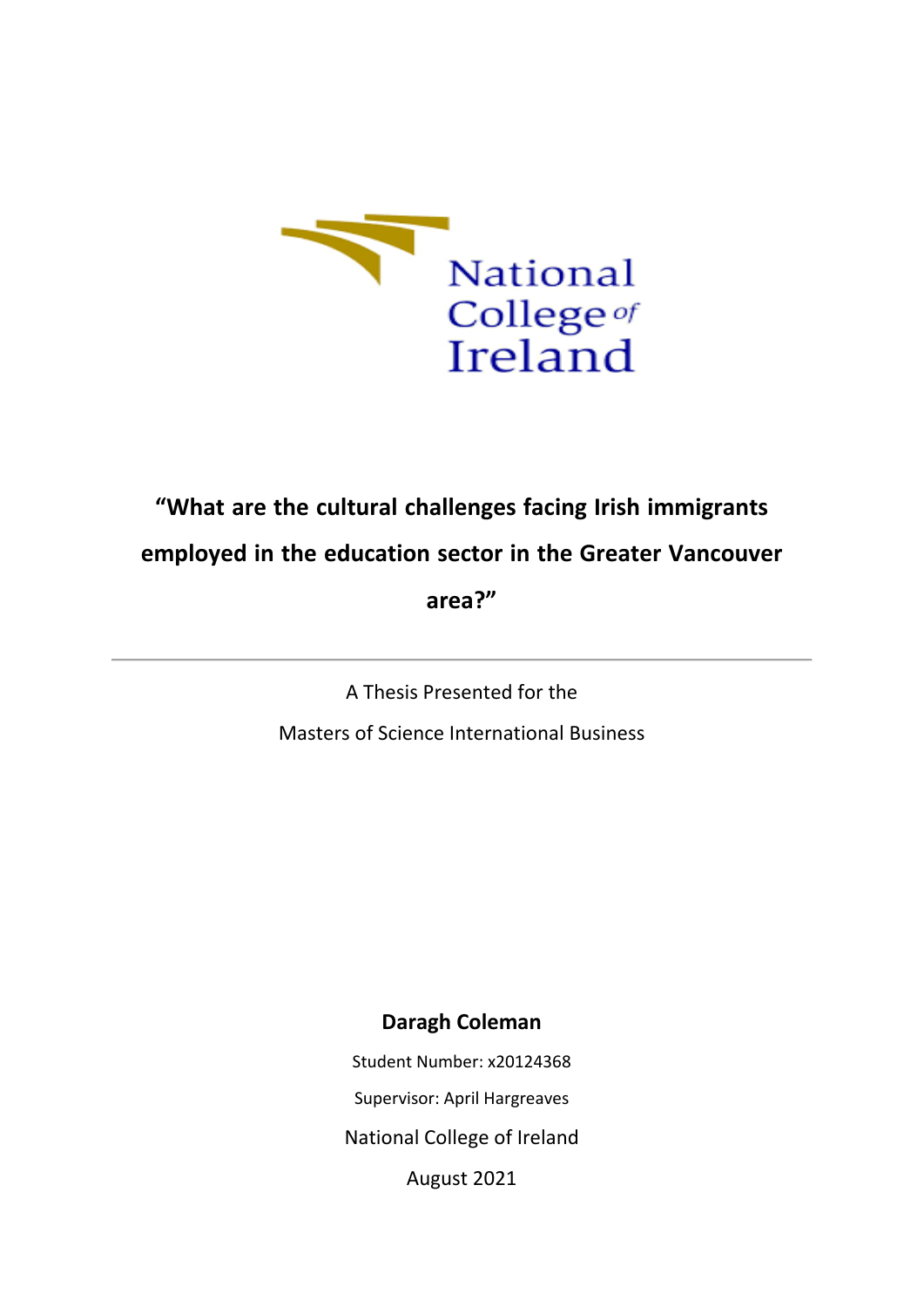# **Table of Contents**

| <b>TABLE OF CONTENTS</b>                            | $\overline{2}$ |
|-----------------------------------------------------|----------------|
| <b>SUBMISSION OF THESIS AND DISSERTATION</b>        | 1              |
| <b>LIST OF ABBREVIATIONS</b>                        | 1              |
| <b>ACKNOWLEDGEMENTS</b>                             | 3              |
| <b>ABSTRACT</b>                                     | 4              |
| <b>INTRODUCTION</b>                                 | 5              |
| <b>LITERATURE REVIEW</b>                            | 9              |
| <b>HISTORY OF IRISH IMMIGRATION TO CANADA</b>       | 9              |
| <b>EXPERIENCES OF IRISH IMMIGRANTS IN CANADA</b>    | 12             |
| <b>IMMIGRANT TEACHERS IN CANADA</b>                 | 14             |
| <b>CHALLENGES FACING CANADIAN IMMIGRANTS</b>        | 16             |
| <b>RESEARCH QUESTION</b>                            | 19             |
| <b>METHODOLOGIES</b>                                | 22             |
| <b>RESEARCH PHILOSOPHY</b>                          | 22             |
| <b>RESEARCH DESIGN</b>                              | 23             |
| <b>SECONDARY RESEARCH METHODOLOGY</b>               | 24             |
| <b>RESEARCH INSTRUMENTS</b>                         | 24             |
| <b>PROCEDURE</b>                                    | 25             |
| <b>SAMPLE</b>                                       | 27             |
| <b>DATA ANALYSIS METHOD</b>                         | 27             |
| <b>ETHICS</b>                                       | 30             |
| <b>LIMITATIONS</b>                                  | 30             |
| <b>SAMPLE SIZE:</b>                                 | 31             |
| <b>OUTSIDE INFLUENCE:</b>                           | 31             |
| <b>ANALYSIS AND FINDINGS</b>                        | 33             |
| <b>SAMPLE</b>                                       | 34             |
| <b>THEMATIC ANALYSIS</b>                            | 35             |
| THEME 1: ADJUSTING TO THE COST OF LIVING            | 35             |
| THEME 2: LEVELS OF CATHOLICISM IN CATHOLIC SCHOOLS: | 37             |
| THEME 3: FEELING ISOLATED AND FINANCIAL STRESS:     | 39             |
| THEME 4: SUGGESTIONS FOR IMMIGRANTS TO VANCOUVER    | 41             |
| <b>DISCUSSION</b>                                   | 44             |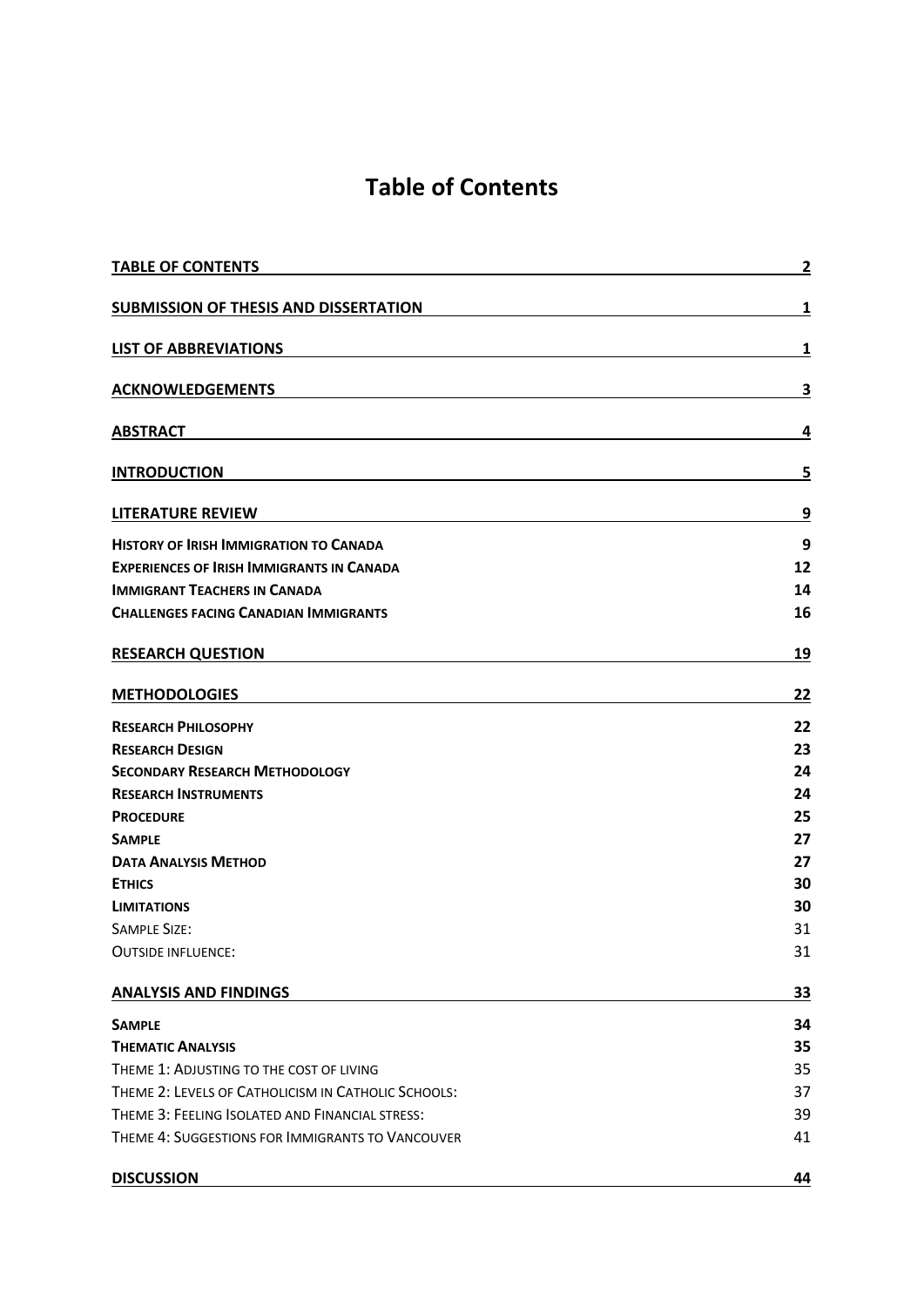| (I) INTERPRETATION<br>COPING WITH THE COST OF LIVING:<br>ADAPTING TO THE LEVELS OF CATHOLICISM IN CATHOLIC SCHOOLS:<br>BATTLING HOMESICKNESS AND ISOLATION:<br>(II) IMPLICATIONS<br>(III) LIMITATIONS | 44<br>44<br>45<br>45<br>46<br>47 |                                                                                                        |                      |                       |    |
|-------------------------------------------------------------------------------------------------------------------------------------------------------------------------------------------------------|----------------------------------|--------------------------------------------------------------------------------------------------------|----------------------|-----------------------|----|
|                                                                                                                                                                                                       |                                  | <b>GENERALIZABILITY:</b><br>(A)                                                                        | 48                   |                       |    |
|                                                                                                                                                                                                       |                                  | (B) LACK OF DATA ON TOPIC<br>(C) METHODOLOGY CONSTRAINTS:<br>(D)<br>RELIABILITY:<br>(E) CULTURAL BIAS: | 48<br>49<br>49<br>50 |                       |    |
|                                                                                                                                                                                                       |                                  |                                                                                                        |                      | (IV) RECOMMENDATIONS: | 50 |
|                                                                                                                                                                                                       |                                  |                                                                                                        |                      | <b>CONCLUSION</b>     | 52 |
|                                                                                                                                                                                                       |                                  |                                                                                                        |                      | <b>APPENDIX A</b>     | 54 |
| <b>INTERVIEW QUESTIONS FOR THESIS:</b>                                                                                                                                                                | 54                               |                                                                                                        |                      |                       |    |
| "A QUALITATIVE STUDY INTO IRISH EMIGRATION TO CANADA"                                                                                                                                                 | 54                               |                                                                                                        |                      |                       |    |
| <b>REFERENCES</b>                                                                                                                                                                                     | 56                               |                                                                                                        |                      |                       |    |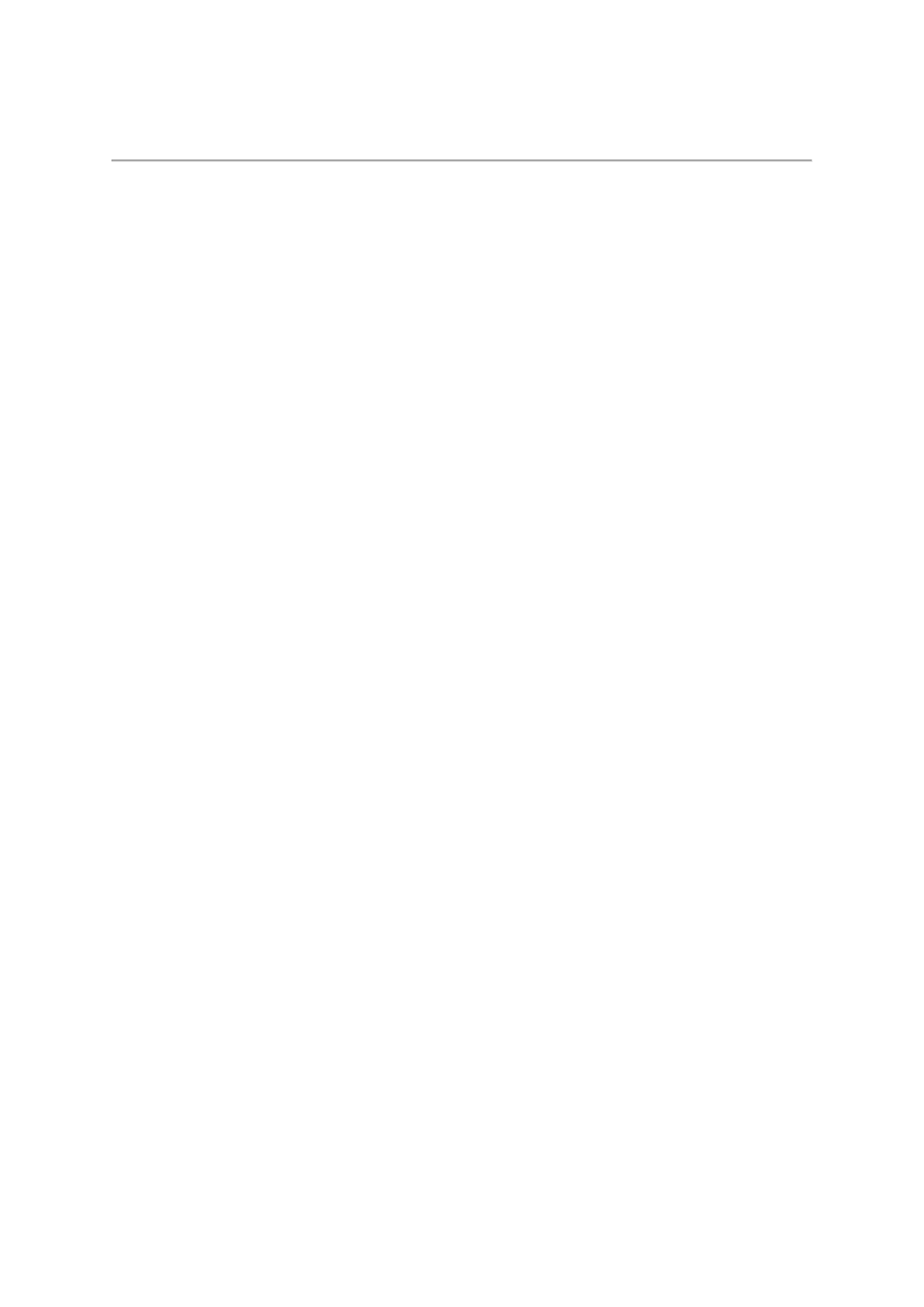# **Submission of Thesis and Dissertation**

## **National College of Ireland Research Students Declaration Form** *(Thesis/Author Declaration Form)*

**Name:** Daragh Coleman

**Student Number:** x20124368

**Degree for which thesis is submitted:** M.Sc. International Business

**Title of Thesis:** "What are the cultural challenges facing Irish immigrants employed in

the education sector in the Greater Vancouver area?"

**Date:** 14th August 2021

## **Material submitted for award**

- A. I declare that this work submitted has been composed by myself.  $\checkmark$
- B. I declare that all verbatim extracts contained in the thesis have been distinguished by quotation marks and the sources of information specifically acknowledged.
- C. I agree to my thesis being deposited in the NCI Library online open access repository NORMA.
- D. *Either* \*I declare that no material contained in the thesis has been used in any other submission for an academic award. *Or* \*I declare that the following material contained in the thesis formed part of a submission for the award of

*(State the award and the awarding body and list the material below)*

*\_\_\_\_\_\_\_\_\_\_\_\_\_\_\_\_\_\_\_\_\_\_\_\_\_\_\_\_\_\_\_\_\_\_\_\_\_\_\_\_\_\_\_\_\_\_\_\_\_\_\_\_*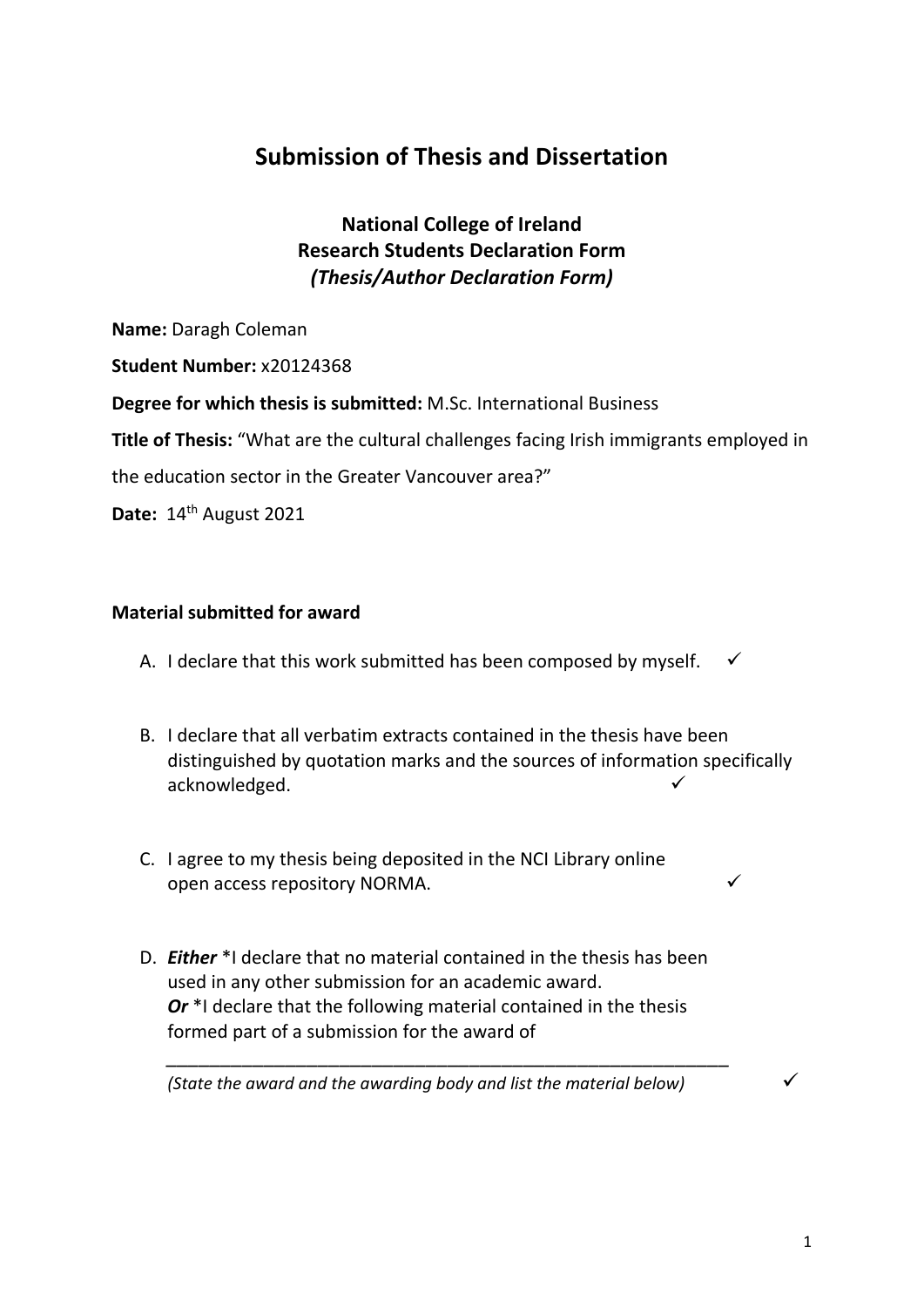## **List of Abbreviations**

- **BC –** British Columbia
- **CISVA –** Catholic Independent Schools of Vancouver Archdiocese
- **EA –** Educational assistant
- **IEC –** International Experience Canada
- **PR –** Permanent Residency
- **SEA –** Special Educational assistant
- **US** United States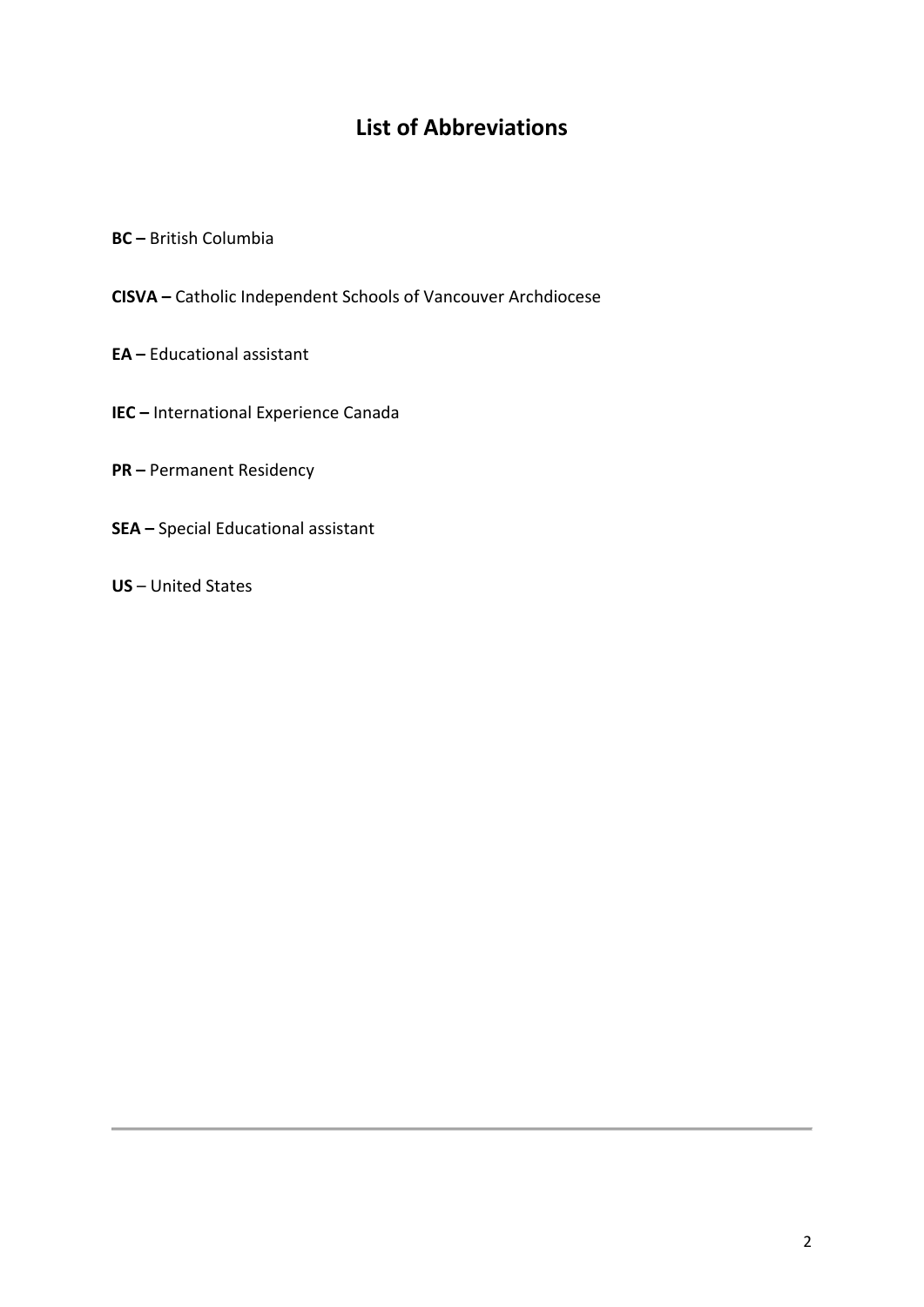# **Acknowledgements**

I would like to thank my supervisor April Hargreaves for her advice and insights regarding my thesis that helped guide it in the right direction.

I would also like to thank all the educators and teachers in BC who took time out of their schedule to participate in this study's interviews. Without their help, the study would not have been possible to complete.

Finally, I would like to thank all of my family and friends for their continuous support and encouragement throughout this research project.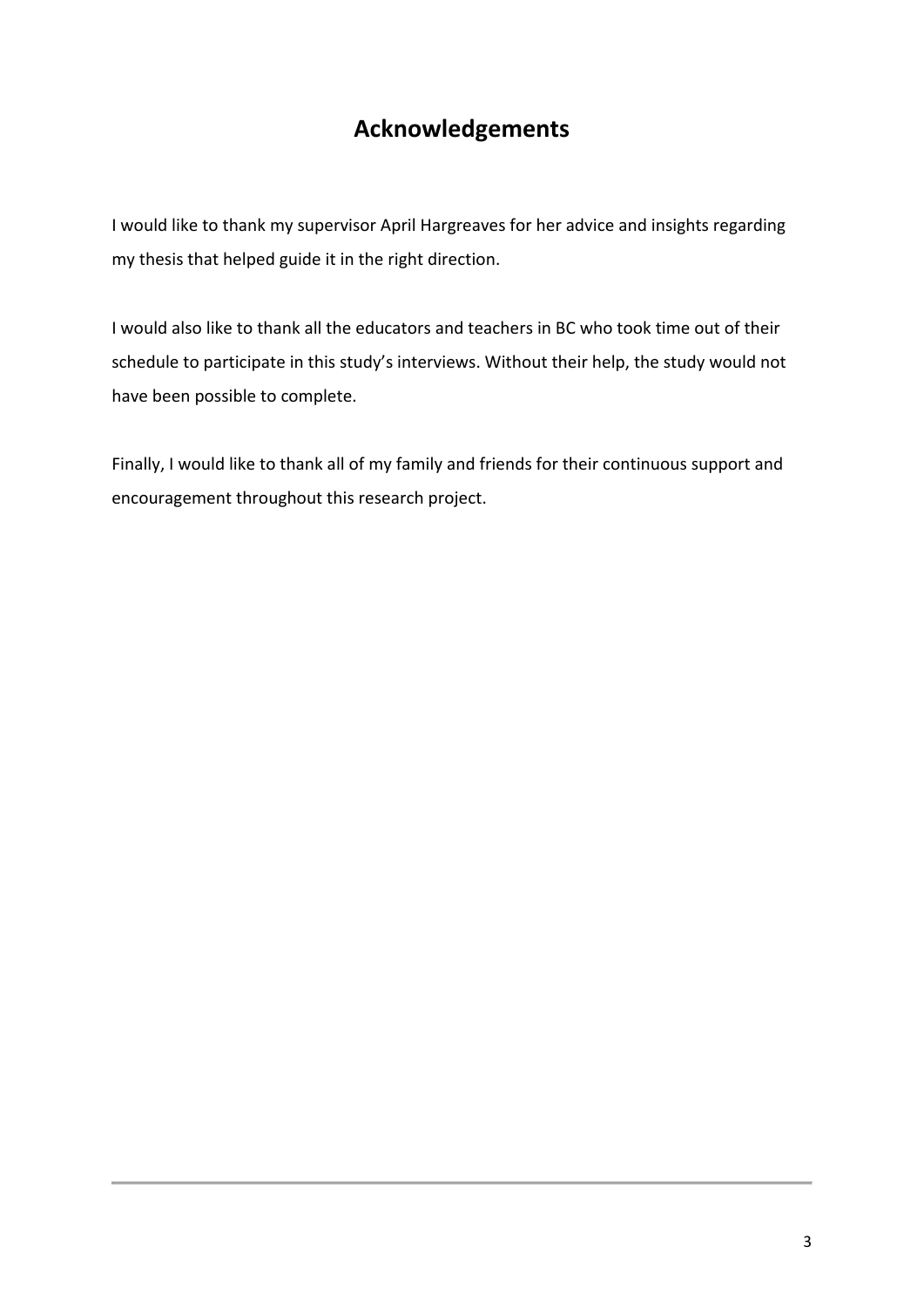## **Abstract**

There has been a long tradition of Irish immigration, with many youth seeking better opportunities abroad in various fields of work. Canada in particular has increased in popularity as a destination for young Irish teachers, with Vancouver becoming increasingly popular with young Irish educators due to the demand for teachers in the area. This research reviewed existing research on Irish immigrant's experiences in Canada, and the research conducted focuses on answering the question, "What are the cultural challenges facing Irish immigrants employed in the education sector in the Greater Vancouver area?" Six interviews were conducted with members of the Irish community in the Greater Vancouver area, all of whom are employed in the education sector. It was hypothesized that there would be a number of cultural challenges facing Irish educators in the Greater Vancouver area, with some challenges unique to the education sector. The results reflected the main challenges were adjusting to the cost of living in Vancouver, experiencing loneliness and isolation in Vancouver and struggling to cope to the levels of Catholicism in Catholic schools. The study also collected data on advice for any Irish educators seeking to move to Vancouver and what challenges they should consider prior to moving to the West Coast.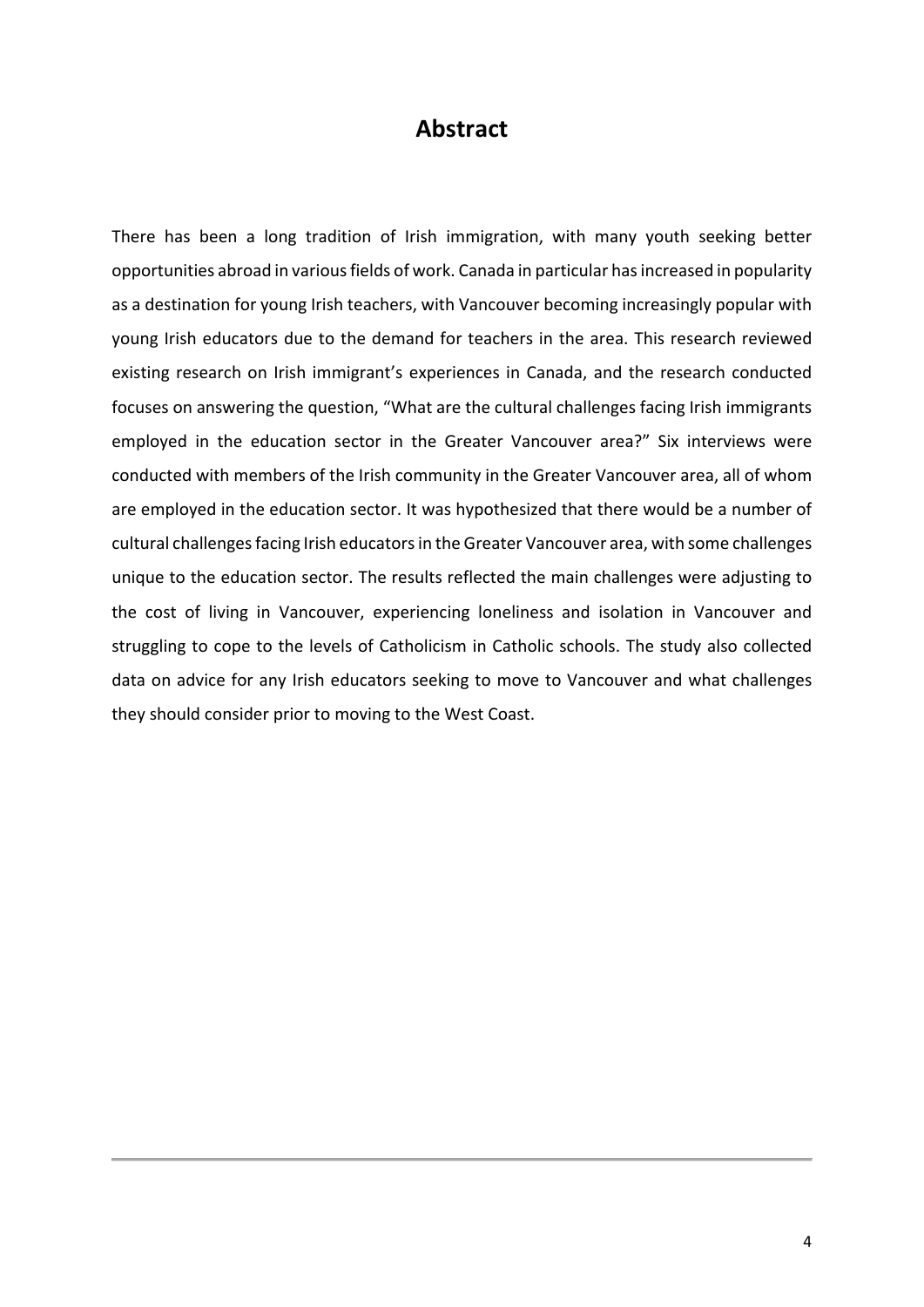## **Introduction**

This study will explore the topic of Irish emigration to Canada. The aim of this research is to explore and identify the primary cultural challenges faced by Irish immigrants employed in the education sector in the Greater Vancouver area. This study will provide insights into the experiences of Irish immigrants in Vancouver, British Columbia. Canada historically has been a country that continually welcomes international immigrants to its shores every year, with one-fifth of its population consisting of immigrants (Statistics Canada, 2017)**.** In 2020, Canadian Prime Minister Justin Trudeau announced that each year between 2021-2023, Canada hopes to welcome over 400,000 immigrants to its country (Immigration, 2020). This announcement is a clear indicator that Canada shows no sign of changing its tradition of encouraging immigrants to settle in Canada. It is important to get the perspectives and opinions of Irish educators as it has become more common for young Irish educators to take a career break and teach abroad for a period, with Canada being one of those destinations (O'Rourke, 2017). This research project may provide possible reasons as to why Canada has drawn Irish immigrants to its towns and cities and what issues they face after arriving.

There is a long-standing tradition of Canada welcoming Irish immigrants to its shores (Glynn, 2018). Research shows that Canada was the destination for many Irish who fled their povertystricken nation as a result of the famine in 1844, which was when the first major influx of Irish emigrated to Canada. Irish settlers began to integrate into the communities in eastern provinces such as Newfoundland, Ontario, and Quebec (Rockne Corrigan, 2019). The numbers of Irish moving to Canada continued following the famine, although it varied through the years. The number of Irish immigrants rose and fell throughout the 20th century in correlation with the performance of the Irish economy (Delaney, 2002). However, following the 2008 financial crash which decimated much of Ireland's economy, Canada once again became a popular destination of choice for many Irish who were seeking better opportunities. Many Irish who were formerly employed in the construction sector moved to Canada or Australia, as the construction sector in Ireland was crippled by the financial crash and brought to a standstill (Glynn, 2018). Since then, the trend of young Irish people emigrating to Canada has continued, which may have recently been encouraged by the introduction of a two-year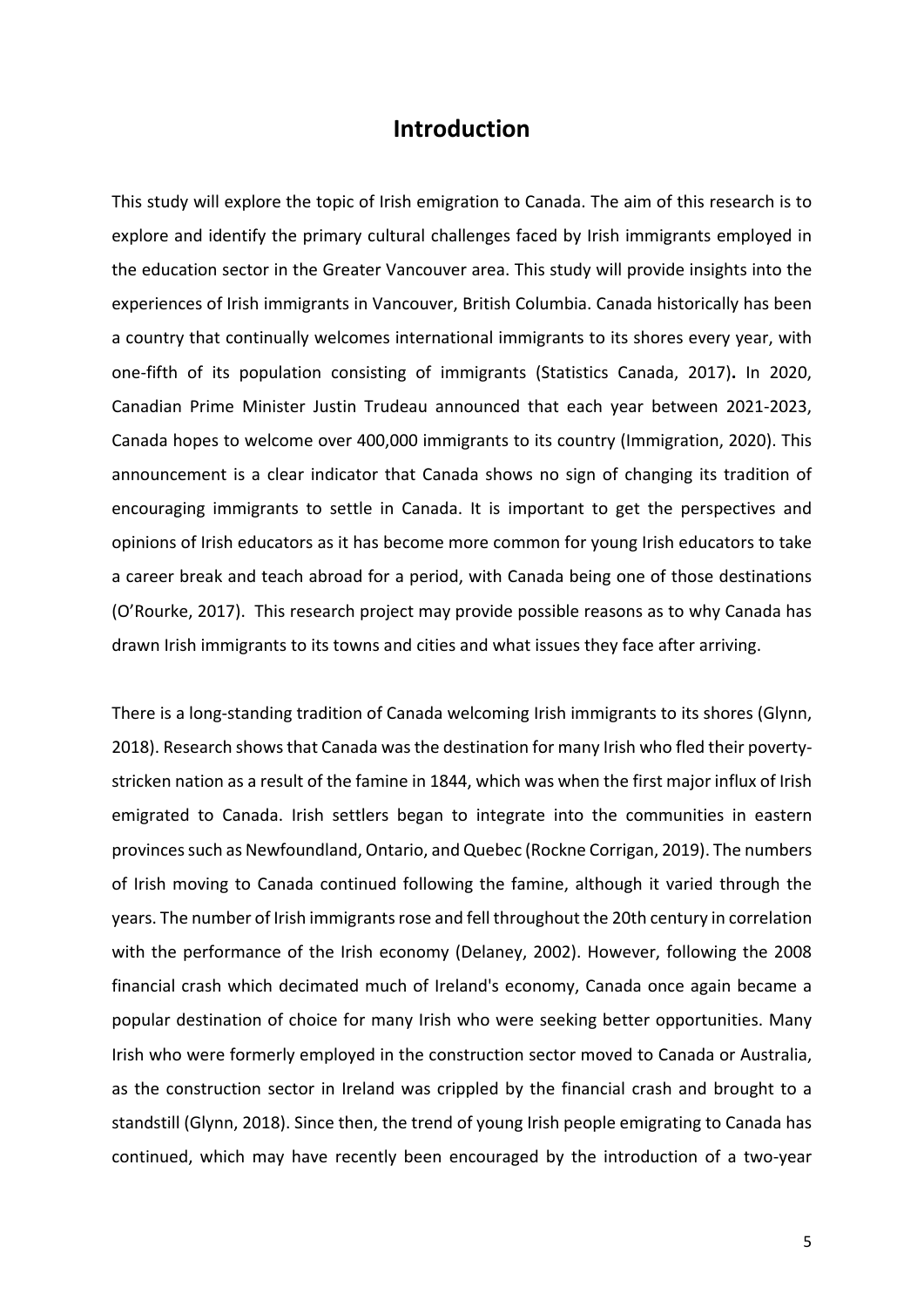working holiday visa to Canada for €250 in 2010. The popularity of this visa grew since its inception, which became evident in 2019, when over 14,000 young Irish applied for the International Experience Canada (IEC) working holiday visa for Canada, further emphasising the draw that Canada has for young Irish citizens (Irish Central, 2019). There was a fall in the number of working holidays issued in 2020 and 2021, due to the COVID 19 pandemic, Canada temporarily halted visa applications to reduce travel. However, they have since reinstated their IEC visa with certain conditions, but are expected to resume as normal once the pandemic is under control (Stewart, 2021).

This study is relevant and necessary due to the increasing influx of Irish seeking to emigrate to Canada. Although there is an abundance of material on Irish emigration to Canada, there is an expansive gap in recent literature recording Irish immigrant experiences in Canada and in particular, Irish immigrants in Vancouver. This may be due to many Irish immigrants in Canada settling along Canada's East Coast historically, as it was closer to Ireland, and Irish diaspora and heritage can be seen throughout towns and cities in the east (Lane, 2018). In more recent years, Canada's West Coast has grown in popularity among many Irish emigrants. Unlike the East Coast, the West Coast offers a milder climate, which could be a potential factor for its growth in popularity. The province of British Columbia, and specifically the area of Greater Vancouver, has seen a growth in the number of Irish immigrating into the area, yet not much has been documented on their experiences (Lindsay, 2018). Furthermore, this study will focus on the Irish employed within the education sector specifically, as many who immigrate are teachers and may face specific challenges in this occupation. Greater Vancouver in particular has a lack of teachers and favourably hires Irish educators, who are known for their high quality of teaching.

This study will clearly outline the experiences and challenges faced by Irish educators when emigrating to Canada. The information detailed in the research may provide the Irish government with useful data on possible reasons why many young Irish educators choose to leave Ireland and why some return. The Irish government is keen on strategizing incentives and offering opportunities to Irish youth in order to avoid a 'brain-drain' similar to the one following the 2008 financial crash (Glynn, 2018)**.** Additionally, the Canadian government may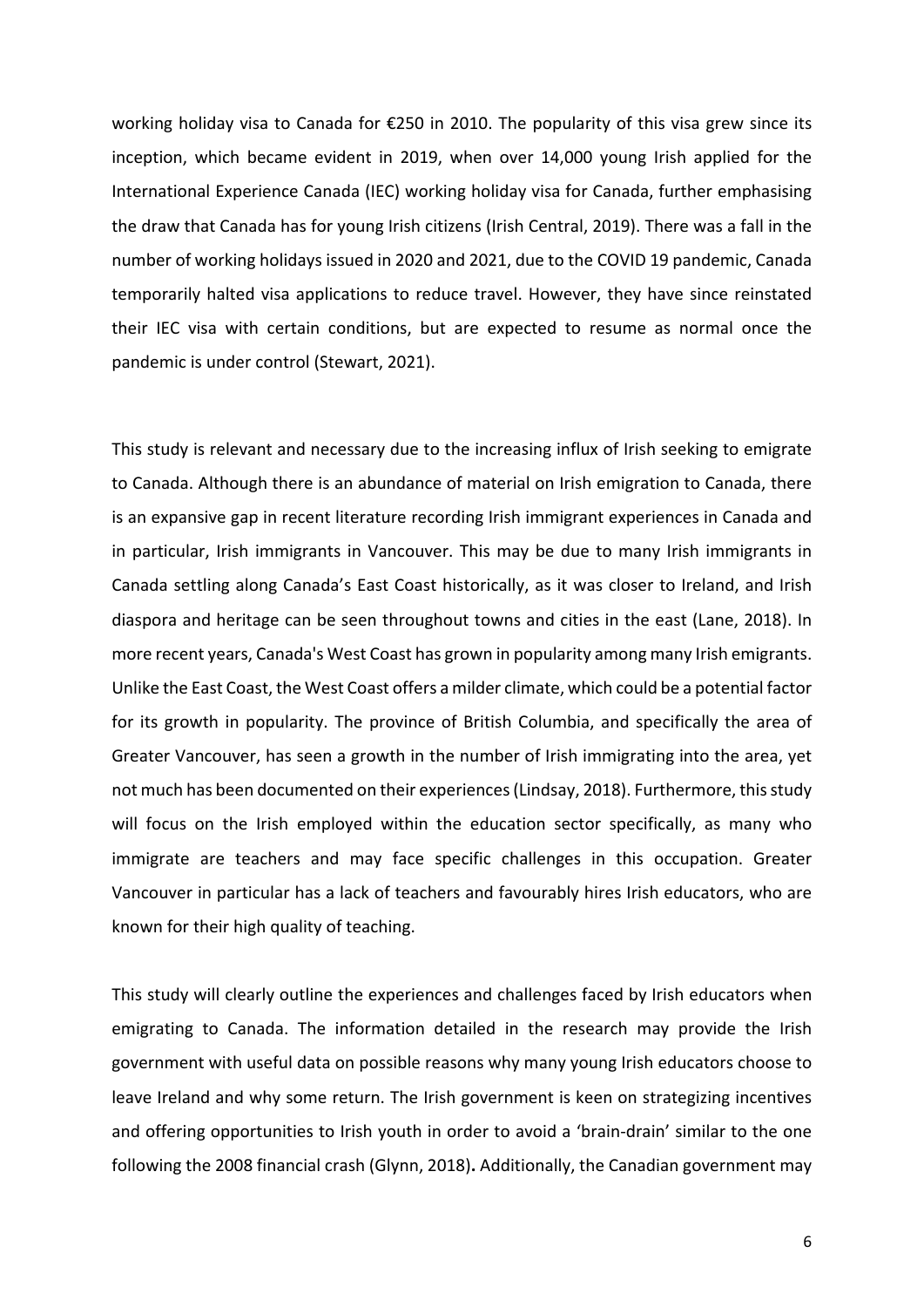also value the information contained in the research, as it will give a clear indication of many of the challenges faced by newcomers to Canada. Using this knowledge, Canada can become more enticing to immigrants by combating these issues and encourage more immigrants to move to the country to meet Canada's immigration targets. However, the findings of this research project will likely be the most useful for Irish educators who are researching and considering immigrating to Vancouver, or even those who have already immigrated and are struggling to adapt.

Additionally, this piece of research provides value by clearly identifying the challenges that Irish immigrants face after emigrating to Vancouver. New immigrants face challenges that would not typically arise in their homeland, and research suggests that one such challenge many face is loneliness after moving to Vancouver (Cooney, 2020). There are a number of possible causes for loneliness to be a common emotion among new immigrants to Vancouver, however this research will discuss the various emotions experienced by Irish immigrants to the area. This study will help provide information to Irish people considering the move to Vancouver and will give details of the benefits of living in Vancouver, the challenges they might face, and how to overcome or avoid these challenges. Research suggests that many new immigrants in Vancouver struggle to adapt to live in their new home for the first six months, with many struggling to find work experience (Zuberi and Ptashnick, 2011). This research will help immigrants to Vancouver be aware of some of the challenges they may encounter and how to overcome them.

In summation, this research project will effectively answer the research question "What are the cultural challenges facing Irish immigrants employed in the education sector in the Greater Vancouver area?" and will satisfy the project objectives detailed above. This research topic is worthy of study due to the long history of Irish emigration to Canada with Vancouver emerging as a North American hub for many young Irish people in recent years (Cooney, 2020), paired with the lack of data currently available on the subject. The trend of Irish people emigrating to Vancouver and Canada is likely to continue for many years to come, which warrants this study as necessary and relevant (Lindsay, 2018). Undertaking this research project and successfully completing it will provide new, accurate data that may be useful to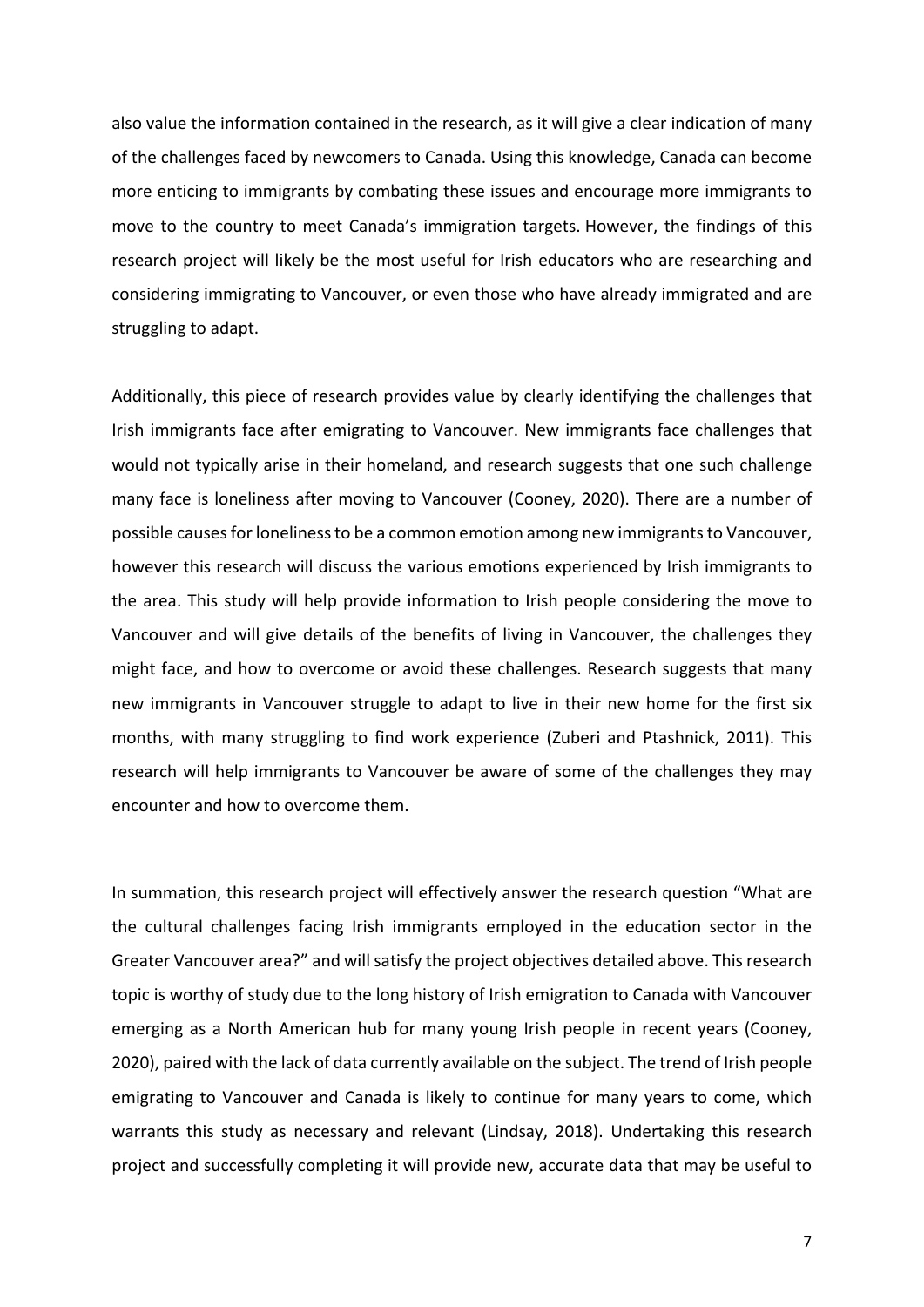stakeholders both in Canada and in Ireland. Providing recent, valid data on this topic area will contribute to the existing data, by giving a more accurate, recent representation of the Irish in Canada.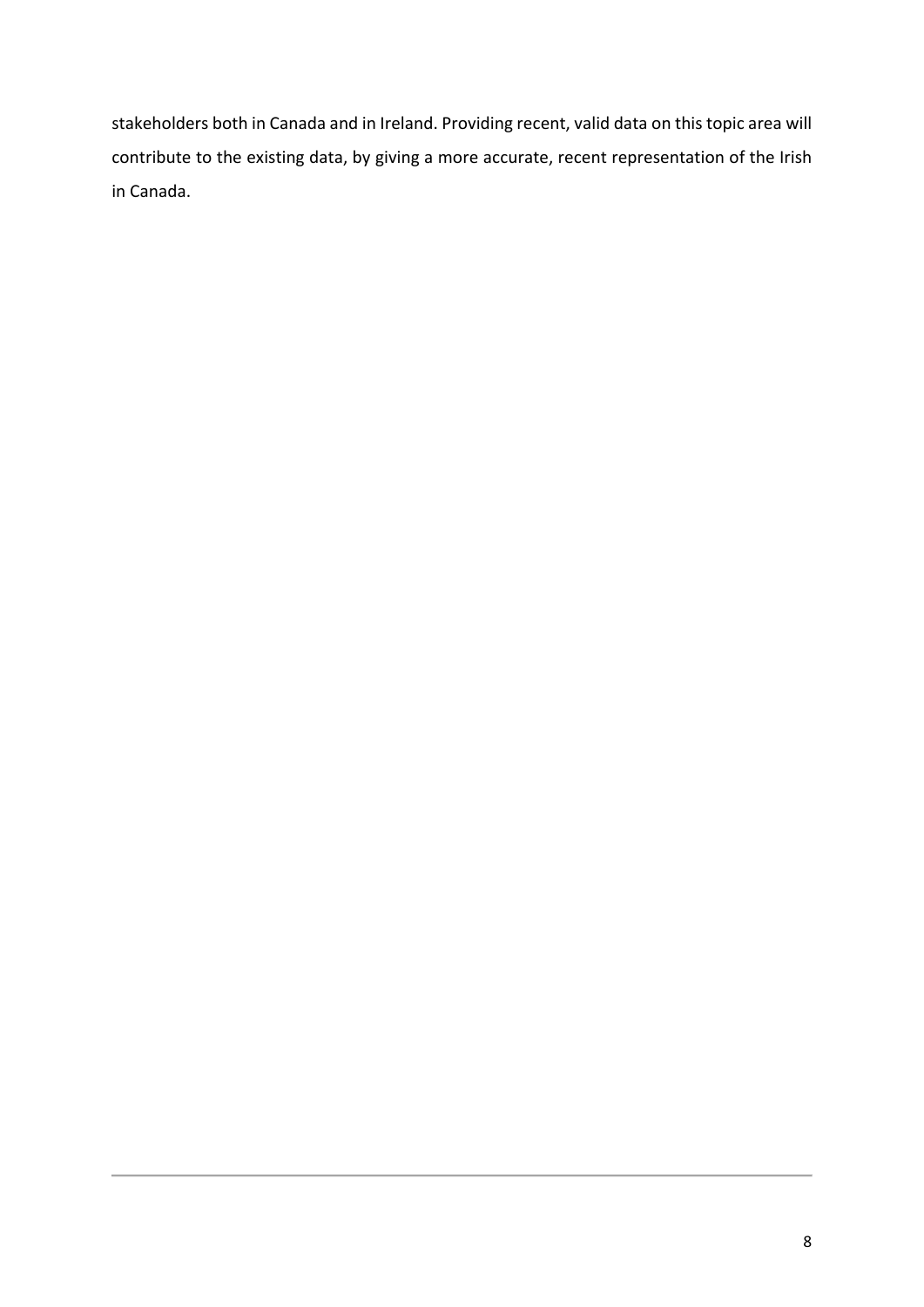## **Literature Review**

This literature review will examine material associated with Irish emigration to Canada, the experiences of immigrants in Canada and the experiences of immigrant teachers in Canada, in order to effectively answer the research question. Canada has been a destination of choice for many Irish seeking a fresh start in a new country (Wilson, 1989). Since 2010, there has been a steady figure between two thousand to seven thousand Irish emigrating to Canada from Ireland (Dept. of Foreign affairs, 2017). Research on the overall topic was widely available, however material that was more specific to the research question was limited. In particular, literature associated with Irish immigrants and Canada's West Coast was less prevalent than Canada's East Coast. This is likely due to the longer history of Irish emigrating to and settling on Canada's East Coast (Wilson, 1989). This literature review helped develop an in-depth understanding of the literature that will enable the researcher to effectively answer the research question and provide background to understanding the cultural challenges Irish educators face after moving to the Greater Vancouver area. To organize the information gathered, common themes prevalent in the literature were grouped accordingly to facilitate in answering the research question. The themes identified were then used to create the questions for the interviews.

This literature review will discuss the four main themes and the associated literature: history of Irish immigration to Canada, experiences of Irish immigrants in Canada, immigrant teachers in Canada, and challenges facing immigrants in Canada.

### **History of Irish Immigration to Canada**

Within North America, a strong presence of Irish history and culture can be seen in many areas throughout the continent. Cities such as New York and Boston are synonymous with Irish immigrants arriving in the US in search of a better life (Rodgers, 2008). Similarly, in Canada, areas such as Nova Scotia and Newfoundland have a long tradition and deep-rooted connection with Irish immigrants arriving on their shores. (Murphy, 2019). Irish immigrants began to settle and lay down roots in their new towns and cities and provinces throughout Canada saw a major influx in Irish, and Irish communities within these areas began to grow.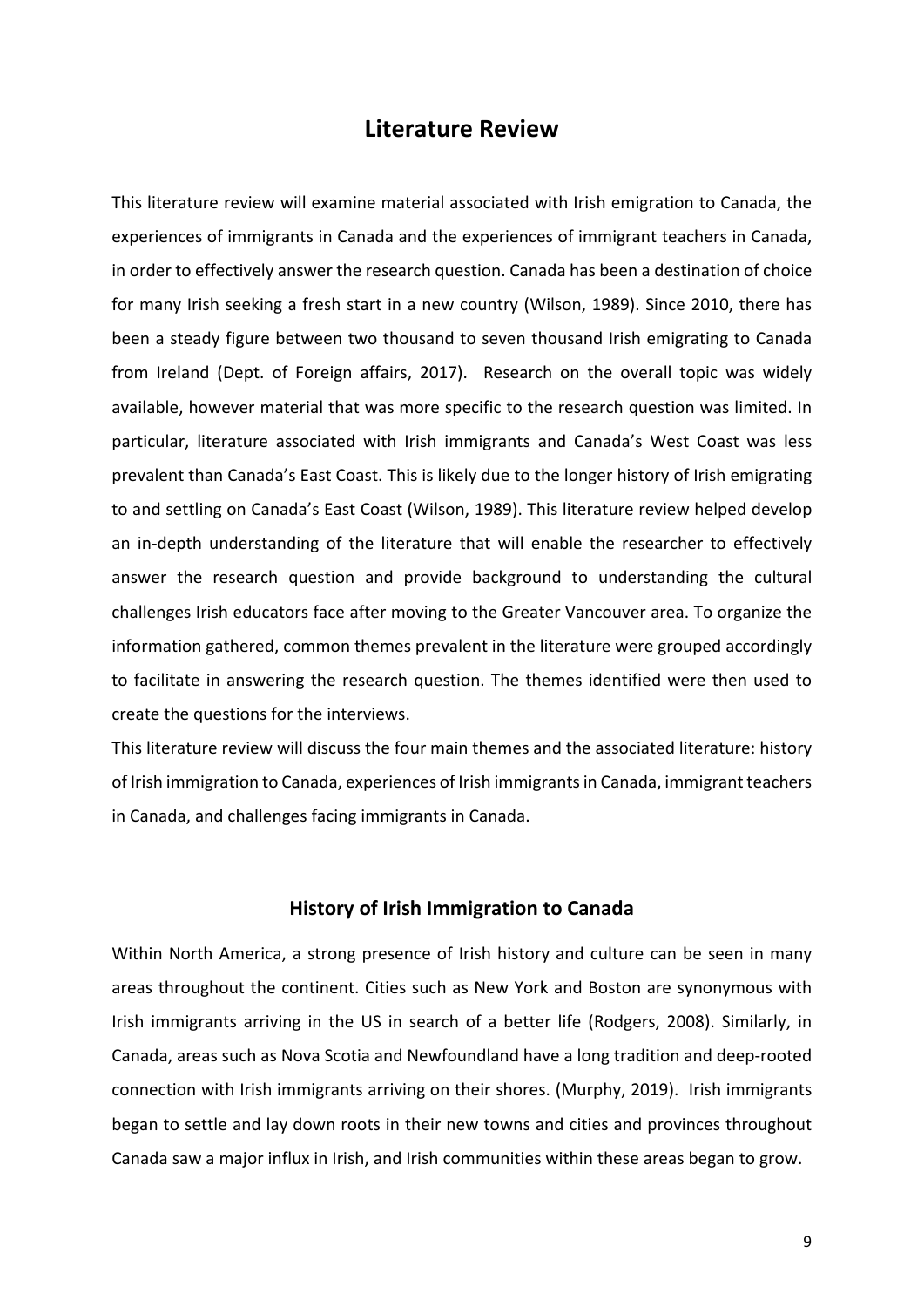The first piece of literature reviewed associated with this theme was 'A Land of Dreams: Ethnicity, Nationalism, and the Irish in Newfoundland, Nova Scotia, and Maine, 1880–1923' by (Mannion, 2018). This piece documents the experiences of Irish immigrants arriving and settling at three different port cities along the East coast of North America, in Canada and the US. Mannion provided an insight into the lives of the new immigrants, detailing the difficulties they faced and the growth of the Irish community in these areas. The piece explores the concept of Irish identity and traditions within the cities as they emerged, grew and evolved throughout that time period.

Many of the Irish emigrants to North America romanticised their former home even though they were residing in 'the land of dreams'. Memories and traditions of Ireland were passed down from generation to generation throughout communities along the East Coast to ensure the Irish identity did not weaken. Like in many cities worldwide, the Irish began to strengthen their Irish identity in their new homes.

This piece of literature provided an abundance of information associated with the history of Irish emigration to Canada, and provided some context. It portrayed what life was like for Irish settlers to North America and gave an insight into their struggles, along with how they managed to grow their communities and maintain their Irish identity while being so far from home.

The strengths of this literature were that it provided accurate information from a period in time which saw a significant number of Irish immigrate to North America. Unfortunately, some of the material within the piece was not relevant as it focused on Irish immigrants in the United States rather than in Canada.

The second piece of literature on this topic that was reviewed was 'Remembering Canada: The place of Canada in the memorializing of the Great Irish Famine' by (McGowan, 2014). This literature mainly focused on two different areas. Firstly, it focuses on the years 1844-1852, when Ireland experienced the Great Famine and droves of Irish left their homes for Canada and America in search of a better life. It also focuses on how the famine and the history of Irish seeking refuge in Canada was documented in both Ireland and Canada.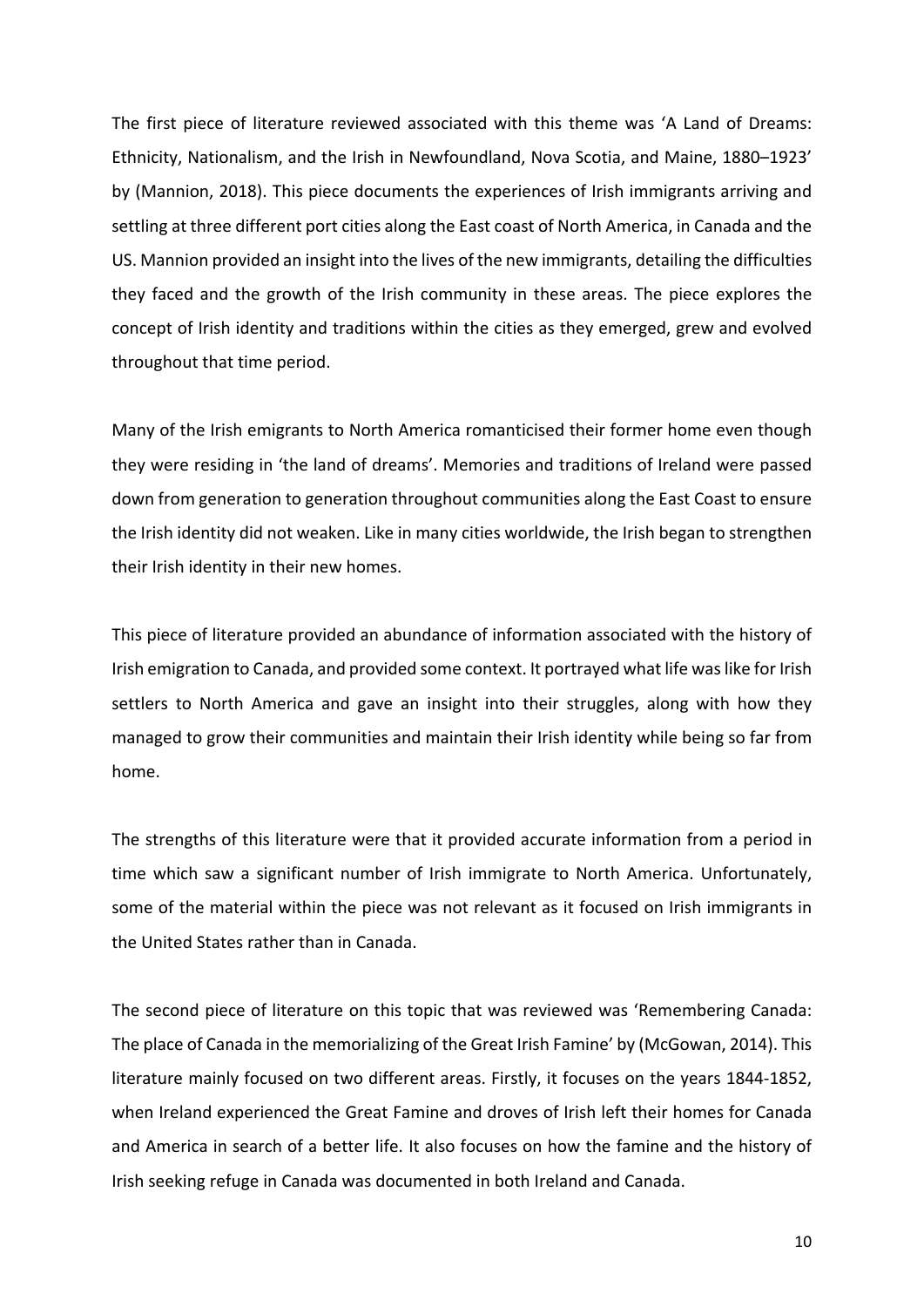The article explores how the news of the famine in Ireland and the arrival of many Irish on Canadian shores was received by the Canadian locals. Many Irish arrived and experienced great success, which led to the growth of Irish communities in Canada and this piece explores the opinions of the locals at the time. Interestingly, it also delves into the area of commemorating the famine and how it should be remembered. It gives details and accounts of how Irish diaspora within Canada grew, along with accounts of how many Irish struggled to adapt to their new home.

This piece was beneficial as it provided quantitative data regarding Irish emigration to Canada. The information contained was factual and very relevant with the theme of the history of Irish emigration to Canada. However, this source lacked useful qualitative data relevant to the research question and additionally it did not provide modern information and data that relevant to the question.

The third piece of literature that was reviewed that was associated with the first theme was 'The Irish in Canada' by David A. Wilson, which was published in 1989 in the Canadian Historical Society Journal. This piece was more recent of the three, and provided more data that was relevant to the research question and provided numerous other useful sources relevant to the research question. This source discussed the immigration trends to Canada from Ireland. It was extremely useful as it provided exact figures and dates to support the literature. The information in the source was more recent than the two previous sources making it the most useful for this theme. This literature presented more information specific to Canada compared to the other sources. Wilson provided numerous breakdowns of Irish living in each province, which helped identify settlement and immigration patterns. Information related to Irish immigrants arriving in the province of British Columbia was useful for gathering data and figures on the history of Irish people in the province and was extremely relevant to the research question.

Wilson also provided an in-depth insight into the religions of the Irish immigrants and how moving to a new country affected their religion. He details how in the majority of cases, people of the same religion tended to associate exclusively with other people of the same religion. The mixing of people from different religious backgrounds was not common practice.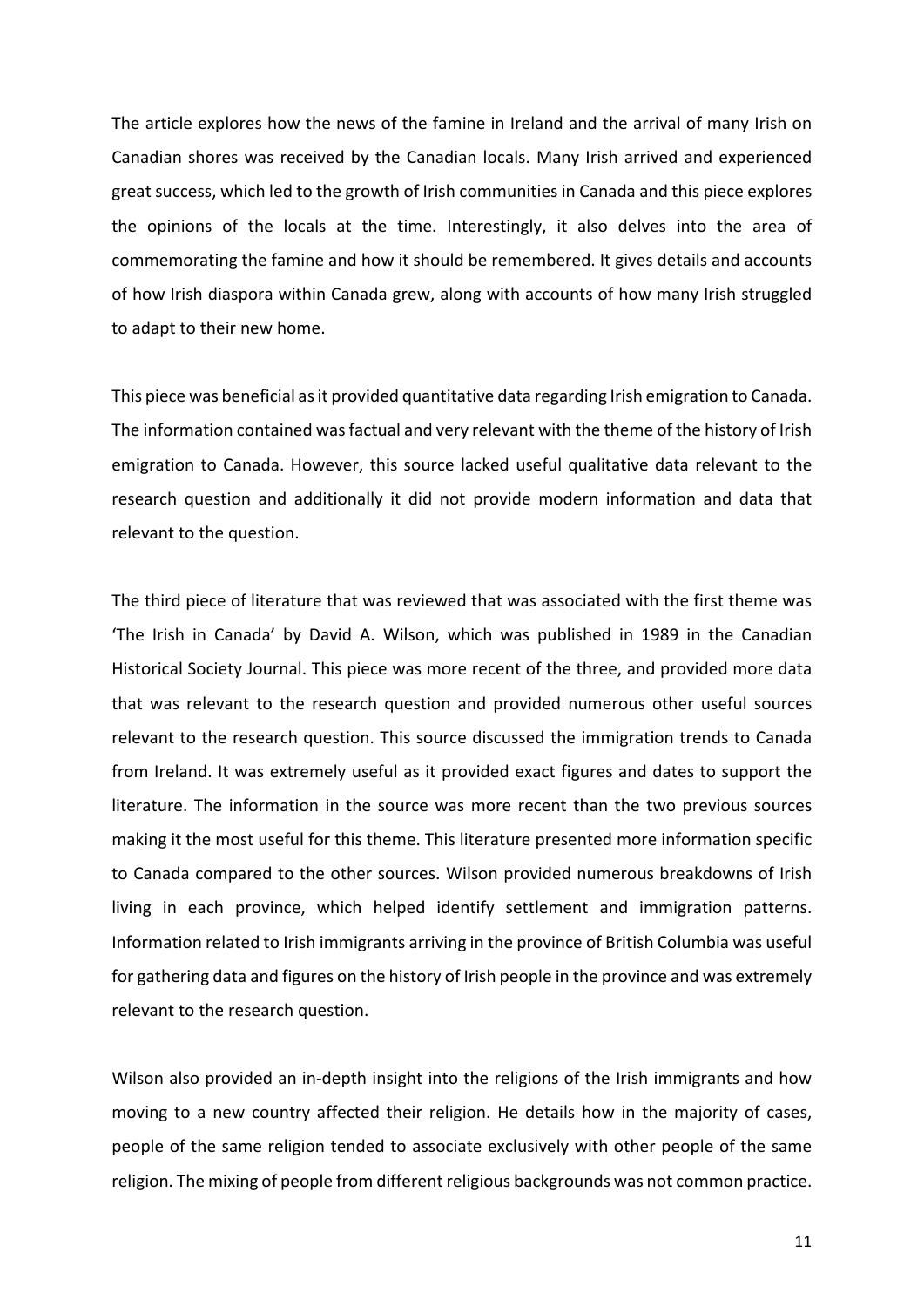This was practised in Ireland and evidently was continued by the immigrants upon their arrival to Canada.

Overall, the sources reviewed on this theme did provide information that was useful. Information within these sources was plentiful, however finding information that will provide data to enable the researcher to answer the research question effectively was a more difficult task.

### **Experiences of Irish Immigrants in Canada**

Due to a long history of Irish people emigrating to Canada, the next theme prominent within the literature was the experiences of the Irish immigrants in Canada. Many Irish people experienced success and prospered after moving to Canada, but many also struggled and fell on hard times after their move (Smith, 2004).

The first source on this theme that was reviewed was a report by National Youth Council of Ireland (2013). It was a recent report that detailed evidence of emigration from Ireland in recent years. It provided primary sources of information, including interviews with many people who had emigrated from Ireland for various different reasons. The report gave comparisons and experiences from Irish people all throughout the world and gave useful statistics. It provided first-hand evidence Irish experiences of living in Canada by interviewing various immigrants from different cities throughout Canada.

The report provided an insight into the lives of Irish immigrants living in the Vancouver area, which was extremely relevant to the research question. The report also lists a number of the reasons why many young Irish people emigrated abroad, such as lack of jobs at home and seeing better opportunities overseas. It was interesting to see the various different reasons for emigration and compare what is being done to stop this. The report was clear and concise with information being easy to find within the report.

This source was one of the most valuable sources for the research project as it provided accurate, recent qualitative and quantitative information. Unlike some of the sources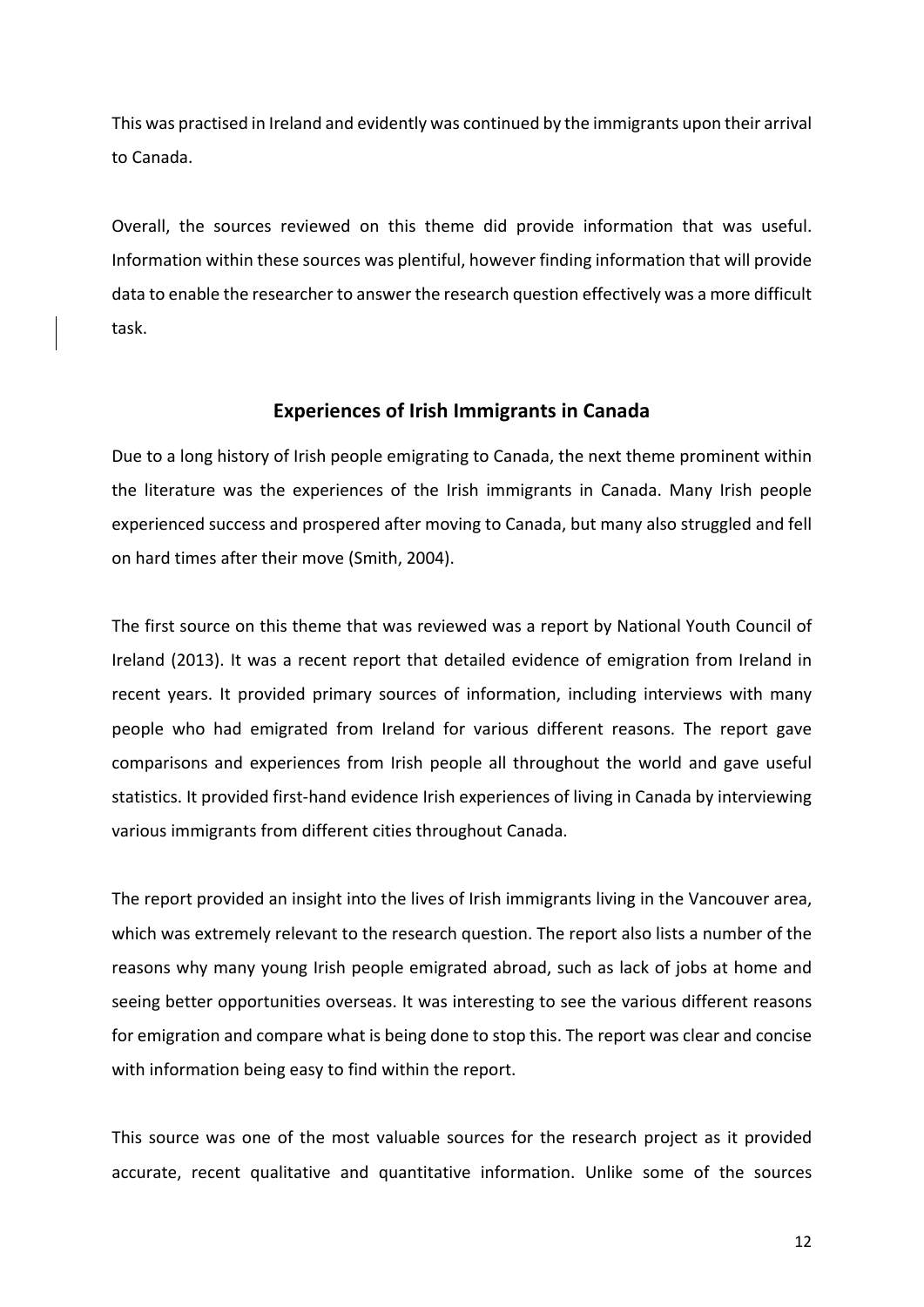mentioned in the first theme, this source did not have any weaknesses and was incredibly valuable to the researcher. It enabled the researcher to create a clear understanding of what life was like for young Irish immigrants to the cities of Canada. By giving information on experiences of Irish in other countries such as Australia, it also allowed the researcher to understand the draw of Canada for young Irish. Reviewing this source assisted the researcher in gaining a broader perspective of the experiences of Irish immigrants abroad and not just in Canada.

The second source reviewed was an article titled 'Experiences of Irish people living in Canada' (Perry, 2014) which was published by RTE in September 2014. The report features a number of different interviews from Irish immigrants living throughout Canada. Immigrants from the major cities and towns gave accounts about their lives in Canada. Each interviewee mentions the pros and cons of where they lived, along with some of their experiences and their plans for the future. The article provided first-hand information and details about the daily life of an Irish person in Canada. It also features a prominent sub-theme in many of the interviewees' answers, the cost of living, which is discussed by many of the Irish immigrants to Canada in this piece and in other relevant literature on the topic.

This source was integral to gaining an understanding Irish immigrants' experiences in Canada. It provided useful, first-hand information on Irish immigrants living in Vancouver as well as other areas around Canada. The Irish experiences in Vancouver were helpful in allowing the researcher to gain an understanding of the experiences of Irish immigrants in the area. The comparison with other cities in Canada is extremely beneficial in potentially giving examples of reasons why many Irish choose Vancouver over other Canadian cities.

The only downside to this source was that it did not provide as much quantitative data as one would have hoped for. Although the qualitative data that is provided is useful, statistics and data to support the interviewees opinions would have made the source even more of an asset.

The final source that was reviewed and that was associated with this theme was from the Irish Times, titled 'Irish in Vancouver divided amid claims of violence and rowdiness' by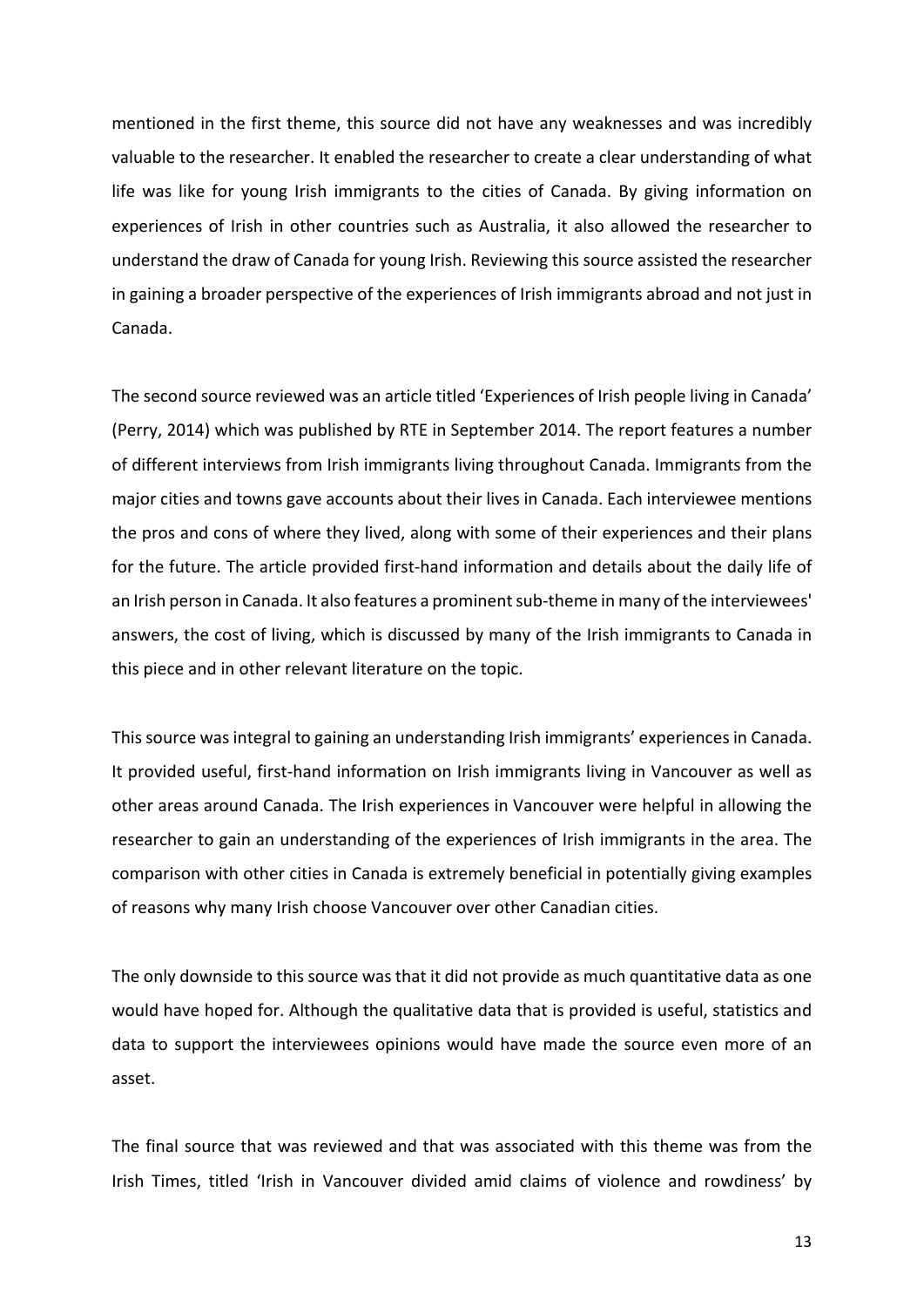(Monahan, 2018). This article delved into the less glamorous side of Irish immigration. The article focused on the emergence of trouble and tension created as a result of young Irish immigrants in the city of Vancouver. The report interviewed some of the Irish in Vancouver, providing their opinions on the matter and their experiences in Vancouver. The article highlights the differences in objectives for many of the Irish arriving in Vancouver. One interviewee outlines the fact that many who arrive in Vancouver only intend on staying for summer while they are off from college, and in many cases these Irish prioritise 'fun' and cause much of the trouble.

The article was extremely helpful in gaining an overall perspective of life in Vancouver for an Irish person. It was realistic and gave an accurate account of the downsides as well as the benefits. The strength of this article was that it was very relevant to the research question, and it gave opinions from Canadian locals as well as immigrant locals.

The source was integral in developing a sense of the experiences of Irish in Vancouver and also an understanding of how the Vancouver locals viewed the Irish immigrants in the city. Understanding the perspective of both the locals and immigrants was important as it would help maintain an unbiased view of the Irish experience in Vancouver.

## **Immigrant Teachers in Canada**

Third-level educated Irish emigrating to Canada to work in Canada is a trend that is becoming more popular year on year. Professions such as teachers are an example of some of the newcomers to Canada. Particularly in the province of British Columbia, there is a demand for Irish teachers as they have an excellent reputation (Ruck, 2018). The third theme that was prominent in the literature that was relevant to the research question was 'Immigrant teachers in Canada'. Although this theme is not solely related to Irish teachers, it provided information that may be relevant to Irish teachers. Two pieces of literature were reviewed that provided useful information to effectively answer the research question.

The first source that was reviewed was 'Immigrant teachers in Saskatchewan schools: A human resource perspective' published by (Oloo, 2012). This journal article examines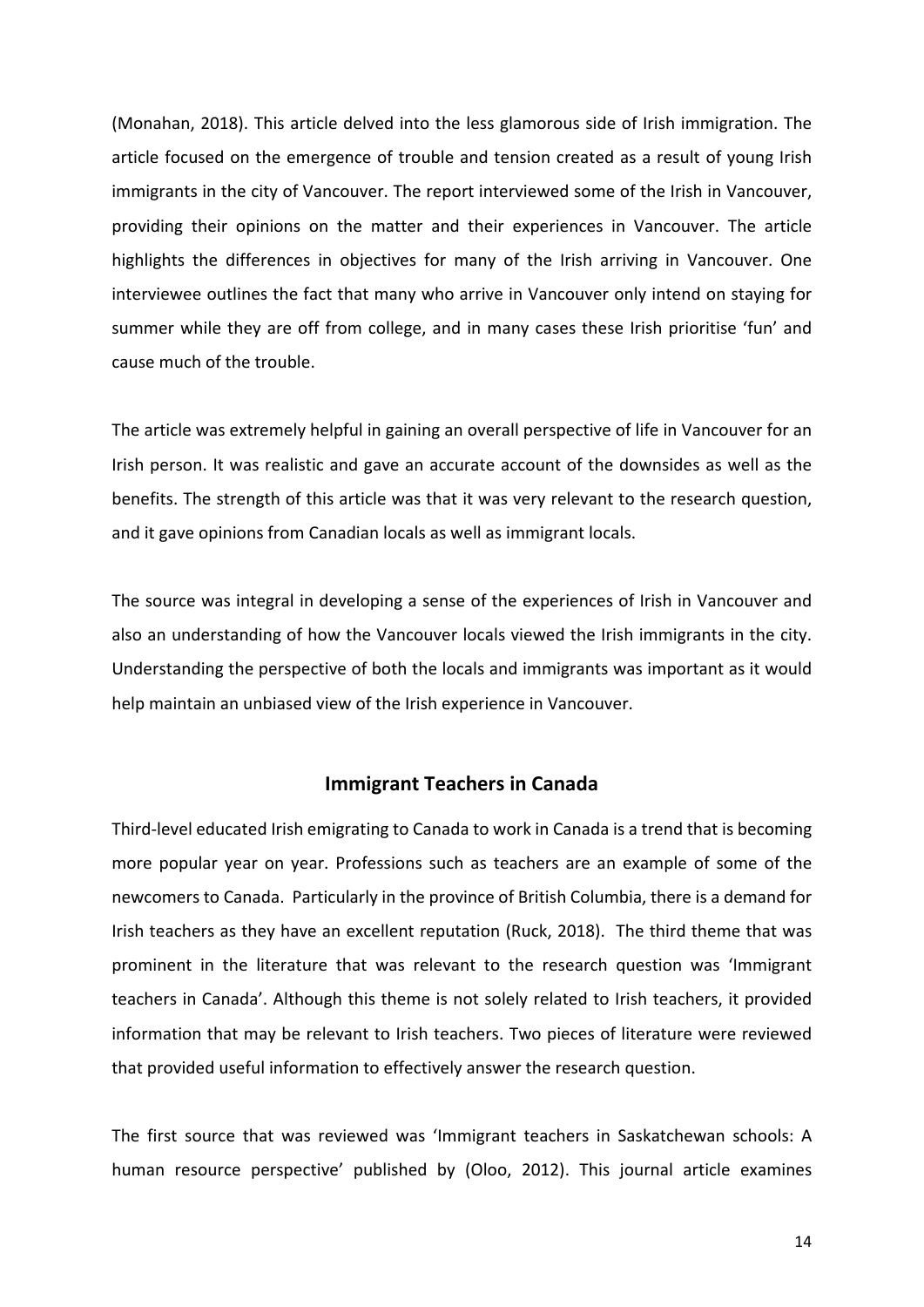immigrant teachers of a Canadian province from a human resource perspective. It was a qualitative study which provided detailed information on the experiences of immigrant teachers in Canada. The journal contained various interviews with immigrant teachers in Saskatchewan who detailed their own experiences of how they came to teach in Canada, as well as their experiences of teaching in the Canadian school system, discussing its advantages and disadvantages. The interviewees disclosed the reasons they came to teach in Canada, providing a list of potential reasons for the upsurge in popularity of Irish teachers moving to Canada.

Within this text, four key themes emerged from the research conducted: teacher credentialing, motivation for immigration, experiences of immigrant teachers, and teacher induction. Highlighting these key themes were advantageous when designing the interview questions to use when conducting the interviews with Irish educators in Vancouver. Although focused mainly on another Canadian province, this source provided relevant statistics and information related to British Columbia.

The disadvantage of this source was that it did not provide any material that was relevant strictly to Irish educators. The information in the source was somewhat relevant to the research question as it was based on immigrants of different nationalities. However, it will be interesting to see if the experiences of immigrant teachers in Saskatchewan compare similarly with the experiences of Irish teachers in Vancouver.

The second source that was reviewed was 'Immigrant teachers in Canada: learning the language and culture of a new professional community' (Deters, 2006). This research paper studied how immigrant teachers transitioned to life and teaching in Canada. This piece focuses on immigrant teachers in Ontario who are employed in the public school sector, though it does provide some information on the BC school system.

Although not completely relevant to the research question, the information provided in this source was helpful when drawing comparisons with the school systems in BC as well as the experiences of immigrant teachers in Canada. The research paper provided primary information from immigrant teachers in Ontario, and helped develop a sense of perspective.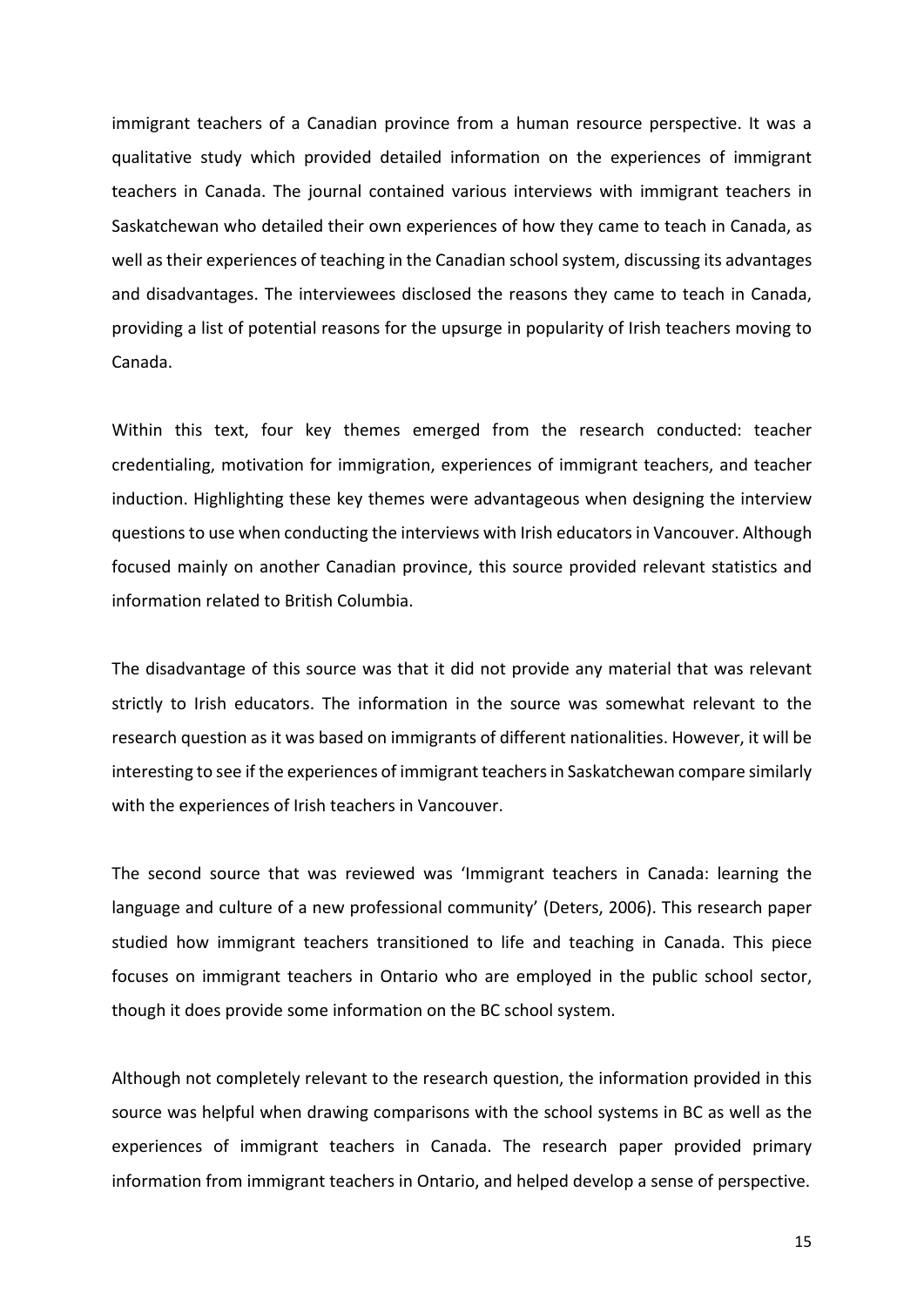Much like some of the other literature reviewed, this paper is not focused on the specific geographical area in which the research question is set. However, information from all sources together helped obtaining a perspective and understanding of the overall experiences of immigrant teachers in Canada.

## **Challenges facing Canadian Immigrants**

The final prominent theme that was identified from the literature associated with the research topic was 'challenges facing Canadian immigrants'. As seen in the experiences of Irish immigrants to Canada, many immigrants can experience different fortunes when settling in a new country. Facing and overcoming new challenges is something that many new immigrants have to deal with.

The first source reviewed was an article from the Toronto star newspaper. It was a recent article that was released in April 2020, titled 'New immigrants face special challenges adjusting to life in B.C. amid COVID-19' (Gray, 2020). The journalist, Sophie Gray, gives readers an insight into the existing challenges that immigrants face in adjusting to life in BC such as the cost of living, difficulty obtaining employment and learning a new language. She also highlights the fresh challenges that were brought to light as a result of the Covid-19 pandemic.

This article was very useful as it was extremely relevant in many ways. Firstly, it was recent and discussed the consequences of the pandemic on the communities of BC. Secondly, due to this article focusing on BC, it was closely related to the research question. The information contained within the source was relevant to the research question as it discusses the barriers faced by new immigrants to the BC area.

The minor issue with this source was that it was potentially too recent given that it was published only a short time after the pandemic began to grip North America. Perhaps had it been published a couple of months after, more information on the effects of the pandemic and challenges facing immigrants in BC may have been apparent. As a result of this article being published early in the pandemic, it lacks quantitative data and figures. More statistics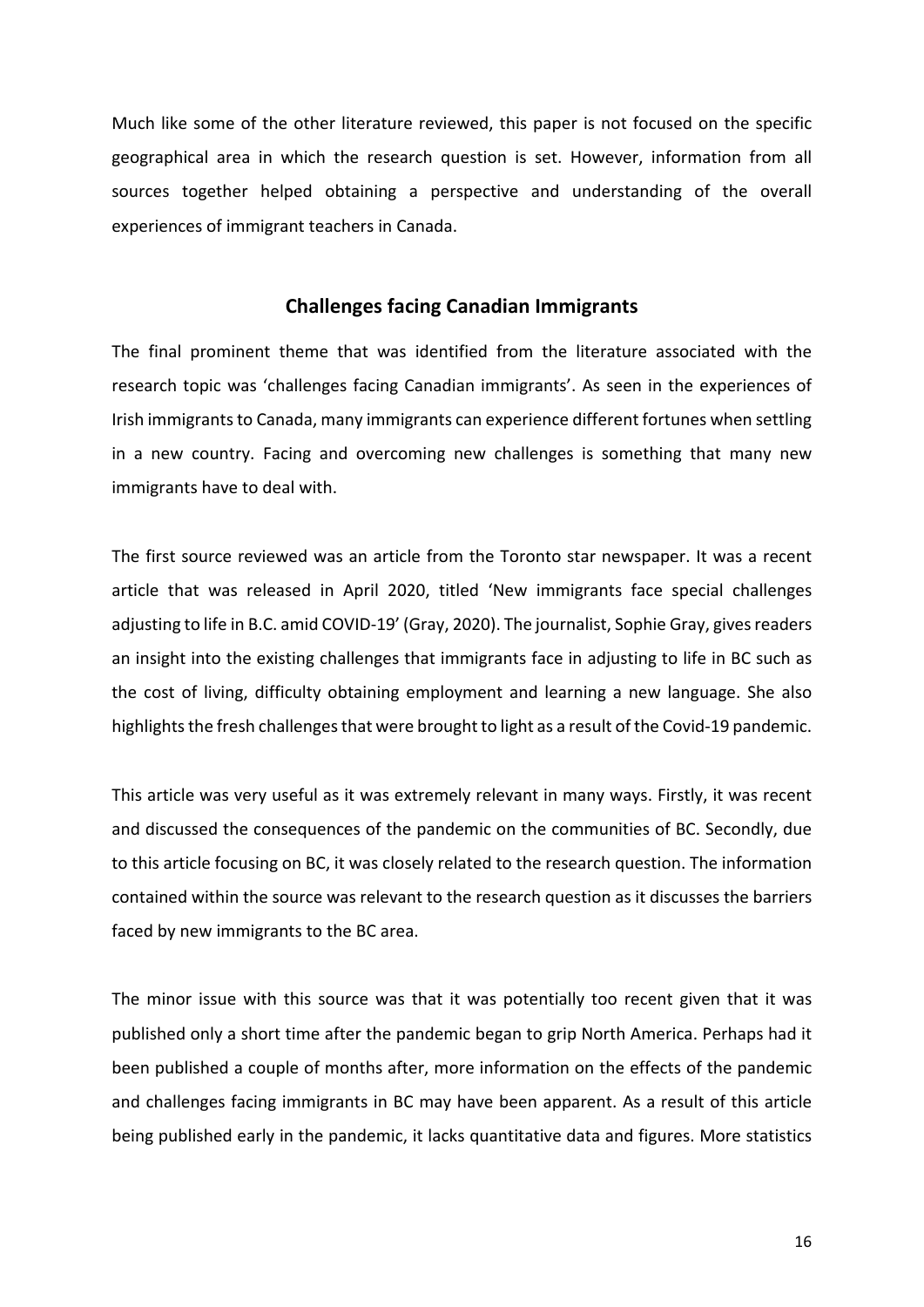and numerical data would have been useful when reviewing the article and attempting to gain useful information.

The second source that was reviewed was a research paper, 'Transitioning into the Canadian Workplace: Challenges of Immigrants and its Effect on Mental Health' by (Fang and Goldner, 2011). It contained valuable information of the cultural challenges faced by immigrants, which many of the other sources that were reviewed did not mention. It gathered information and data related to immigrants of various different nationalities, which is useful for comparing their challenges to those faced by Irish immigrants.

The drawback of reviewing and utilizing this research paper was that many of the interviews within it were based on language barrier challenges being a major issue. This challenge is not exactly relevant to the research question as Irish immigrants do not face the hurdle of a language barrier. However, the majority of the information contained was relevant as it contained challenges that Irish immigrants may have faced and had to overcome.

The third and final source that was reviewed was a report published by the City of Vancouver titled 'Immigration matters Vancouver' (2015) and details the effects of immigration on the city of Vancouver and more importantly outlines the plans for future immigration to the city. The report was useful as it contained recent figures and data related to immigration in the city. The report goes into great depth discussing the challenges faced by its new immigrants, but also discusses how Vancouver as a city can help its new locals overcome these challenges. It outlines a plan detailing the strategic planning and overall objectives for the city of Vancouver with regards to the number of immigrants they hope to welcome in the coming years.

This report contains an abundance of factual statistical data that can be utilised for this study. By discussing a brief history of the immigration to Vancouver, it allows a better understanding of the city and its people.

A strength of this report is that it is evidence based and due to the fact it is a government published report, it is likely that the information contained is credible. This was a valuable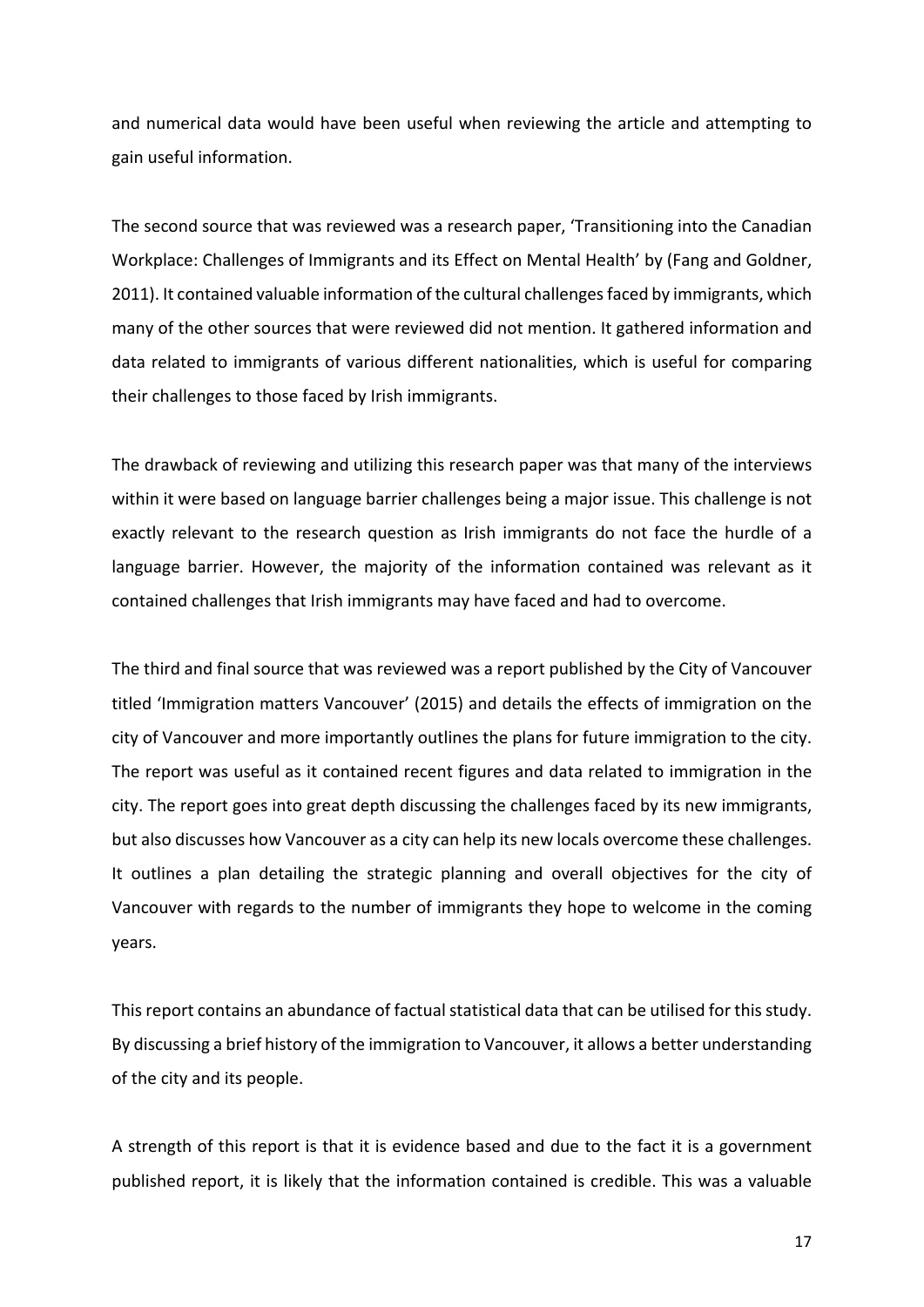source for gaining not just a perspective of immigration in Vancouver, but also gaining various different useful statistics and data that may help to effectively answer the research question.

This literature review primarily examined literature associated with the overall topic of this research project which 'Irish emigration to Canada'. Literature associated with the experiences of immigrants in Canada and immigrant teachers in Canada was also examined as it helped provide useful insights and perspective that enabled the researcher to effectively answer the research question. The literature helped provide information for the researcher to identify a gap in the existing research as well as enabling the researcher to draw on existing methods and theories to formulate a methodological framework for the research project. Four main themes were identified and investigated within the reviewed literature and each theme provided more insight into the research topic, assisting in answering the research question.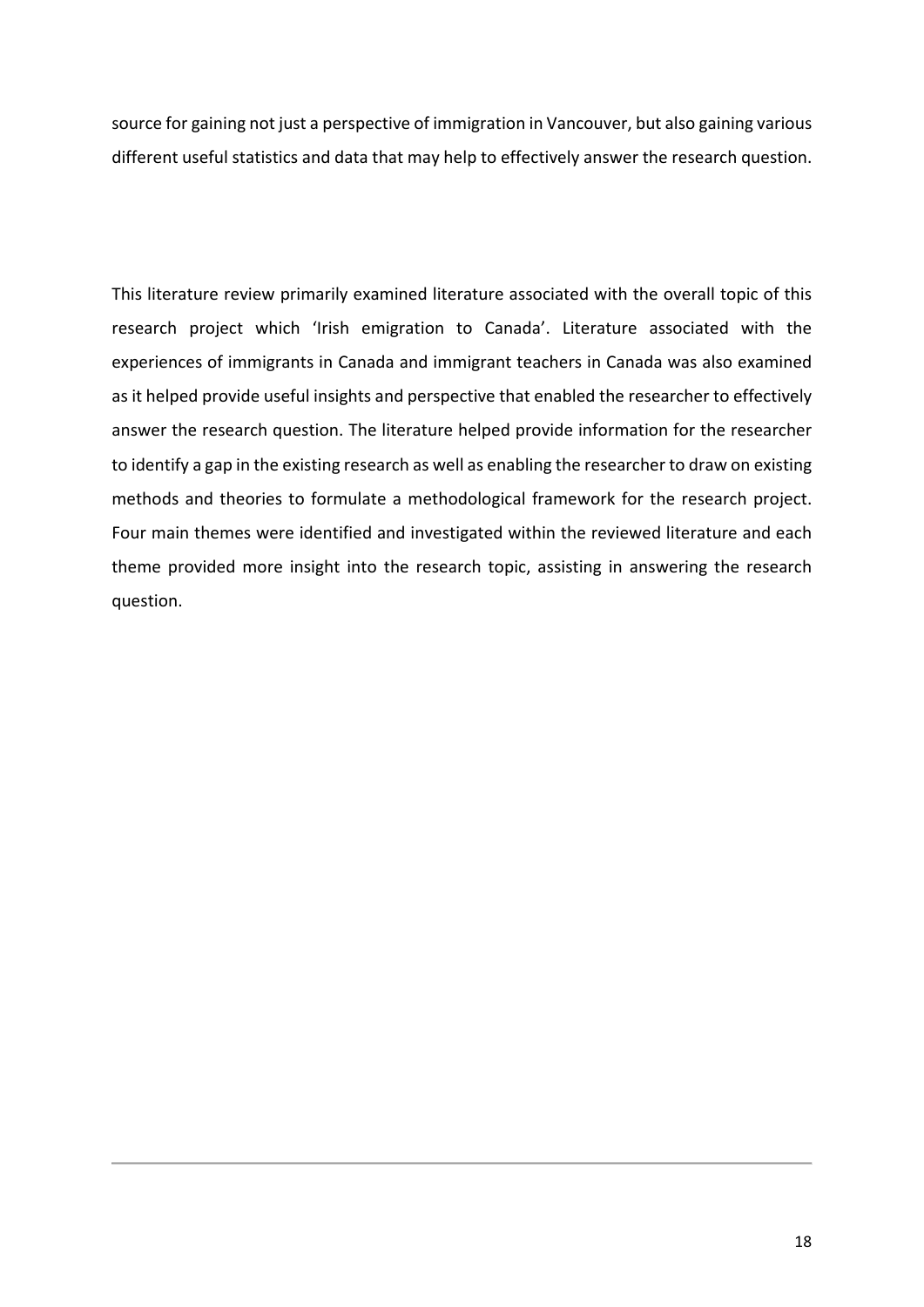## **Research Question**

"What are the cultural challenges faced by Irish immigrants employed in the education sector in the Greater Vancouver area?"

An exploratory study into Irish immigration to Canada.

This research question will search for answers detailing the cultural challenges facing Irish immigrants employed in the education sector in the Greater Vancouver area. The answers will be provided by gathering research using qualitative research methods as well as reviewing and examining existing data on the overall topic area of 'Irish emigration to Canada' and existing literature more specific to the research question. It is important to gather research that is specific to the research question on the overall topic and will provide relevant data but may not answer the exact research question. Once sufficient background knowledge is gathered, a view of the existing data can be reviewed to determine what areas are still lacking and can help focus the primary research to be conducted.

Upon completion of a literature review on the overall area of 'Irish emigration to Canada', it became clear that conducting a research project on the overall area of Irish emigration to Canada was extremely relevant and necessary. While some literature on the topic was available, there was a lack of recent, up-to-date material. With the number of Irish citizens emigrating to Canada growing decade-on-decade (Irishinbc.ca, 2021) and Vancouver growing as a hub for Irish people on North America's West Coast (Wilson, 2019), conducting a piece of research on the area seemed fitting. The secondary data was extremely limited in regard to the Irish immigrant experience in the West Coast in particular, and nothing recent has been published.

The decision to zone in on the education sector was made after conducting the literature review. Young Irish educators emigrating abroad has been a common trend over recent years (O'Rourke, 2017) and evidence suggests that it is no different in Vancouver. In particular, Catholic schools throughout the Vancouver area highly favour Irish teachers and education assistants for their reputation of quality instruction (Ruck, 2018). The researcher also has a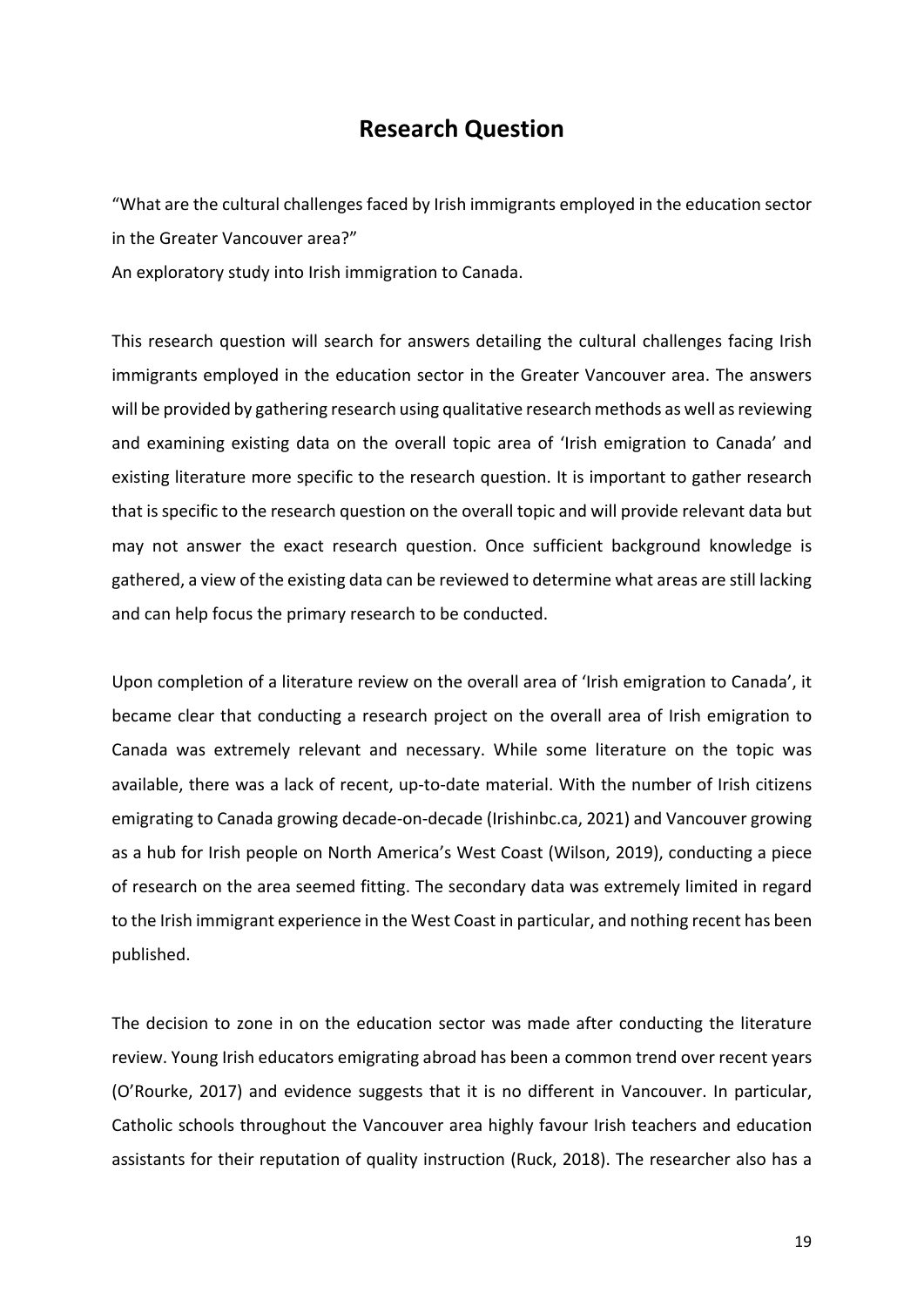personal interest and background relating to the topic, having immigrated to Vancouver previously, and suspected there might be some common challenges unique to Irish educators working in the West Coast. Understanding the reasons why many young educators left from Ireland to work in Vancouver and hearing their stories about adapting to life in Canada will assist in filling an existing gap in literature. Furthermore, the research will help numerous Irish educators considering making the move to Canada in the future by providing a realistic view of the challenges they may face and advice to facilitate adjusting to life in Canada.

In order to answer a research question effectively, an overall understanding of the topic of the question is required (McGregor, 2018). The researcher must know the answers to a number of sub-questions that will help assist in answering the overall research question. These questions included:

- Are many young Irish educators seeking a move to Vancouver?
- What are the job prospects for an Irish educator in Vancouver?
- What are the advantages and disadvantages of working and living in Vancouver as an Irish educator?
- Are Irish educators moving to Vancouver permanently or temporarily?
- Is it difficult to move to Vancouver as an Irish person?
- Is the emigration of Irish teachers abroad a problem?
- What differences to Irish immigrants have to adapt to in Vancouver?
- Do Irish educators in Vancouver notice cultural differences?

The objectives of this research project focus primarily around answering the overall research question effectively, by giving a detailed answer of cultural challenges facing Irish immigrants employed in the education sector in the Greater Vancouver area. This answer will be justified by gathering sufficient data and research that supports the answer. The objectives include:

- Gather and analyse existing relevant data and literature on research topics.
- Create appropriate interview questions based on background research that allows for a semi-structured interview with flexibility to understand people's stories.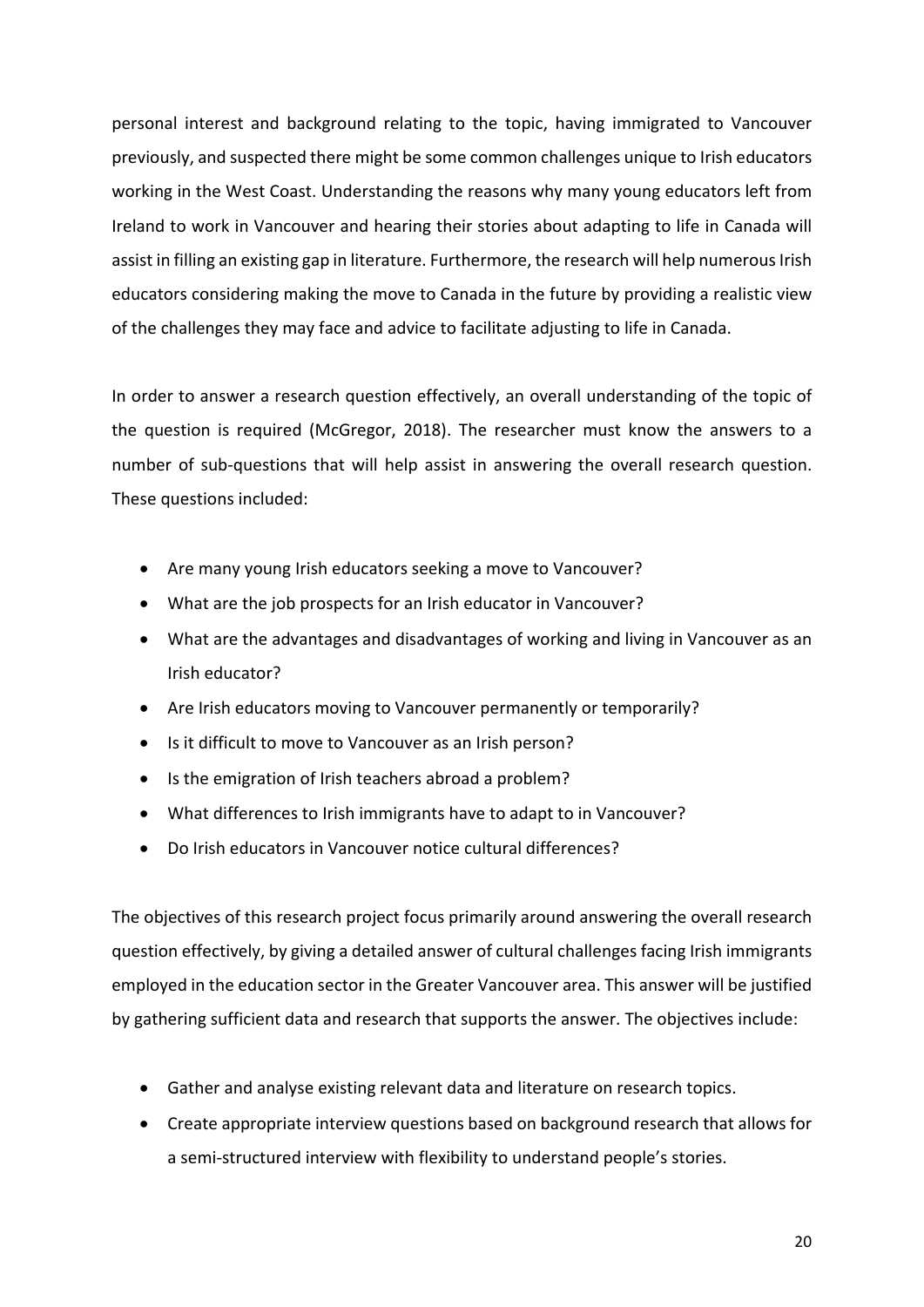- Test interview questions with people familiar with the research question to ensure questions are valid and reliable.
- Conduct a number of semi-structured interviews with Irish immigrants employed in the education sector in the Greater Vancouver area.
- Analyse interviews and generate themes from topics discovered.
- Compare findings from existing literature with primary research to see if similarities exist.
- Synthesise data and form conclusions based on research findings to answer the research question.

Once the secondary literature review was complete, a thorough set of interview questions was devised. These questions were then piloted with two people that were in the target sample to ensure the questions were phrased correctly and that the answers would be what the project required. Then the official interviews could be conducted, providing a wellrounded view of Irish educators' experiences in Vancouver. The information gathered will help to fill the gap in existing literature in Irish experiences in Canada, as well as guide Irish educators considering making the move to Vancouver, giving them an idea of what to expect, and how to prepare for the challenges of adapting to life over on the West Coast.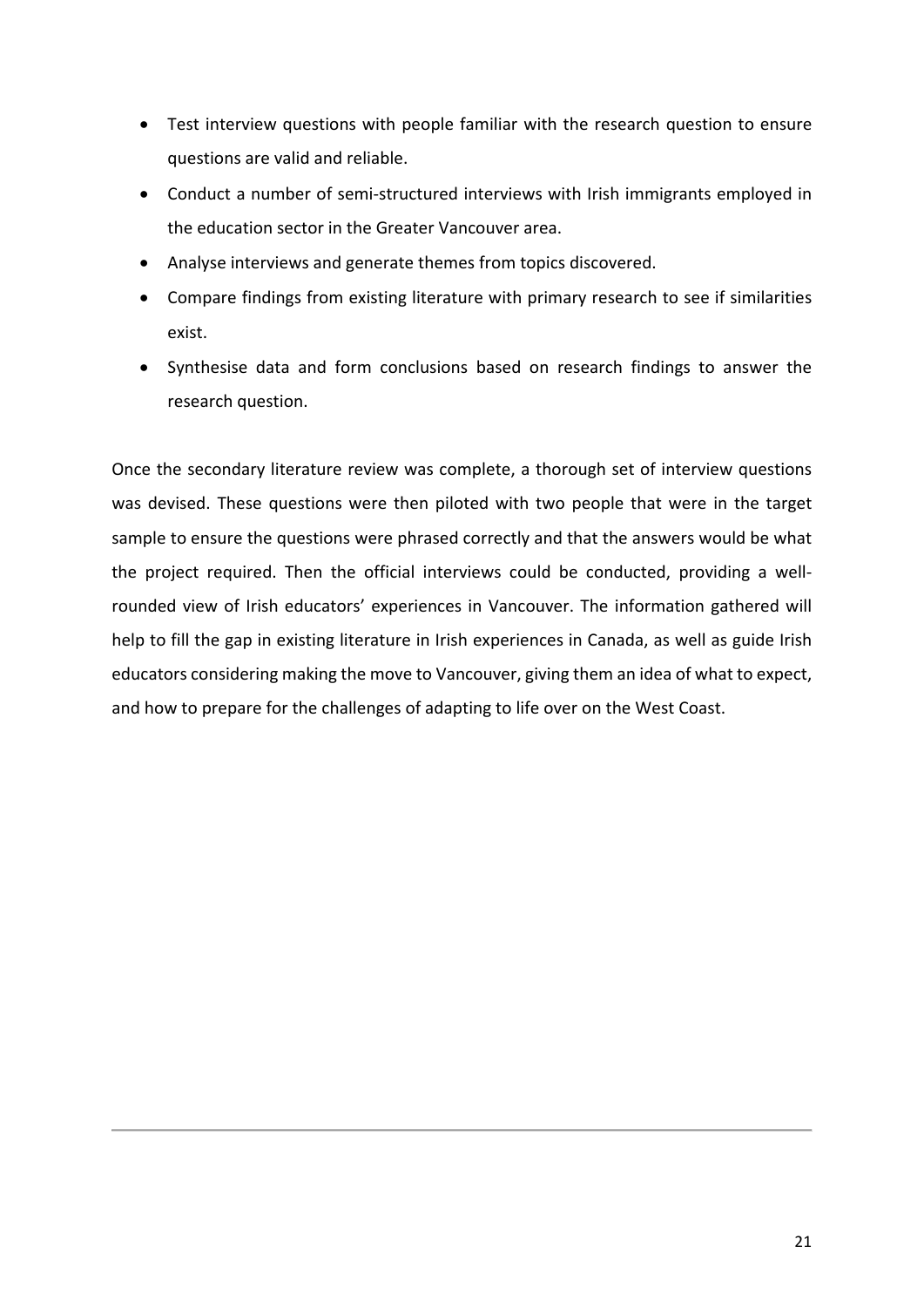## **Methodologies**

This chapter will examine the chosen methodologies and the different research methods employed to complete this research project. The section outlines how the methods used were selected in order to meet the aims and objectives of this piece of study. In addition, the barriers, difficulties and ethical issues experienced by the researcher when conducting this research with the chosen methodologies will be examined.

#### **Research Philosophy**

An exploratory methodological approach was used for this research project. The research question is "What are the cultural challenges facing Irish immigrants in employed in the education sector in the Greater Vancouver area?". The objective of this study is to understand the unique experiences of several Irish immigrants and understand their specific challenges. The data gathered from these interviews can be analysed to see if any similarities or differences appear when compared with the secondary data. This study will be conducted with a subjectivist and interpretivist view, as the researcher believes objective facts are not sufficient as an answer to this question, since the topic focuses on individual experience. The way the individuals felt about their time in Vancouver affects what they perceived to be their main challenges when immigrating.

The interpretivist side also comes into the equation as it requires the researcher's own perspective to be integrated into the study so the results can be interpreted by the researcher. There are some weaknesses with using an interpretivist philosophy, with the main issue involving bias from using the researcher's perspective. However, since the data collected is so varied as it involves various personal stories, the findings and conclusions would be unclear without some personal input from the researcher. Therefore, both an interpretivist and subjectivist view is required for this question, as the researcher must carefully listen to the views of the subjects interviewed, and then interpret the findings to draw a conclusion.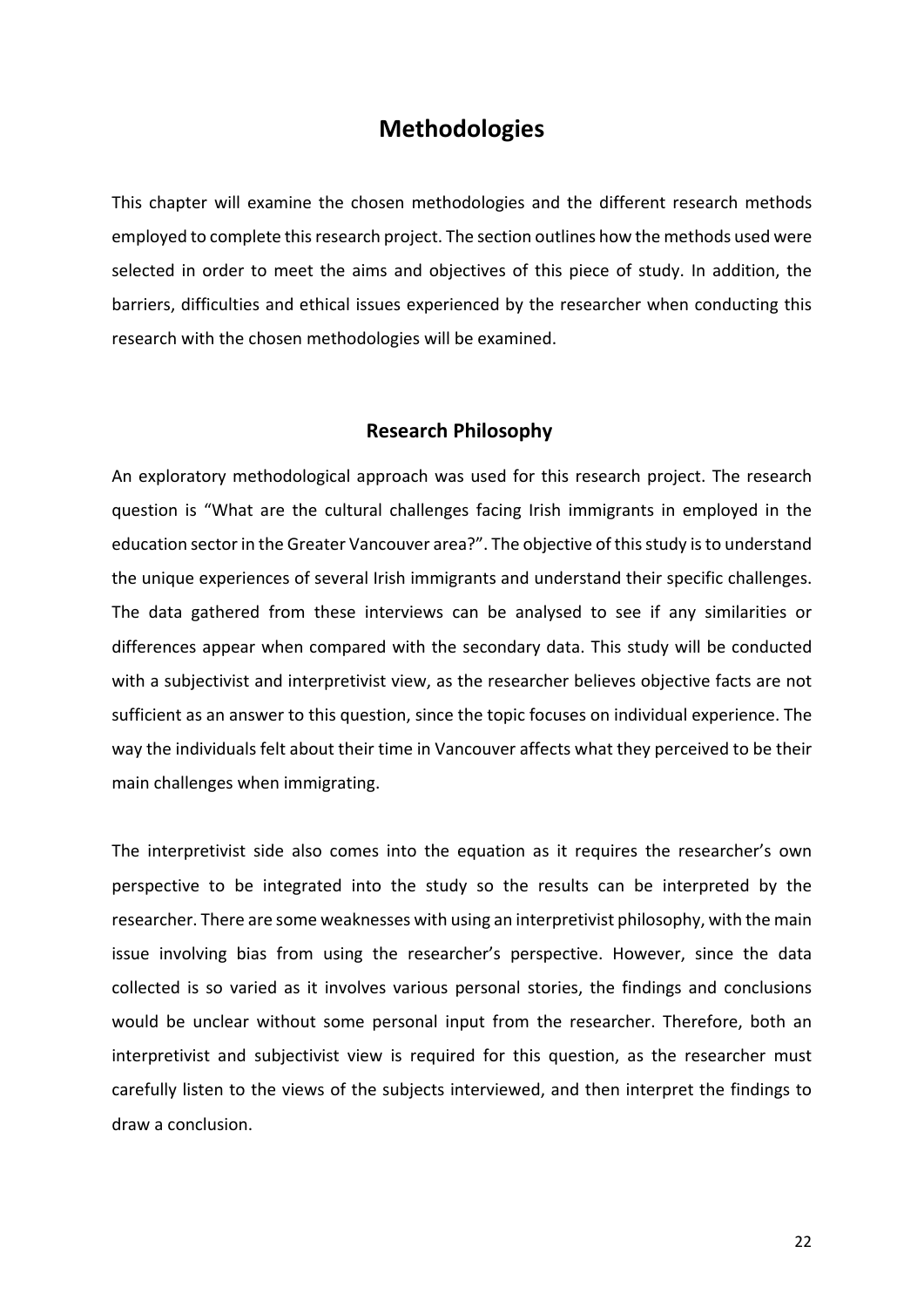#### **Research Design**

To achieve the overall aims and objectives of the research, primary information had to be gathered on the topic area. The research design involved collecting qualitative data about Irish immigrants' experiences. It is a cross sectional study, as it involves examining one set of participants who are similar in key control areas including being an Irish immigrant living in Vancouver while employed in the education sector, and explores their different experiences. This research question was also exploratory, as a comprehensive list of challenges are not yet known before conducting the research. Various other methodical approaches were considered, however an exploratory approach allowed for the research question to be answered the most effectively (Cresswell, 2014). Using a mixture of methodological approaches was not chosen as it would have made the research project more complex and challenging to complete (Cresswell, 2014). Using a qualitative approach would best provide information about what cultural challenges Irish immigrants who are employed in the education sector in the Greater Vancouver area face.

Two types of data were gathered: primary and secondary research. Primary research for the project was gathered by conducting interviews with various participants all who had an acute understanding and knowledge of the topic area through direct experience. It was crucial to conduct interviews with participants who could provide valuable first-hand information to assist answering the research question effectively (Silverman, 2011). Secondary research was compiled from various different sources such as books, online resources and journals, all of which provided valuable background information on the topic area. When gathering secondary research, it was important to gather it from a wide range of sources in order to gain an overall understanding of the topic (Kornegay & B Segal, 2013). Gathering data from both primary and secondary sources would help provide information that would enable the research question to be answered (Kornegay & B Segal, 2013).

Applying a qualitative methods approach enabled the researcher to successfully answer the research question. Qualitative methods were beneficial to this project as they can be flexible and allow for data to be gathered using various different methods in comparison to quantitative research methods (Silverman, 2011).

23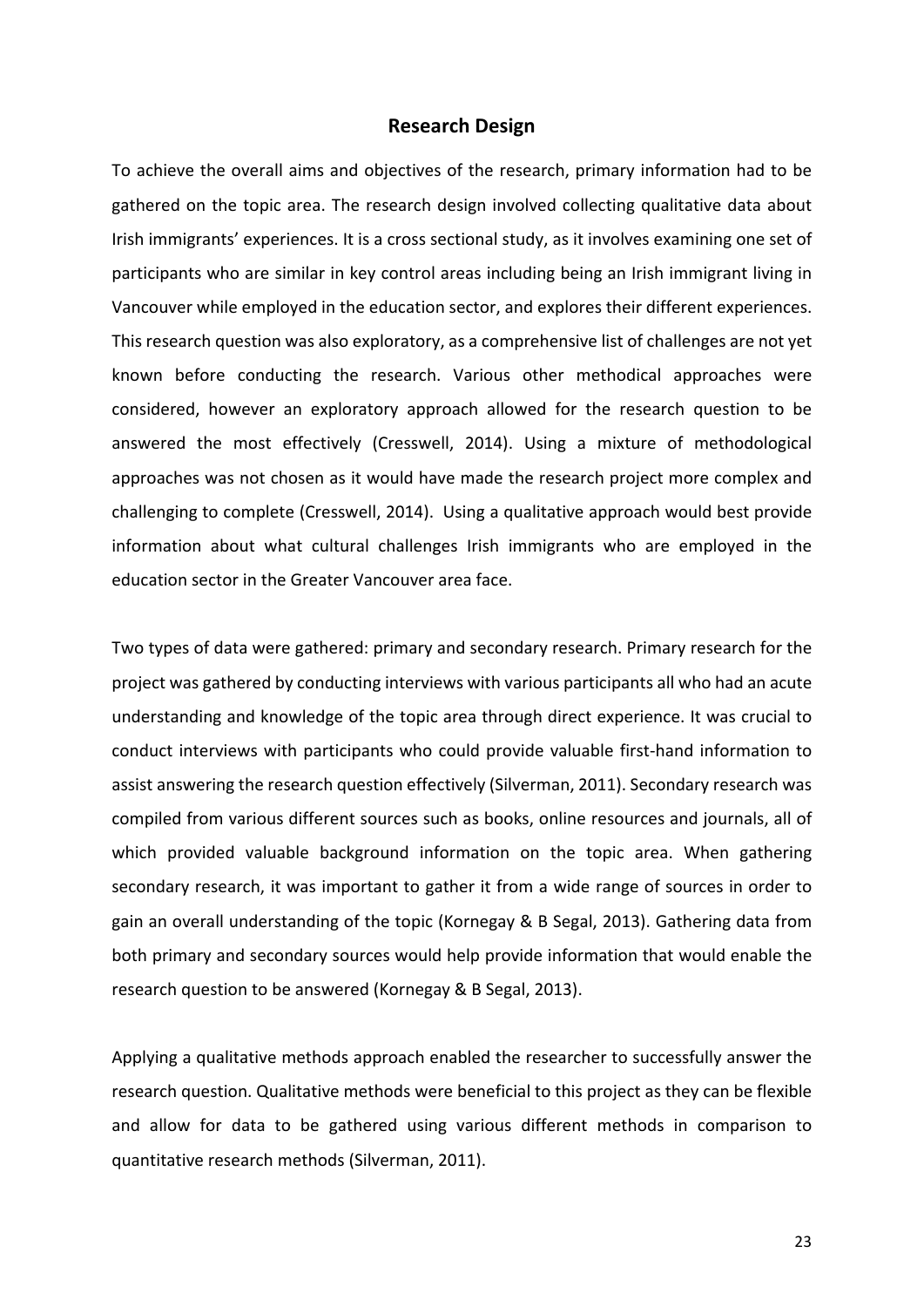### **Secondary Research Methodology**

Reviewing existing data was an integral element and first step when gathering data for this research project. Existing research and literature on the area was able to provide a broad scope of useful information. Literature was gathered from various different sources such as books, online sources and academic journals, with the majority accessed through the NCI library database. By searching keywords related to the topic area, it narrowed down useful literature on the topic. There was an abundance of material on the topic of Irish immigration to Canada, however finding relevant material was more of a challenge, as many focused on other areas in Canada or discussed a different time frame. This issue was overcome by skimming through many different texts and reviewing the abstracts of journals to ensure the material contained within was relevant. This method helped save time and was integral to maintaining the time schedule for submitting the project (Silverman, 2011), as time management is crucial for any researcher understanding a study on a set topic (Easter Institute of Technology, 2017). When information from a text or piece of literature was deemed important, the researcher noted the material for future reference. Highlighting information so that it can be analysed at a later date assisted in conducting the research timely and thoroughly (Silverman, 2011). Then, when all the secondary research was gathered, four themes were identified, which would help in the later steps of designing the study.

### **Research Instruments**

For the primary research, interviews were conducted with subjects with first-hand experience on the research topic. Each interview was semi-structured, consisting of twelve questions that were devised by the researcher. As there was not much existing data on the specific research topic, there was no source to base the interview questions on. These questions were created after carefully analysing the secondary research, and once some common themes were found, the researcher wanted to see if these common challenges affected Irish educators in Vancouver in particular, and if there were any other unique challenges. As the researcher personally knew some Irish educators in Vancouver, these questions were asked to two educators known to the researcher to ensure the questions were valid and reliable, and that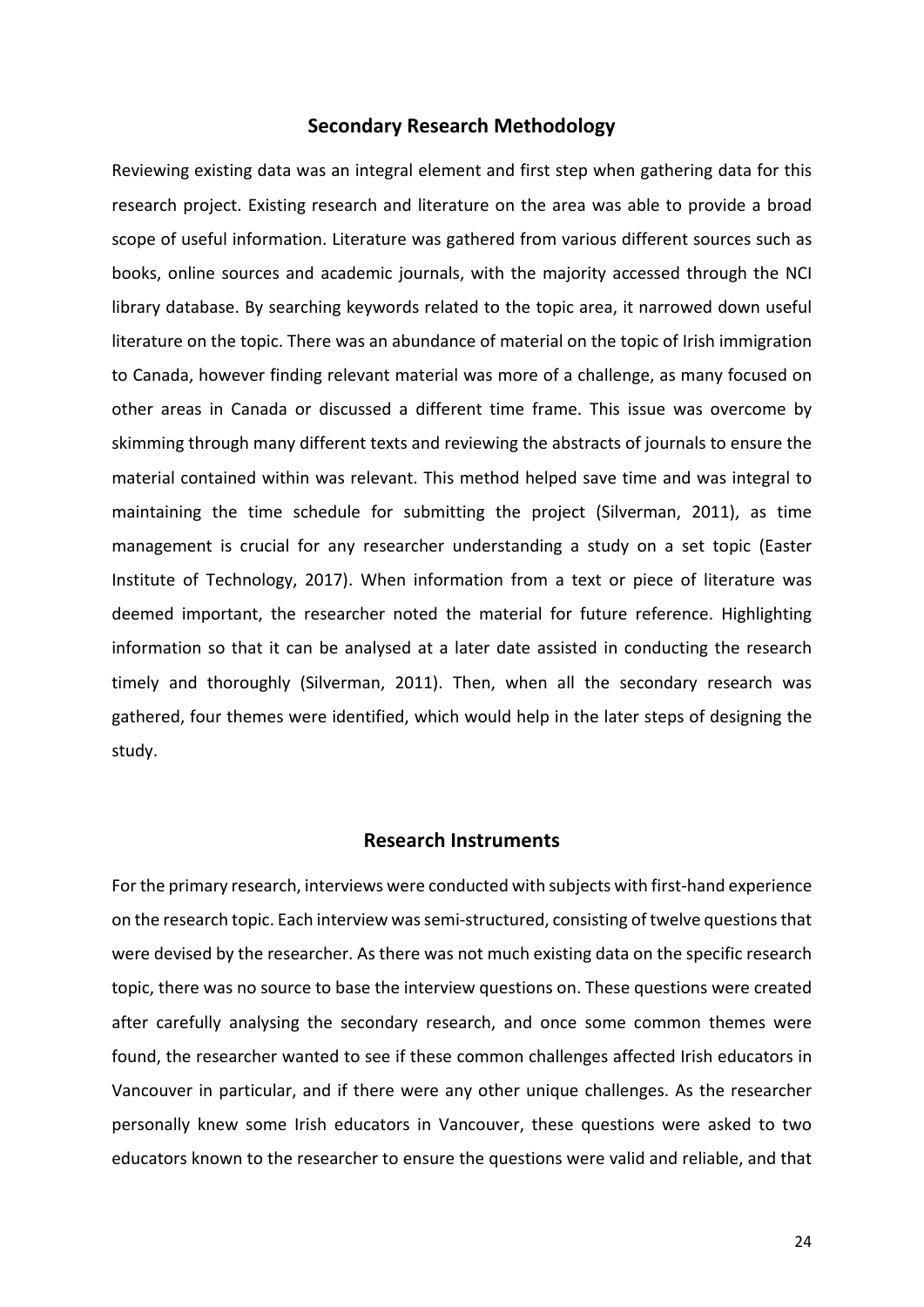the questions were interpreted in the way they were intended. These twelve questions allowed for participants to give both short precise answers and open ended, long detailed answers for different questions, and allowed flexibility for follow up questions. The interview questions and the explanation for the questions asked can be seen in Appendix A.

Interviews were extremely successful in gathering qualitative data for the researcher to answer the research question. The success of these methods further shows that it was the correct decision to utilise a qualitative research approach.

## **Procedure**

Gaining each participant's experiences of immigrating to Vancouver was invaluable, as each person offered unique qualitative insights and information not easily quantifiable by numbers. This information was useful in gaining an understanding of the topic area and answering the research question. The process of finding and selecting participants was complex and had its own challenges. The main issue was due to the geographical location of the topic area in question was Vancouver, Canada, while the researcher was residing in Dublin, Ireland. Due to the geographical difference, as well as the Covid-19 pandemic, faceto-face interviews were not feasible, so it was necessary for the researcher to gather the data using alternative methods. It was crucial to gain a number of participants who had first hand experience of the overall topic area so they could provide data that could help effectively answer the research question. Participants were acquired using social media, as it was the best means available for gathering participants from abroad. The researcher created a post in a Facebook group called "Irish Teachers and Educators in Vancouver'', a group which focused on the target demographic for the study. The Facebook post consisted of a brief explanation regarding the topic of research and asked members of the group to participate in a virtual twelve question interview on the research topic. Each member who wished to partake in an interview was asked to message the researcher directly or simply express their interest by commenting on the post.

Prior to participating, all interviewees were made aware that their identities would remain anonymous upon publication of the paper and any ethical issues such as confidentiality and informed consent were resolved. Details of the interview format and how it would be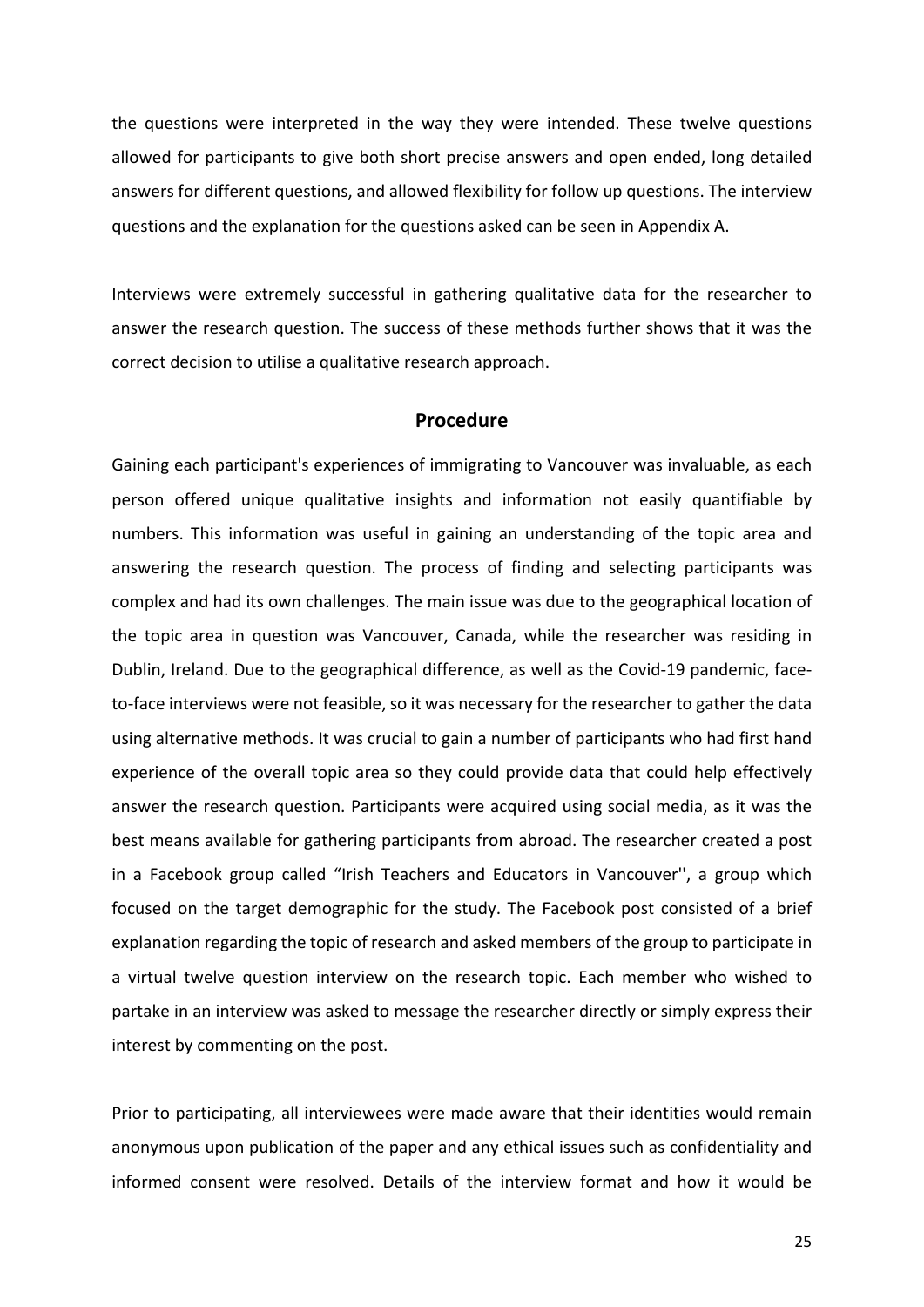conducted were shared with the participants to help them feel more at ease. Each participant was asked if they would like to conduct the interview through a video call or without video, and also if they would allow the interview to be recorded for transcription purposes. Six individuals were interviewed by the researcher and five were interviewed using a video interview. All interviewees allowed for the interview to be recorded for the purpose of transcribing. These recordings were extremely useful for analysing and transcribing the interviews, and allowed more time to delve into each of the answers to see if there were any emergent themes or patterns in the participant's answers.

After expressing interest on Facebook, each participant was contacted initially on Facebook and then by email to arrange a suitable time to conduct the interview. Managing to select a time that suited both the interviewer and interviewee was more complicated due to the vast time difference between Dublin and Vancouver. Once a suitable time was decided, a virtual Zoom meeting link was sent to each participant. Six individuals were interviewed by the researcher, all of whom were Irish, living in Vancouver and employed in the education sector. They each could provide first hand and individual information to help answer the research question.

Participants had the freedom to disclose as much or as little information as they wished. It allowed for the interview to be free-flowing and natural which helps the interviewee remain comfortable, therefore enabling them to share useful and unique information that will assist in answering the research question. The interviewer was an active participant in the interview, while making sure to allow the interviewee to speak as much or as little as they wished. Setting the right atmosphere and allowing the participant to feel comfortable and not under pressure was crucial for gaining valuable information (B. & Karner, 2010). The interviews lasted between ten and twenty minutes in length, and all followed the same structure to maintain reliability and control. The length of the interview was dependent on the detail and duration of the answers that each interviewee gave. Upon concluding the interview, each participant was thanked for their time and contribution.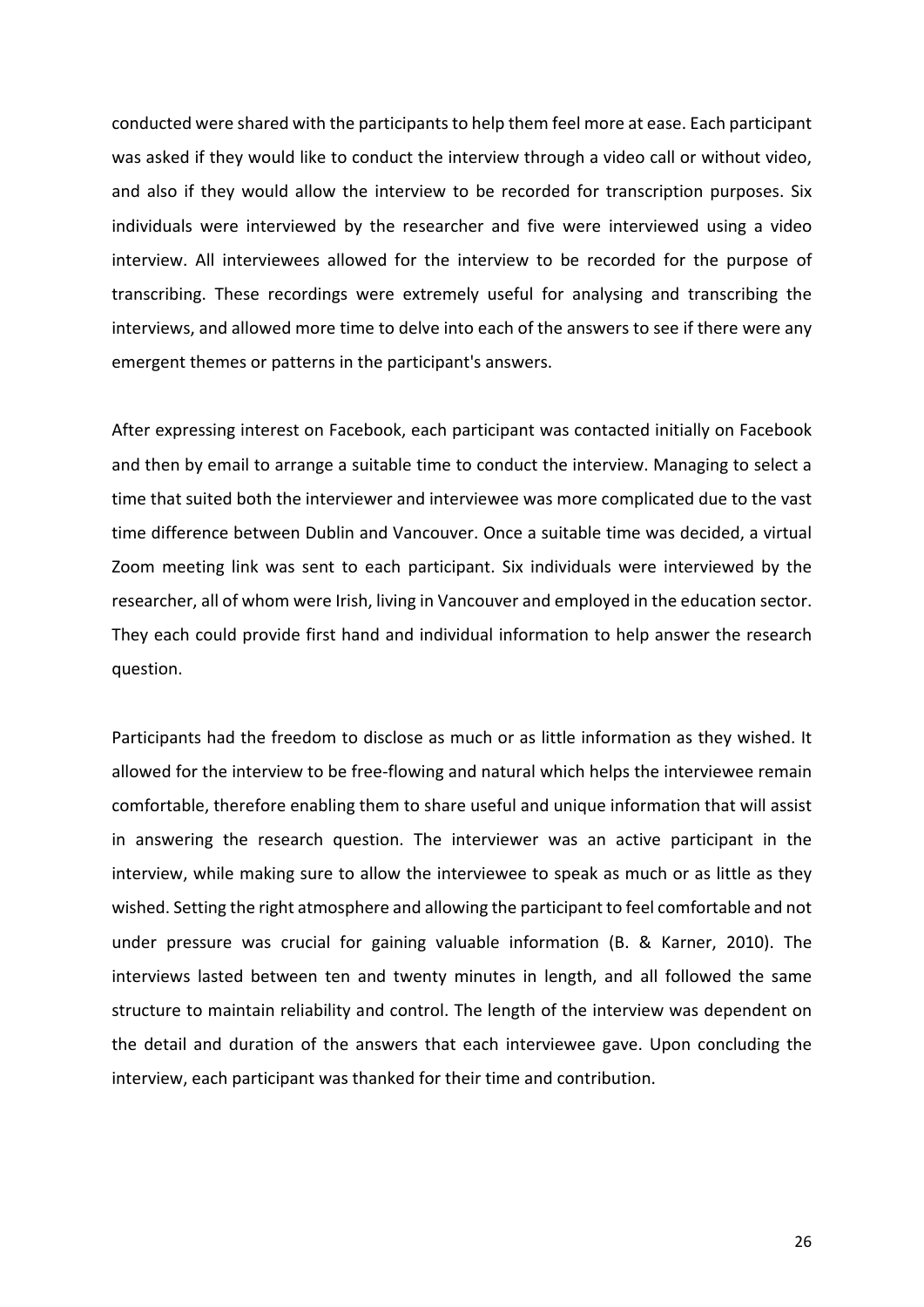#### **Sample**

The people partaking in the study were asked to participate if they had a specific knowledge and personal experience of being an Irish immigrant employed in the education sector in Vancouver, Canada. The participants had to be originally from Ireland and currently living in the Greater Vancouver area. The age of the participant and length of time they were in Canada could vary and was noted as a variable. Whether their position in the education sector was a teacher or a special education assistant (SEA), both were accepted. Ideally, the sample would have included an even mix of male and female, but given the general percentage of more females in the industry, this was difficult to achieve and as a result, only females participated. The goal was to gather as many participants as possible, and they were recruited through social media due to the geographical distance.

## **Data Analysis Method**

The data analysis method chosen was a thematic analysis. The benefits of conducting a thematic analysis was that it enabled the researcher to analyse all the finished interviews and develop patterns and correlations in the data into themes (Boyatzis, 2009).

The downside of using thematic analysis as a data analysis method is that the interviewer may potentially overlook specific pieces of information that do not match with the themes, and this information may help in answering the research question (Boyatzis, 2009). It can also be subjective and it is extremely researcher dependent as it relies on the researcher's individual judgment. Another disadvantage of using this method is that it is affected by researcher's bias and opinions. It is important for a researcher to attempt to remain as unbiased as they can during the course of the research project (Pannucci & Wilkins, 2010).

An inductive and semantic approach was used by the researcher during the thematic analysis. An inductive approach was used as it allowed for the interviewees' answers and details given in the interviews to decide the themes. This gave an accurate representation of the information gathered from the interviews. A semantic approach was used that enabled the researcher to gather and analyse the interviewees' personal opinions and feelings on the

27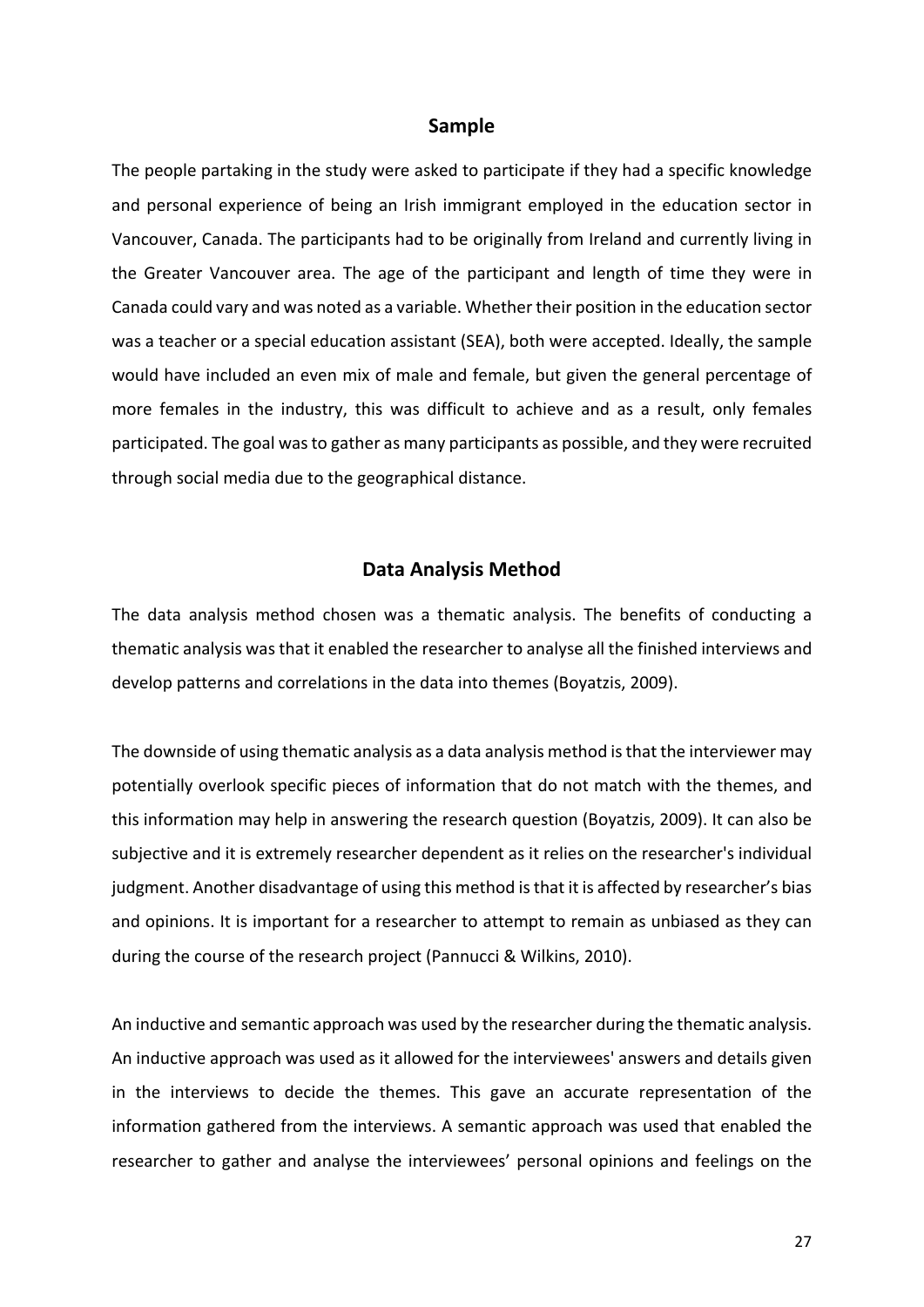subject in question. Using these types of analyses was beneficial in answering the research question effectively (Nowell et al., 2017).

The Braun and Clarke 5 step process (2006) was used when conducting the thematic analysis, which included the following steps:

#### *1. Familiarisation:*

The first of the five steps involved in this process was for the researcher to familiarise themselves with the data they had accumulated during the interviews. The interviews were recorded so it was a simple process to transcribe the findings from the interviews. Understanding and being aware of all the information contained within the information is essential for the researcher to effectively compile a number of emergent themes (Boyatzis, 2009).

#### *2.* Coding:

After transcribing the interviews, the next step is to analyse the data and highlight common findings from each of the interviews. This enables the researcher to draw comparisons from the interviews and also see if any patterns or correlations arise (Nowell et al., 2017). A coding example between interviews is shown below:

Interview 1: "groceries overpriced"

Interview 3: "price of food far more expensive"

Interview 4: "cost of food shopping in general was higher"

### *3. Generating themes:*

Once the transcripts have been coded and patterns within the data collected have been identified, themes must be established. To create themes, the researcher found a variety of codes that were similar in meaning and combined them to form a theme. This method can save time and effort for researchers and also enable them to cover a large quantity of findings (Gibson & Brown, 2009). Below is an example of codes that were turned into a single theme:

Interviewee 1 when discussing cost of living: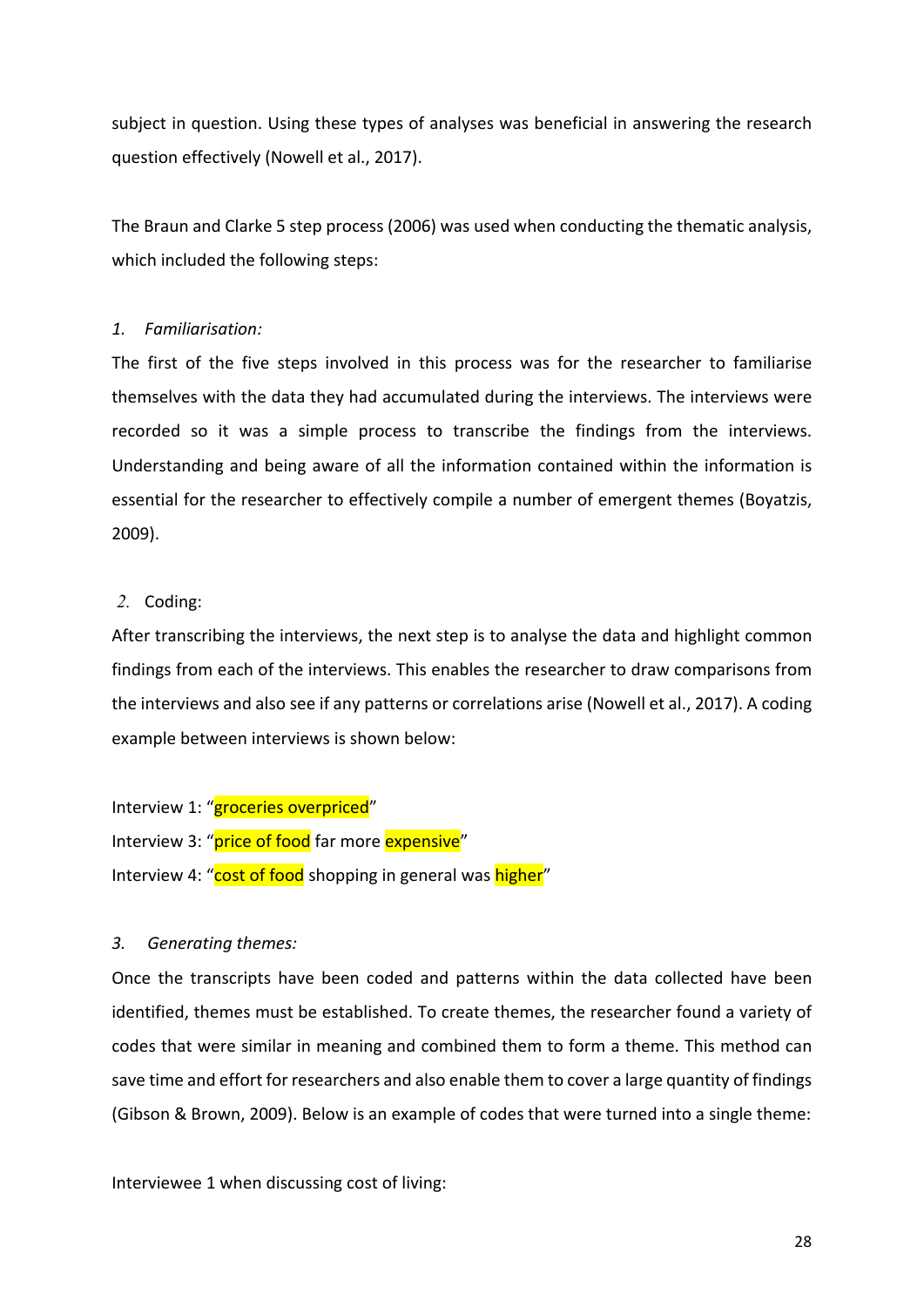"a big jump for me" "things are more expensive" "took me quite a while to adjust"

Interviewee 2 when discussing cost of living: "big step up in comparison to Ireland" "groceries and other necessities, they were a lot more expensive" "It just takes time to get used to saving money"

Interviewee 3 when discussing cost of living:

"Oh god haha, it was absolutely **brutal** to be honest with you. It was a massive jump for me and my husband."

"a lot more expensive"

These codes combined enabled the researcher to form the theme of 'Adjusting to the cost of living' as the codes and patterns found within the interviews were related to the topic of the cost of living of life in Vancouver and how the interviewed Irish immigrants adjusted to it.

### *4. Reviewing themes:*

This step is sometimes forgotten by many researchers but it is an important aspect (Castleberry & Nolen, 2018). Reviewing the newly created themes allows the researcher to ensure if the themes are relevant and accurate (Boyatzis, 2009). This is an important step in deciding the final themes. The researcher must recheck the coding and transcripts at this stage to ensure that no important codes or data was missed and left out from any of the themes.

## *5. Writing Up:*

The final process to complete in the thematic analysis is to gather the information from the previous steps, synthesize them and write up the findings of the thematic analysis. Skipping any of the steps in this process could lead to potentially excluding valuable information from the project (Nowell et al., 2017).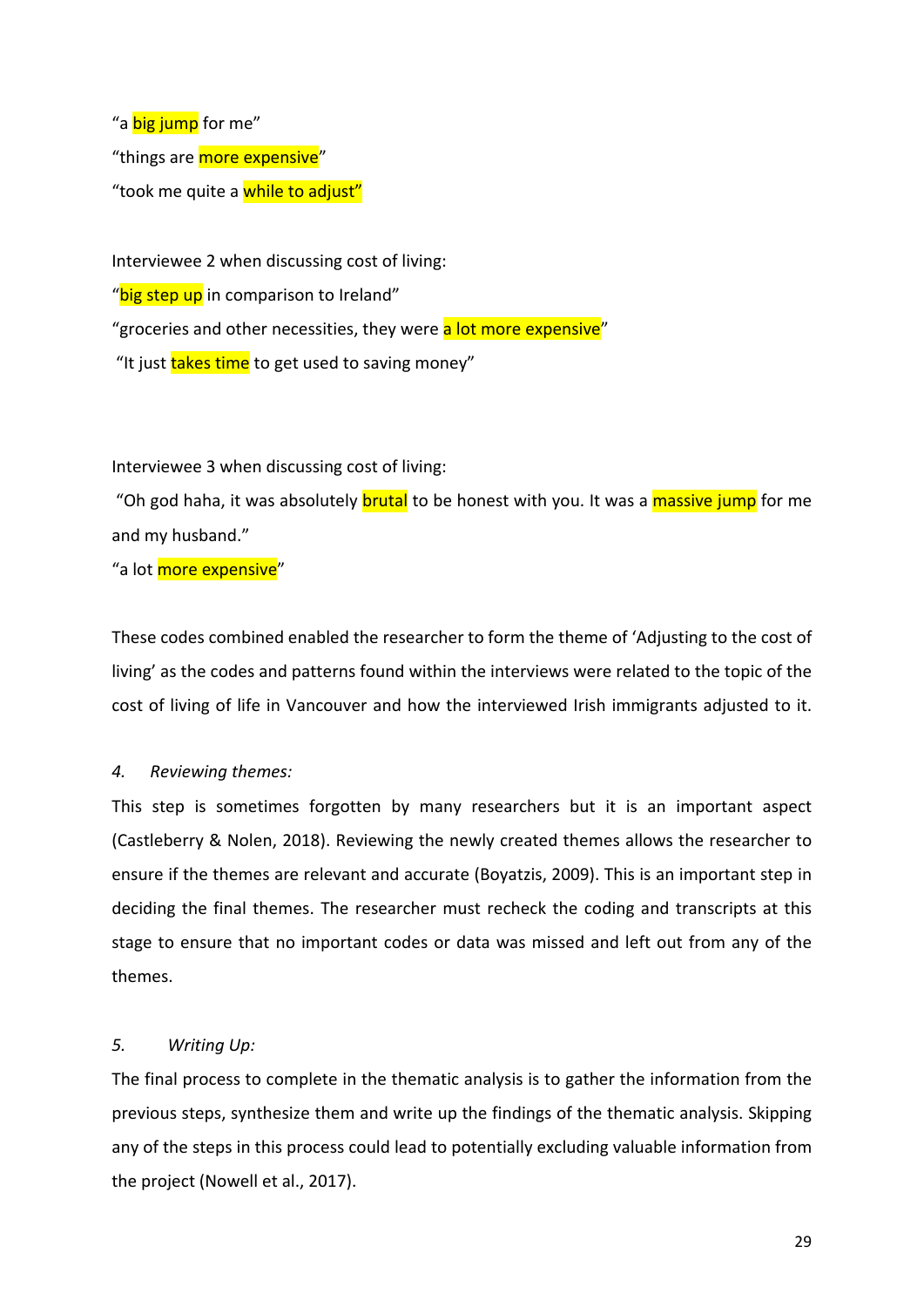Conducting a thematic analysis was the most beneficial data analysis method to employ for this research project. A number of themes emerged from analysing the six interviews that were conducted. Using alternative methods of data collection may not have enabled the researcher to gather and organize this information as effectively. It was integral that the researcher remained unbiased throughout the course of the thematic analysis and allowed the research gathered to produce the themes.

#### **Ethics**

Prior to commencing interviews, ethical approval for the interview questions was sought from an NCI supervisor. After gaining approval, the researcher had to acquire voluntary participants to partake in the study. Participants were informed through a Facebook group that the study was completely optional and would be completely confidential, no names or identifying details would be used for publication of the study. In the week before each interview, the participant was told some background about the study so they could gain an understanding and know what to expect from the interview. Participants were informed that they could withdraw from the research at any point throughout the course of the study. The main ethical issue that arose was regarding recording for transcribing purposes. Each participant was asked if they would allow for the interviews to be recorded, all agreed to have it recorded however one requested that it would be conducted with an audio call without video. The recordings were crucial for successfully analysing the interviews to interpret the findings, and made transcribing the content of each interview possible.

#### **Limitations**

Limitations to research can impact it in various different ways, and as with all research, this study faced a few. Limitations can have an effect on the validity and reliability of data, depending on the type of limitations (Smith & Zajda, 2018). The limitations of this research project on the topic of Irish emigration to Vancouver were sample size and outside influence.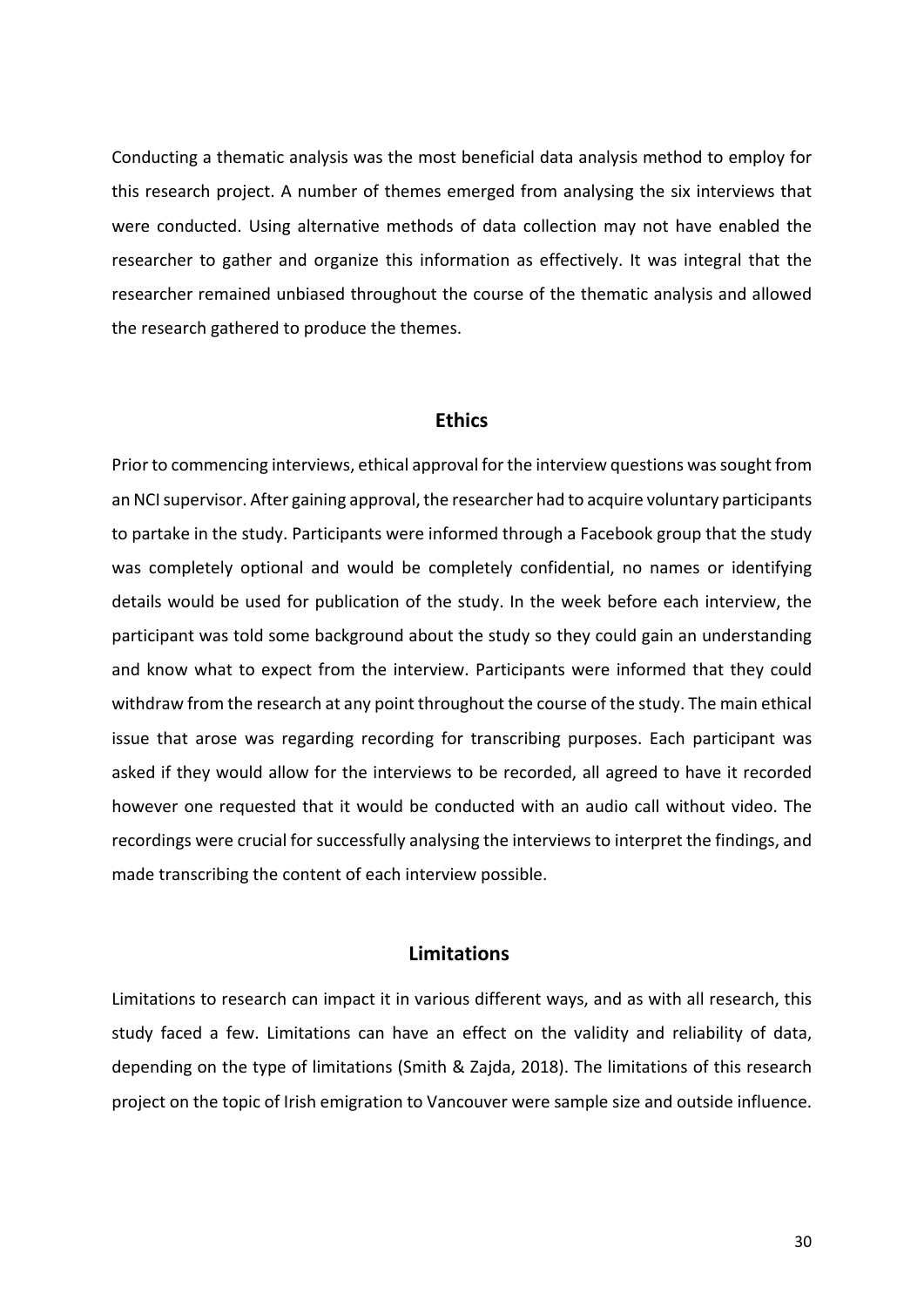#### *Sample Size*

The sample size of participants that were interviewed was six. It was a small sample size that provided detailed, useful information to answer the research question. Perhaps had more interviewees been gathered, a more well rounded and comprehensive list of the challenges facing Irish immigrants could have been created. However, due to time constraints and difficultly gaining more participants, the study was limited to six participants. For future research, more participants would be recommended.

### *Outside influence*

Participants may be influenced by factors outside of the project scope and control. Differing exterior factors and personal opinion can influence the viewpoints of the participants. To best eliminate this factor, it is suggested to keep all interview questions the same so that the interview questions remain a control, which was done when conducting the interviews (Knapik, 2006). Using different questions for each of the interviewees could render the data collected as unreliable (Knapik, 2006), and so the researcher kept the base questions the same. However, at times the research asked some questions to clarify and expand the interviewee's answers, and this may have had some effect on the interviewee.

This chapter examined the methodological approaches taken to answer the research question "What are the cultural challenges facing Irish immigrants employed in the education sector in the Greater Vancouver area?". Through examining the various types of methodological approaches, an exploratory methodological approach was employed to best answer the research question. First, secondary research was gathered and condensed to establish a basis of knowledge on the general topic area of Irish immigration to Canada. Subsequently, qualitative research data was collected by conducting interviews with people who provided valuable insights into the challenges faced by Irish immigrants in Vancouver employed in the education sector. Participants had to be acquired for the interview through online means, and a virtual interview was subsequently arranged. There were several issues that arose as a result of the chosen research methods for the project, and the researcher mitigated as many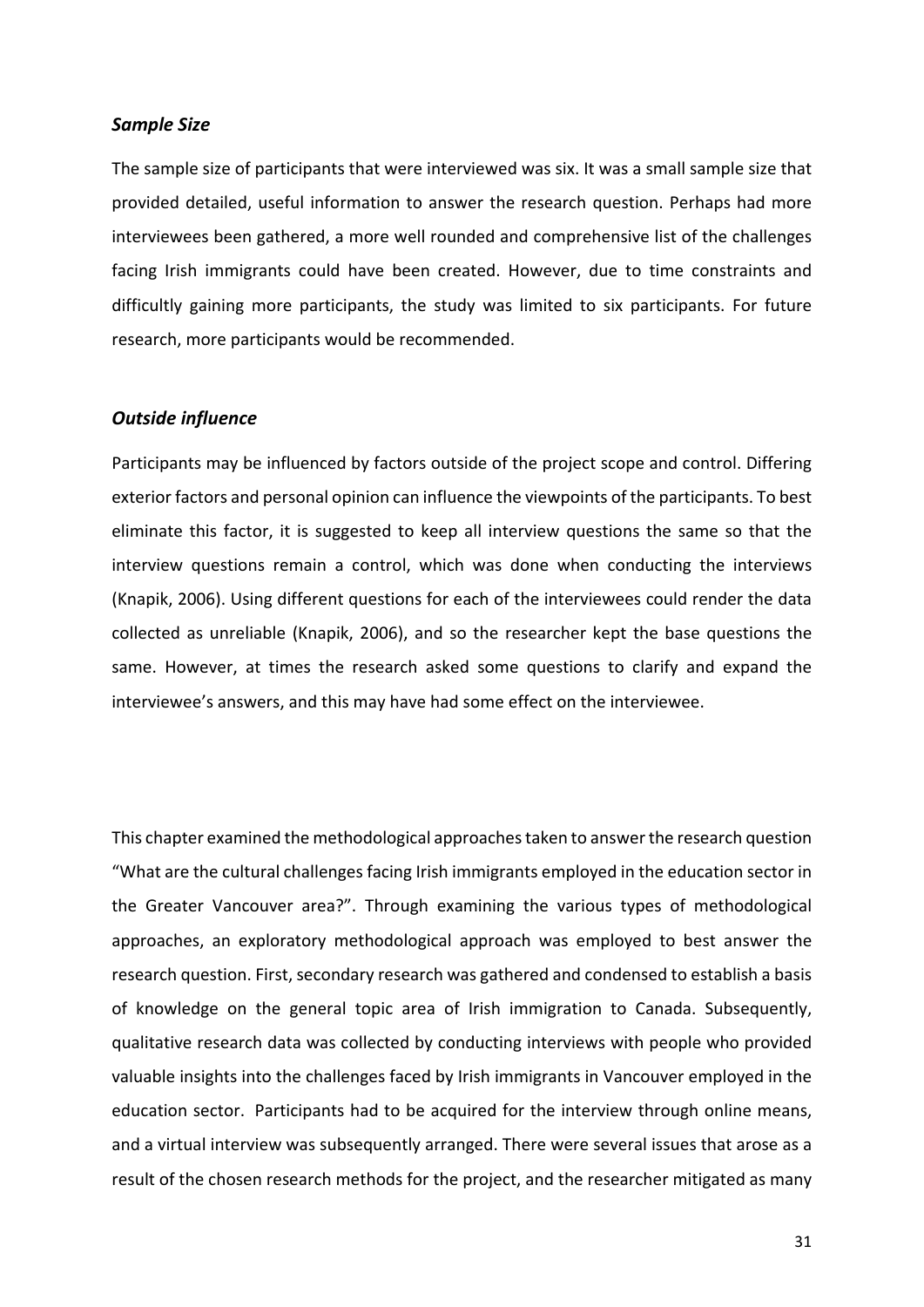of these issues as possible, examining the ethical issues and barriers that needed to be addressed. This chapter concludes by listing the various limitations that were faced by employing this methodological approach, some of which was unavoidable, and also explores what may be done to address these issues. Using this mix of primary and secondary qualitative research, the researcher was able to gain a broad understanding of Irish educators' experiences in Vancouver, and synthesize findings from both types of sources to successfully answer the research question.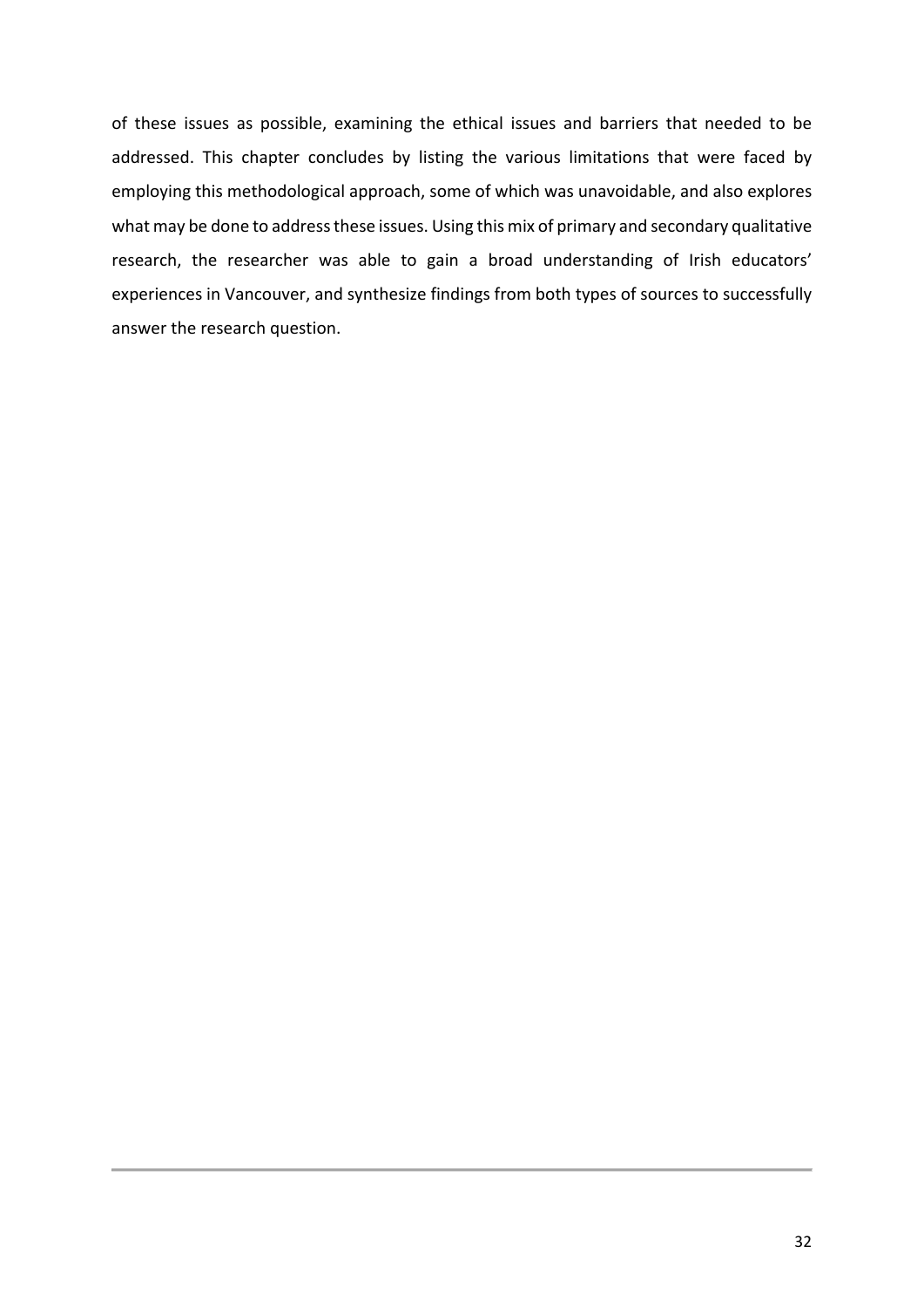## **Analysis and Findings**

This research project explored the perspectives of six Irish immigrants living in the Greater Vancouver area who were employed in the education sector. In particular, the study focused on the topic of the cultural challenges they faced after emigrating to Vancouver. Once the interviews were all conducted and transcribed, they were reviewed with thematic analysis. This chapter contains the results, as well as discusses the prominent themes that emerged during the course of the study conducted using an exploratory methodological approach to answer the research question: "What are the cultural challenges facing Irish immigrants employed in the education sector in the Greater Vancouver area?"

The processes and methods employed to analyse the transcripts to uncover themes from the six individual interviews will be discussed in this chapter. The three levels of analysis conducted in this project were:

- A. Open
- B. Selective
- C. Theoretical.

The findings from the conducted research will be examined and compared with existing data on the research topic to find any similarities or common themes. This chapter includes tables and graphics to represent the codes used and the themes that emerged from the data. Quotes and snippets from interviews were used to highlight the emergent themes and the resultant theory.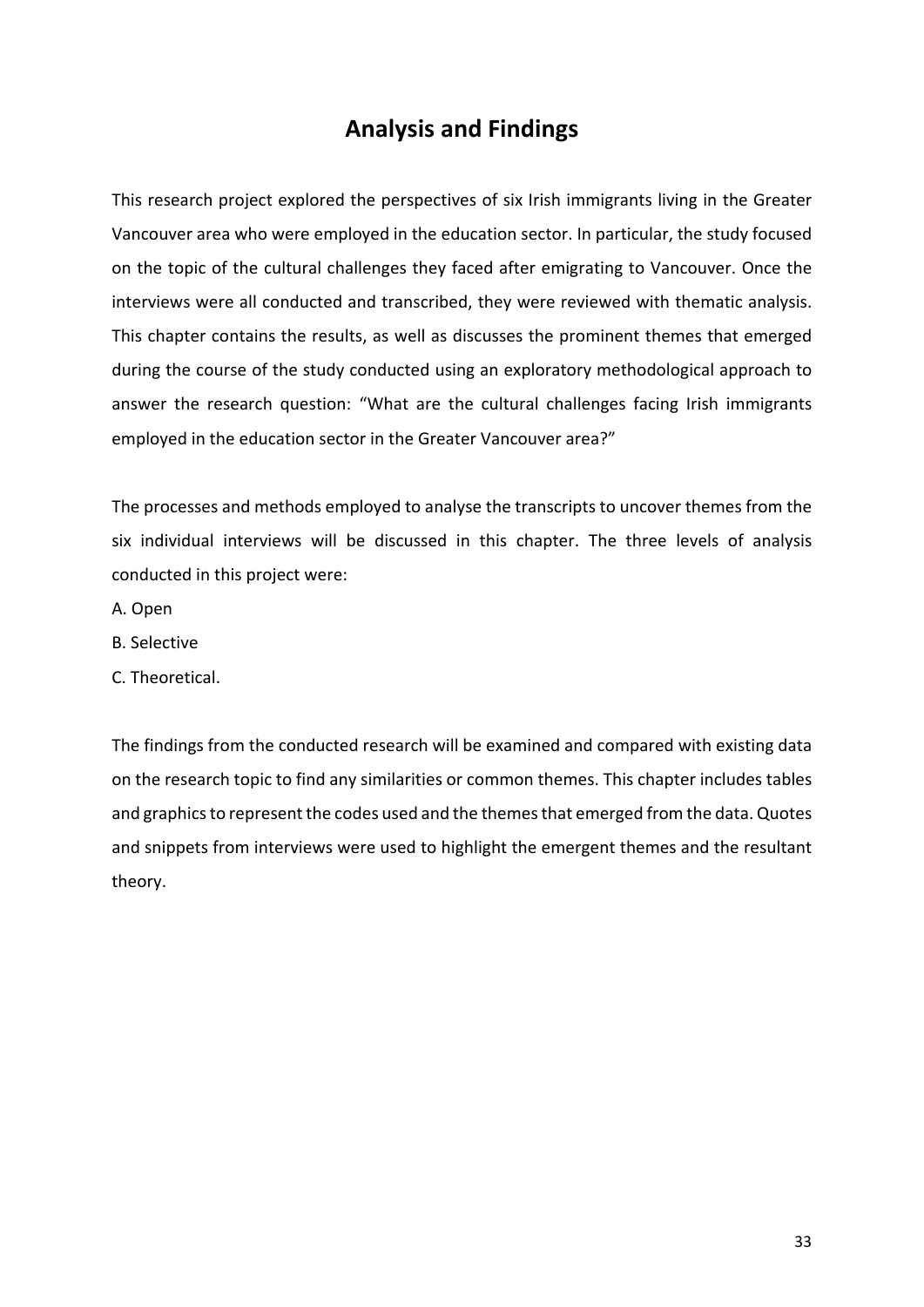## **Sample**

The sample consisted of six Irish educators who were living in the Vancouver area and were interviewed during the course of this study. However, not all interviewees held the same position in education. The breakdown between teachers and special education assistants (SEA) is shown below:



In Ireland the number of students in the public school system dwarfs the numbers of those in the private school system (Ireland - School Enrolment, Secondary, Private (% Of Total Secondary) - 1998-2018 Data | 2021 Forecast, 2021). There were under 25,000 secondary level students enrolled in private schools in Ireland compared to over 300,000 in the public system (Donnelly, 2016). In British Columbia, the private school sector is more competitive against the public school sector, with almost one in every five students attending independent or private schools in the province (Cardus, 2109).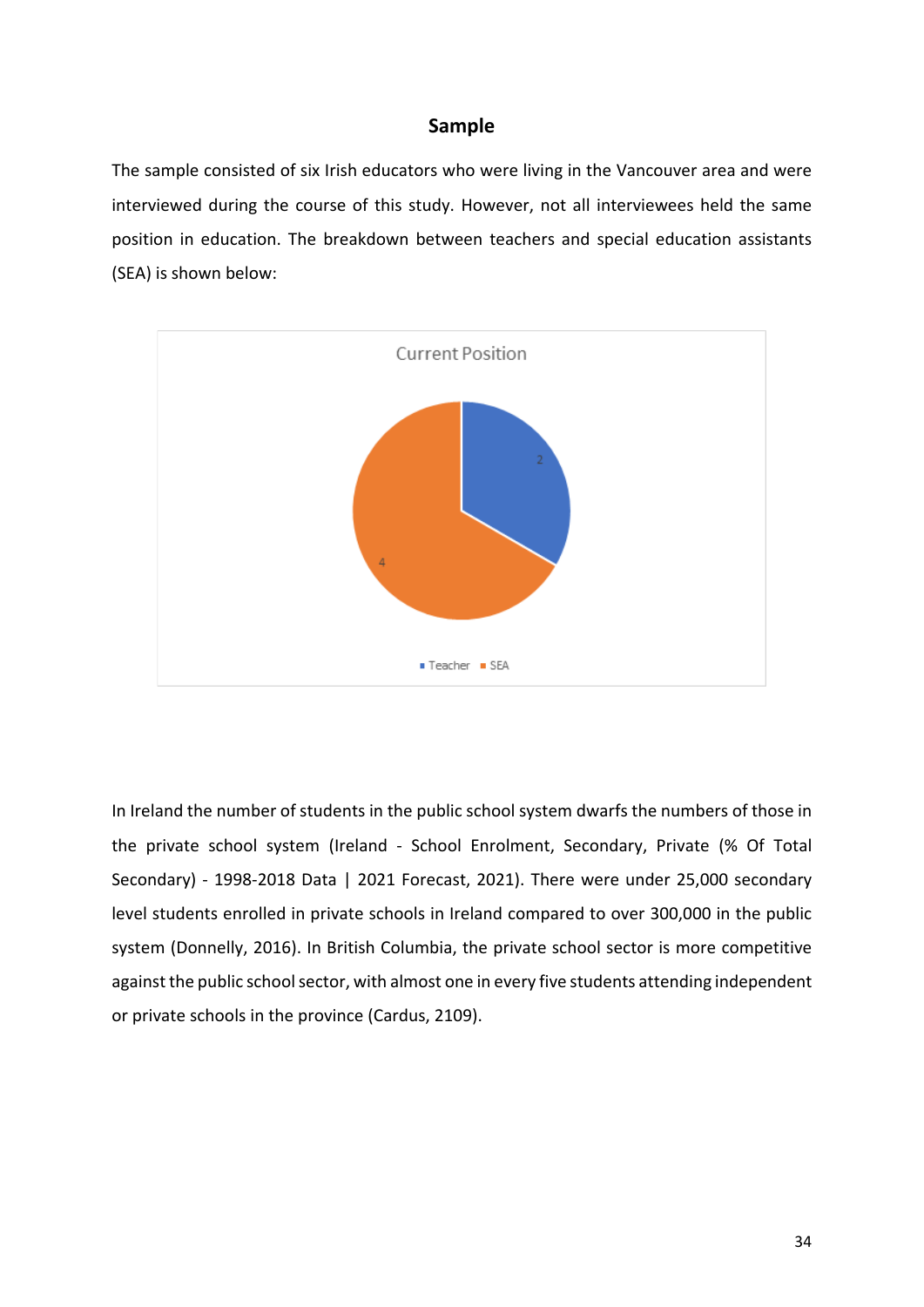Irish teachers in Vancouver have had great success when being employed by both sectors, however it has become a common practice for private schools in Vancouver to reach out to Irish educators as they are known for their exceptional ability. Interviewee 5 states, "It is becoming more popular for schools to put out 'feelers' for Irish teachers through their existing Irish employees". The chart below shows the breakdown of Irish educators interviewed who are employed in public schools, private schools and independent schools:



## **Thematic Analysis**

Once completing all interviews and reviewing all the information gathered, four main themes were identified. These themes were: adjusting to the cost of living, levels of Catholicism in Catholic schools, feeling isolated and financial stress, and suggestions for immigrants moving to Vancouver.

## *Theme 1: Adjusting to the cost of living*

The first finding that emerged when analysing the completed interviews was that the Irish immigrants struggled initially to adjust to the cost of living in Vancouver. This was a common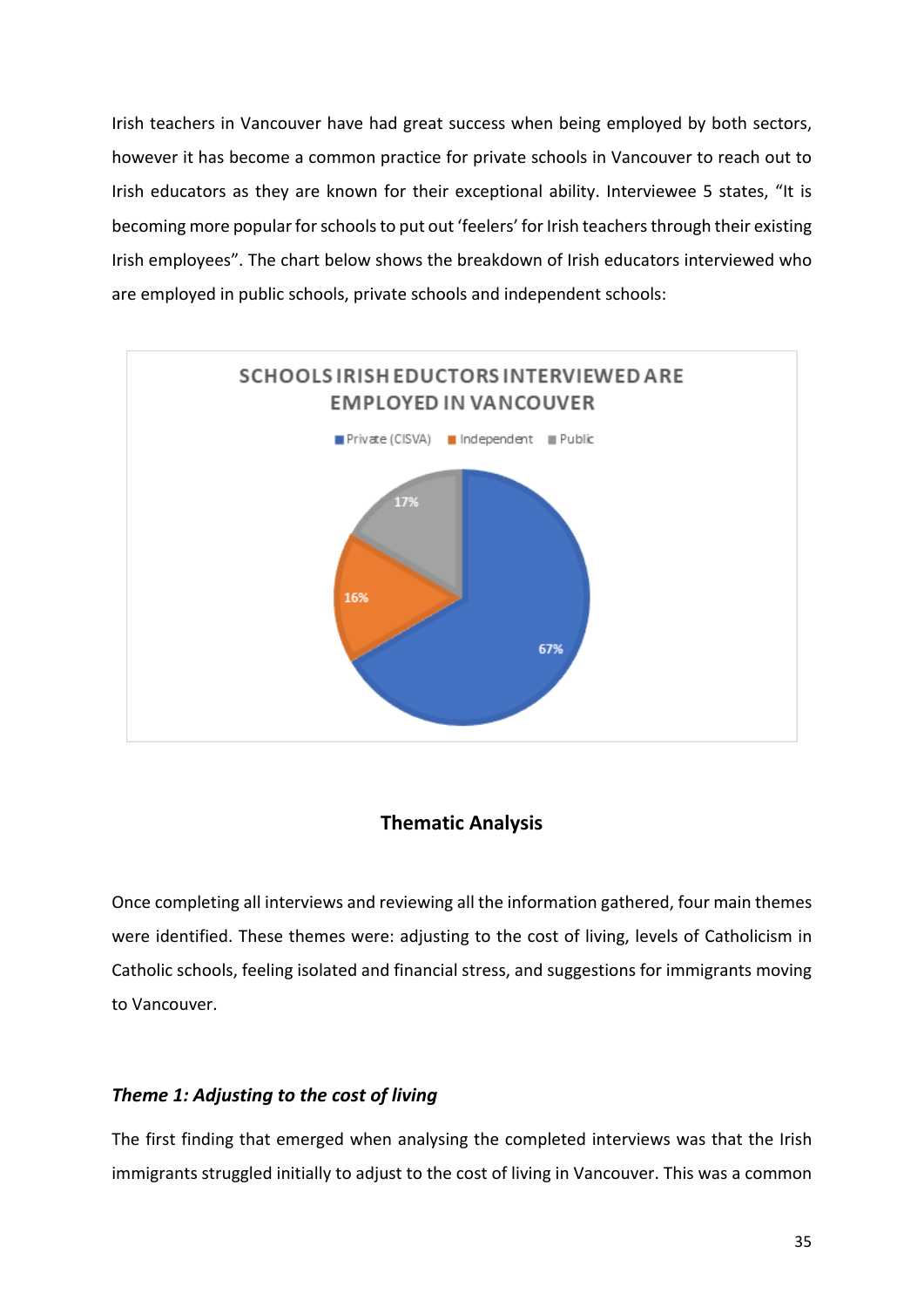finding among all of the participants. Vancouver is renowned for having an extremely high cost of living, and ranks among the most expensive cities in North America (Hristova, 2021). The cost of renting and especially purchasing real estate, can shock many new immigrants to the area (Lindeman, 2019). Real estate prices in the Greater Vancouver area are some of the highest in the world (Kwan, 2021).

Interviewees discussed how they felt adjusting the cost of living was difficult for them initially, but after a period of time they became accustomed to it. Examples of interviewees stating their experiences can be seen from interviewee 5, "I had come from living in a relatively rural part of Ireland and it definitely was a shock to me how expensive life in Vancouver was," and from Interviewee 1, "So once I arrived it took me quite a while to adjust to things being more expensive".

This finding from the interview can also be seen in some of the literature associated with the research topic, and is not a challenge unique to Irish immigrants. Challenges such as adapting to the higher cost of living and change in currency can make it a difficult transition for immigrants to Vancouver (Reddan, 2016). Immigrants, particularly those from counties with a lower cost of living, can have a hard time adapting to the cost of living in Vancouver.

The reasons for the Irish educators struggling to adapt to the cost of living may be due to several different variables. Firstly, a number of the interviewees stated that previously, while living in Ireland they were living at home and not paying rent, and the change to paying high rent in Vancouver "took quite a while to adjust to" as stated above by Interviewee 1. Secondly, the cost of groceries and eating out was more expensive in the experiences of the interviewees. However, as Interviewee 5 mentioned, "Eating out was a lot more expensive as tipping is a lot more popular and the tipping rate usually starts at 18%". This interviewee explains that eating out can be quite costly due to the tipping culture that exists in Vancouver. Canada shares a similar tipping culture to America, and many Irish struggle to grasp the tipping culture which is not as prevalent in Ireland. However, an upside of the tipping culture in Vancouver is that many Irish work in the service and hospitality sector as they can earn a decent salary as "the tips were excellent, a lot better than home".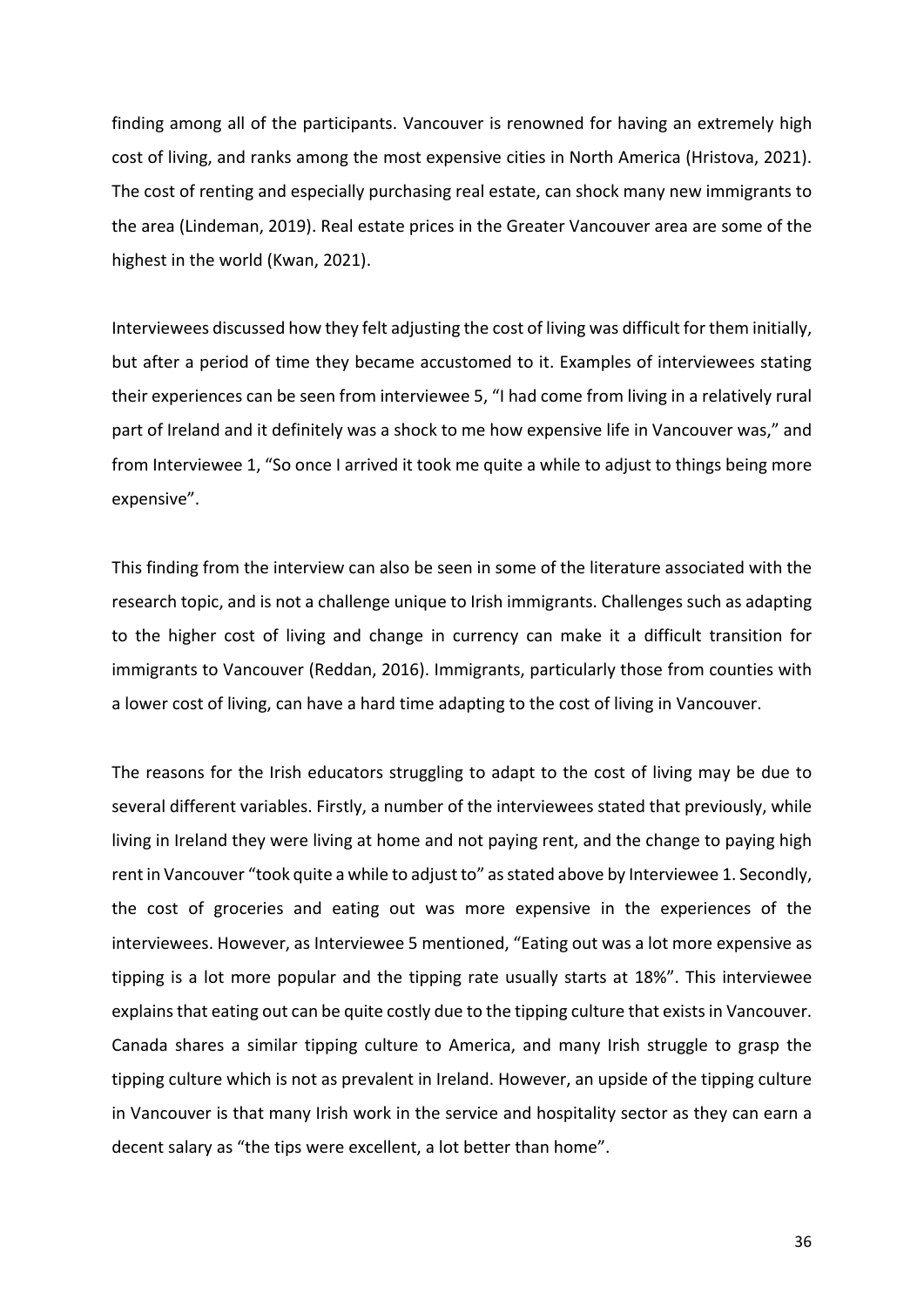Another reason for many who struggled to adapt to the cost of living, was pointed out by Interviewee 1, noting that teachers were paid a ten-month salary in Vancouver, compared to a yearly salary in Ireland and "[t]he change in salary period as a teacher also took some time to get used to". For two months of summer that classes were not in session, some of the teachers interviewed did not have any income, resulting in a need to budget carefully over the other ten months.

In order to overcome and adapt to the cost of living, creating a budget and not straying from it was suggested to be integral. Maintaining a budget helped Interviewees 1 and 5, saying that "utilising and sticking to a budget helped to overcome [the cost of living]" and that "we had to plan and budget our finances to be able to live financially stress-free". They had to keep on track on their spending and ensure they were not spending beyond their means. Adapting to the currency and conversions is something that all interviewees tackled after emigrating, but once settled, all stated they became accustomed to the conversions. Buying groceries and other necessities at more inexpensive supermarkets and stores helped save money in the long term according to Interviewee 5. The time periods that interviewees eventually adapted to the cost of living varied. In combination with the length of time it took to gain employment which will be discussed further in another theme, the time it took to adapt to the cost of living varied from several weeks to up to a year and more.

The outcomes from this theme would suggest that Irish educators struggle to adapt to the cost of living in Vancouver. This is mainly due to the higher rental prices compared to many areas in Ireland, the unfamiliarity with the tipping culture and the change in salary plans from a twelve-month salary in Ireland to a ten-month salary in Vancouver. To adapt to the change in cost, it was suggested by interviewees that any Irish educators new to the area create a detailed budget and maintain it to ensure they spend within their limits and spend their hard earned money wisely.

#### *Theme 2: Levels of Catholicism in Catholic Schools:*

Another statement that emerged from analysing the interviews was that many Irish teachers who are employed in the Catholic school system in the Greater Vancouver area (CISVA)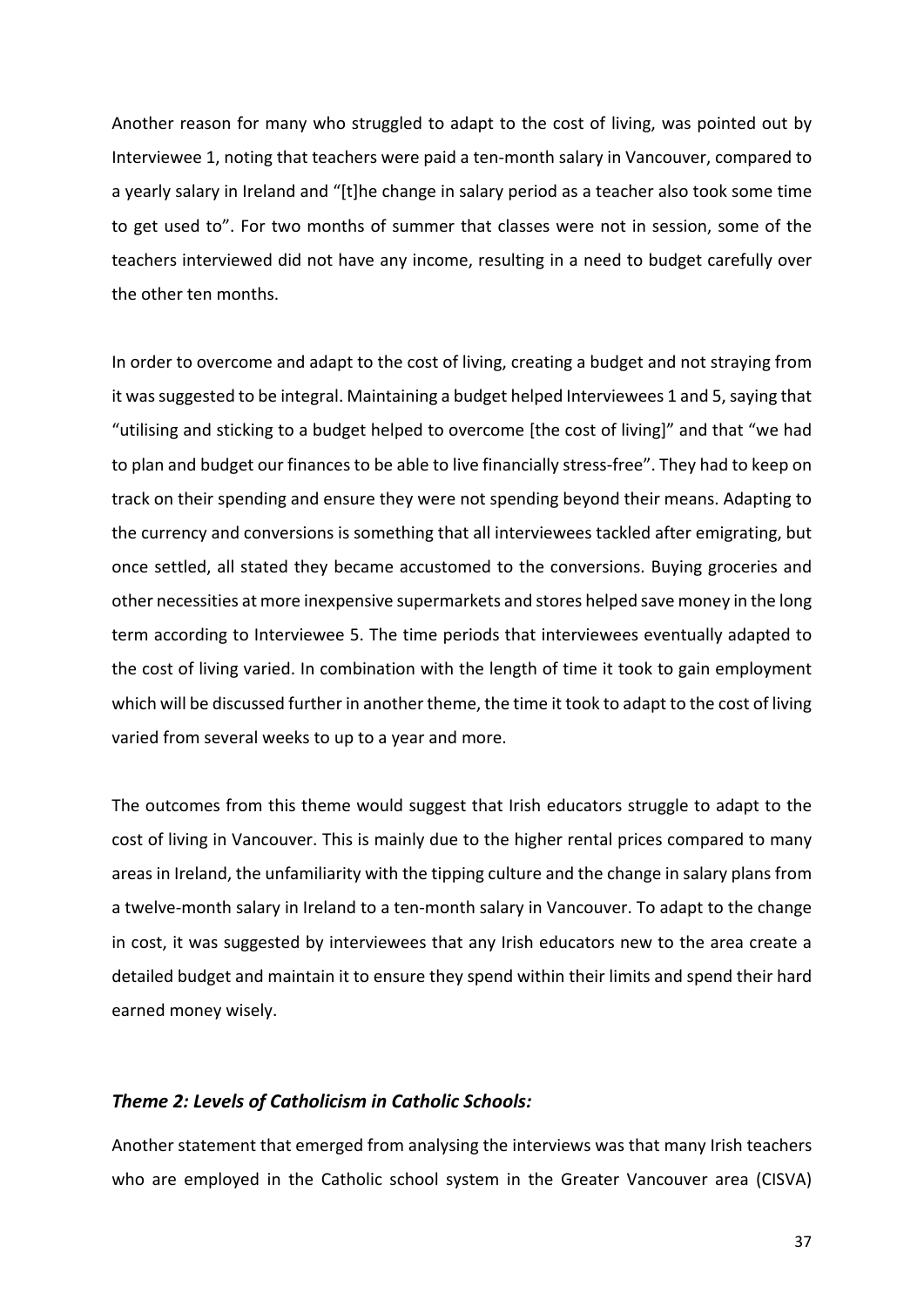struggle with "the levels of Catholicism" in the schools. CISVA is a large educational organisation composed of over forty-five schools across the province of British Columbia. CISVA currently have over sixteen thousand students and two thousand staff members (CISVA, 2021)

It has become increasingly popular for young Irish teachers to gain employment from the CISVA organisation to work in their schools. Four of the six interviewees interviewed were working in Catholic schools, and although they were experienced when it came to Catholic traditions in schools in Ireland, the extent and levels of Catholicism in the schools was "off the charts" according to one interviewee. Interviewee 1 claimed that it actually made her quite uncomfortable as she had to pretend about certain elements of her life and she was not able to express herself as she had wished; "It unfortunately was a very uncomfortable situation as I could not be honest about my life outside of work with my work colleagues". It seemed that many CISVA employees had to conceal the truth in some way and that it was difficult as they initially did not have anyone in work they could confide in. Interviewee 1 stated that as soon as another Irish employee began to work at her school, she became much more comfortable as she had someone to discuss these cultural differences. Interviewee 2 discloses that the pressure on teaching in a Catholic school became too overwhelming and she made the decision to resort back to an SEA role rather than a teaching role.

However, although CISVA employs quite a few Irish educators, Interviewee 5 believes that CISVA are also exploiting the Irish teachers for their own gain, stating it was "Very unfair of them to exploit the Irish teachers in that way when they know that unlicensed teachers can still be hired on a temporary contract". This is due to the trend of CISVA employing fully qualified Irish teachers as special educational assistants and classroom assistants on lower salaries as they do not yet possess a BC teaching licence. Fully qualified Irish teachers can gain much higher salaries by teaching in independent schools in the Greater Vancouver area and by gaining their BC teachers licences. Two of the interviewees started off as an SEA even though they might have been able to gain actual teaching positions by possibly teaching at independent schools.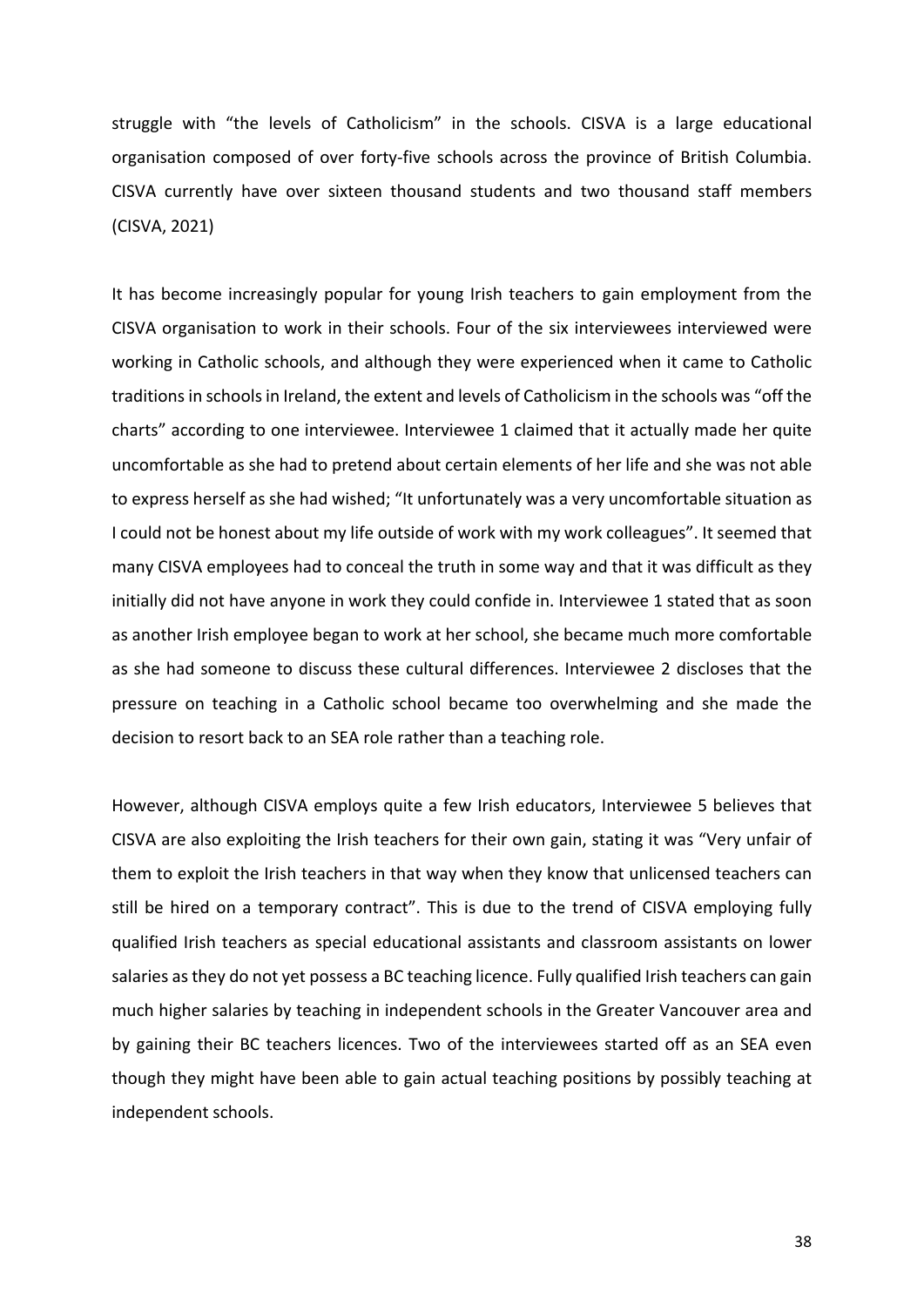Teaching in Catholic schools in Vancouver is something that many Irish teachers could not prepare for, and some were unable to adjust to. As one interviewee mentioned, this pressure can be eased by having an employee or employees with a similar mindset to you and having a confidant. There are other options such as teaching in public schools or independent schools, but these schools may not be able to compete on salary with the Catholic schools. If an Irish teacher is hoping to emigrate to Vancouver and work as a teacher, the interviewees suggest that they should apply for their BC teaching certificates prior to moving over. This certificate would make it easier for educators to gain a teaching job and potentially increase their salary. However, Catholic schools may not be the best options for some Irish teachers due to their culture being vastly different from the majority of Catholic schools in Ireland.

#### *Theme 3: Feeling Isolated and Financial stress:*

Several stated that after emigrating to Vancouver they felt emotions of loneliness and at times they felt isolated and under a lot of financial stress to make ends meet, and one interviewee stated "[she] felt isolated, bogged down and sad at times". Particularly immigrants who moved to Vancouver outside of summer months found it more difficult to settle into life in Vancouver. The Greater Vancouver area is known for having a particularly wet, rainy climate at certain times of the year, usually from October to March, which can have a negative effect on many people's mood (Lukmanji et al., 2019). Additionally, many struggle to initially settle in Vancouver due to loneliness combined with stress from financial difficulties.

Interviewee 1 recounted in her interview that she struggled initially in Vancouver with loneliness and isolation. Difficulty in making friends and homesickness were the major factors which she felt caused her to feel isolated and lonely. According to the interviewee, friends were difficult to make as people her age were already in established friends groups and 'cliques' and did not normally associate with people outside of the groups. Additionally, the interviewee made an interesting observation, that in her opinion it was easier for males to make new friends as they were more involved in sports and different social activities to make friends. "My partner found it easier to make friends, not sure why to be honest. Maybe males are just better at mixing as they can interact about sports".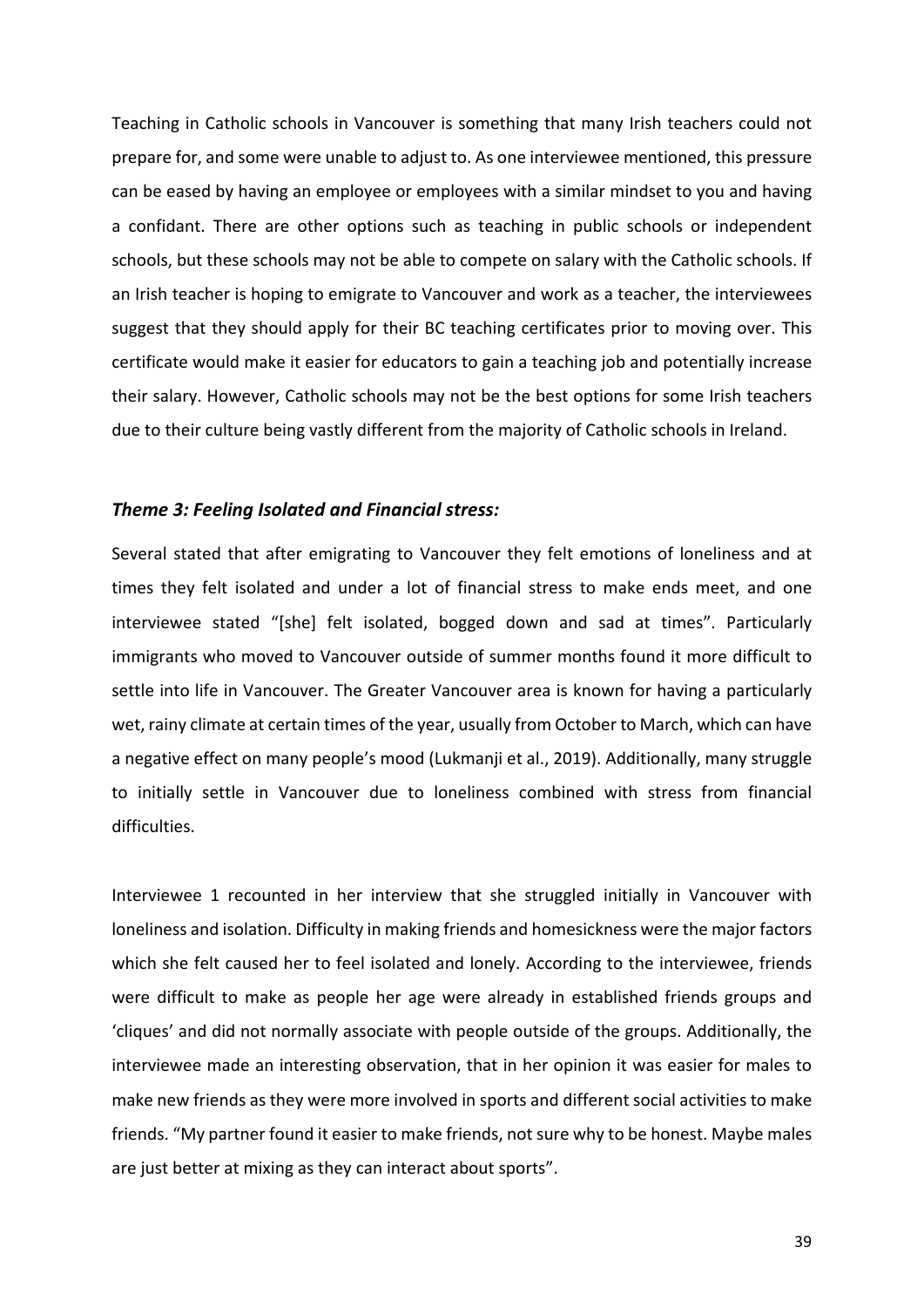The interviewee's experiences are echoed by the other interviewees who experienced similar emotions with feelings of sadness and regret about moving to Vancouver during the fall and winter. During these months, Vancouver is renowned for its long stretch of dreary weather, which can lead to people developing SAD, or seasonal affective disorder, an illness that is mentioned by a number of the interviewees. SAD is a type of depression that normally happens in correlation with changes in the weather, especially during the winter months (Lukmanji et al., 2019). SAD, combined with a limited social circle, can emphasize feelings of loneliness. Considering the weather common during the colder months, it can be more difficult to socialize and meet others when outdoor activities are limited. Vancouver provides more opportunities for social gatherings in the summer, which is a long wait for those who arrived in the fall. Several interviewees mentioned that their mood improved with the warmer weather, as they found sports and organizations to join and meet friends.

Interviewee 4 noted feelings of homesickness, which can be sometimes highlighted when the interviewees viewed social media to follow what friends and family were doing back home and feeling left out. All of these factors compounded together, making many feel as though they made a mistake in moving to Vancouver.

The added pressure of finding a job when arriving in Vancouver adds to the financial stress of new immigrants. Vancouver is known for having a highly competitive job market ('A vicious circle': Newcomers struggling to find jobs in Canada despite education, experience | CBC News, 2021), which can lead to new immigrants struggling to find employment. The time period for gaining employment in the education sector in Vancouver varied among the interviewees from days after arriving to months later. Some of the teachers stated that they had to find alternative employment as they found it difficult to find an education job in Vancouver, which added to feelings of inadequacy. For example, Interviewee 3 states that she had to substitute teach for three months prior to getting a solid more permanent position. Interviewee 4 details how it took her the "guts of a year" to be a teaching position she wanted. Combined with the high cost of living in Vancouver, job seekers are often stressed when searching in a competitive market. These financial struggles also impact loneliness, as without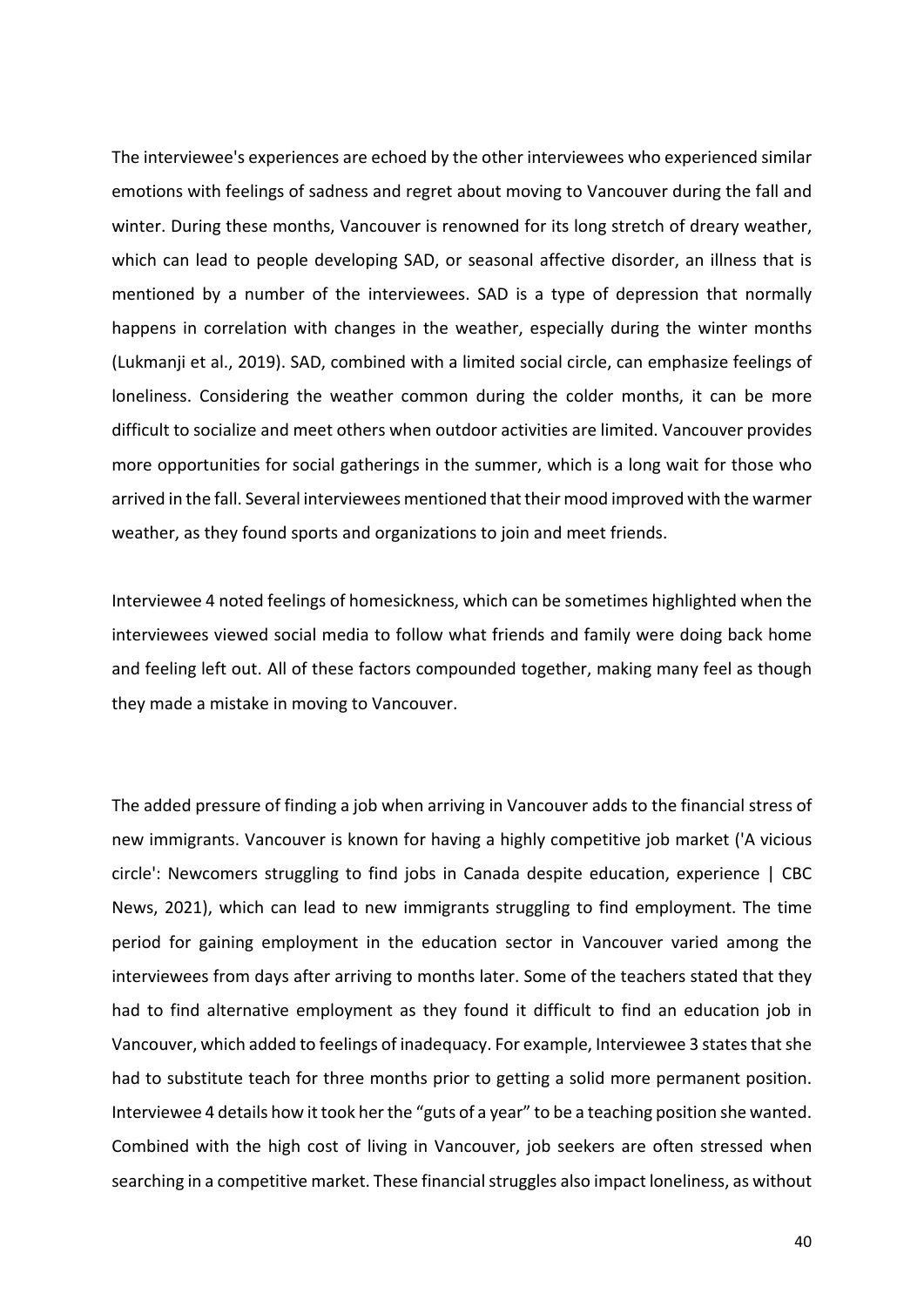the finances to partake in social activities, such as dining out or sports, many new immigrants find themselves socially isolated. This results in difficulties making new friends and adds to them feeling lonely and isolated, creating a vicious circle.

#### *Theme 4: Suggestions for Immigrants to Vancouver*

The final area of findings that emerged involved the suggestions made by the interviewees for Irish educators making the move to Vancouver. Suggestions included networking prior to arrival to attempt to secure a job, researching the BC teaching certificate and its requirements and also creating budgets to factor in the cost of living. The interviewees suggest that following these three steps can make the transition from life in Ireland to Vancouver much smoother. Research shows that immigrants who conduct in-depth research on the area they plan to move to, tend to settle in and adapt to their new environment easier than those who do not (Frank, 2013).

Networking is an effective method for gaining connections that may be utilised for both professional and personal gain (Gibbs, Singh, Butler and Scott, 2018). Networking may be useful for immigrants when moving to a new area to gain useful connections. The participants of the interviews conducted during this research project suggest networking through social media sites to gain employment within the education sector in Vancouver. One recommends to "reach out to friends and network on LinkedIn hard prior to going over". Sites such as LinkedIn and Facebook are useful in their experience of gaining connections for the interviewees. Facebook groups established and maintained by Irish people exclusively for Irish immigrants were extremely helpful according to Interviewee 3, saying "I also used the 'Irish and new in Vancouver' Facebook group. It was a much larger group but definitely helped answer some queries I had about things in Vancouver". It is noted in previous literature on Irish emigration that when abroad, Irish expatriates will in most cases work and assist each other, both in a personal and professional aspect (O'Rourke, 2020). Utilising websites such as Moving2Canada is another way of gaining information and connections that is suggested by the interviewees. Interviewee 5 states how she regrets that a website like Moving2Canada was not established when she moved over and that she thinks she would have found it extremely useful, "I would have definitely availed of support if they were there".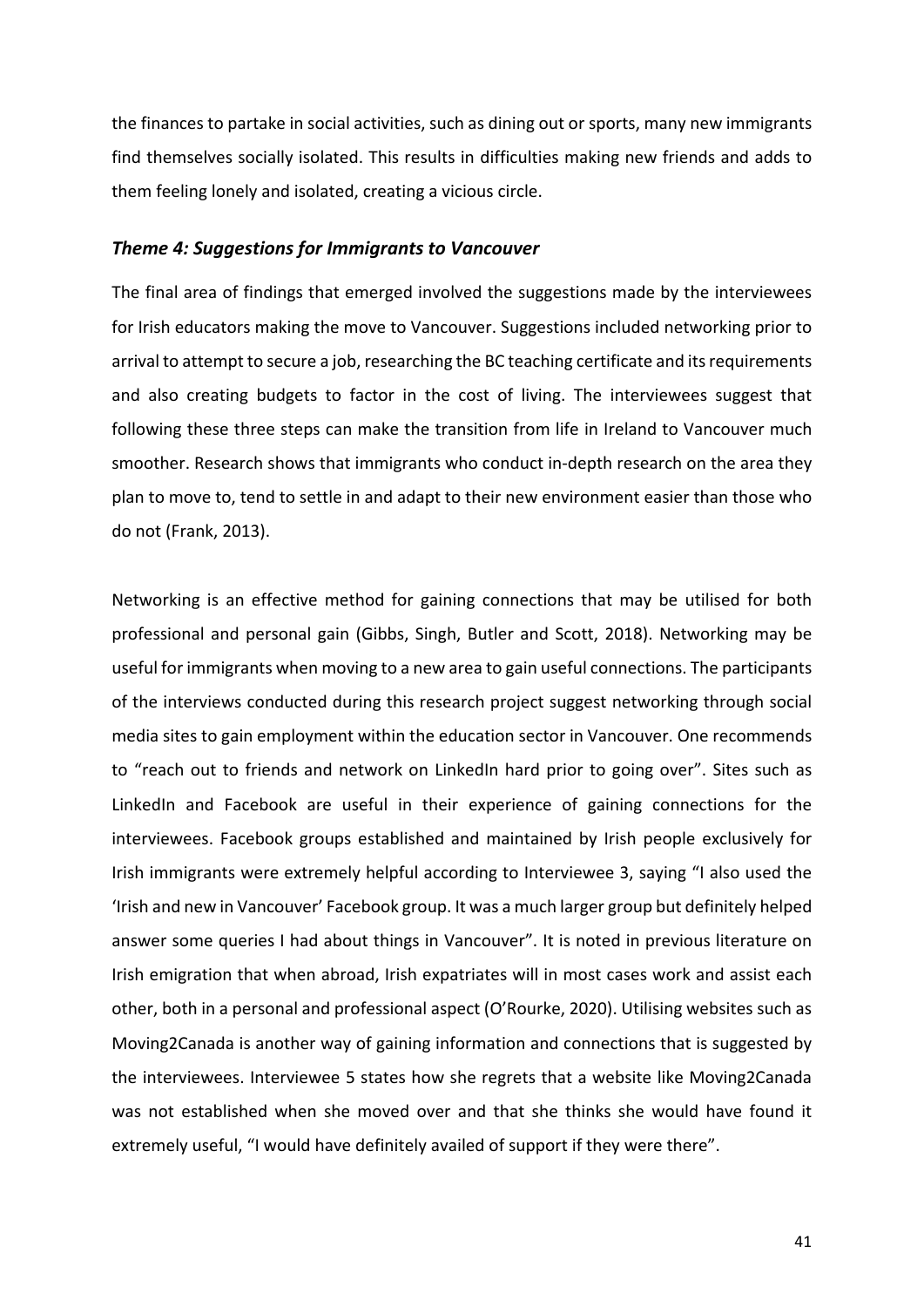Prior to making the move to Vancouver, Irish teachers should spend some time researching the various different teaching certificates within the province of British Columbia, and "research what licence you require and try to start the application. It will save so much time and stress in Vancouver". Having an understanding and knowledge of the teaching certificates that they are entitled to apply for will help the Irish teachers gain the teaching certificates quicker but also boost their employment prospects. This is due to certified teachers being much more employable than uncertified teachers (Alphonso, 2018). Becoming a certified teacher in BC will help avoid being exploited by private organisations such as CISVA, who are known for employing qualified Irish teachers as SEA's on a lower salary than they would be entitled to if they were certified. Interviewee 4 suggests that Irish educators should apply for their teaching certificate prior to coming over as she has experience of it being a lengthy process "that took ages!". Gaining as much information as possible about the certificates and applying for them prior to going to Vancouver is an overall suggestion of Interviewee 3.

Planning and preparing for the cost of living is another suggestion that is evident from the interviews conducted. As described in some of the interviews, the cost of living can take some time to adjust to, mainly due to Vancouver having a higher cost of living than many parts of Ireland (Reddan, 2016). It is suggested by Interviewee 3 to budget for the move to Vancouver, factoring in costs such as rent, public transport and necessities, but also factor in the cost for flights home in the case of an emergency. Budgeting and sticking to the budget is essential on a teacher's salary in Vancouver according to Interviewee 1. Failure to do proficient research and prepare for prices of services and goods in Vancouver could be an error that leads to an Irish teacher struggling to adapt to the cost of living in Vancouver.

This section describes the processes and methods used to gain an answer to the research question. This chapter details how the six interviews conducted with members of the Irish community living in the Greater Vancouver area employed in the education sector were analysed by the researcher and it gives details of the findings that emerged from the interviews. From the interviews conducted the results were analysed which led to identifying four main themes that were prominent. The themes that were identified were:

42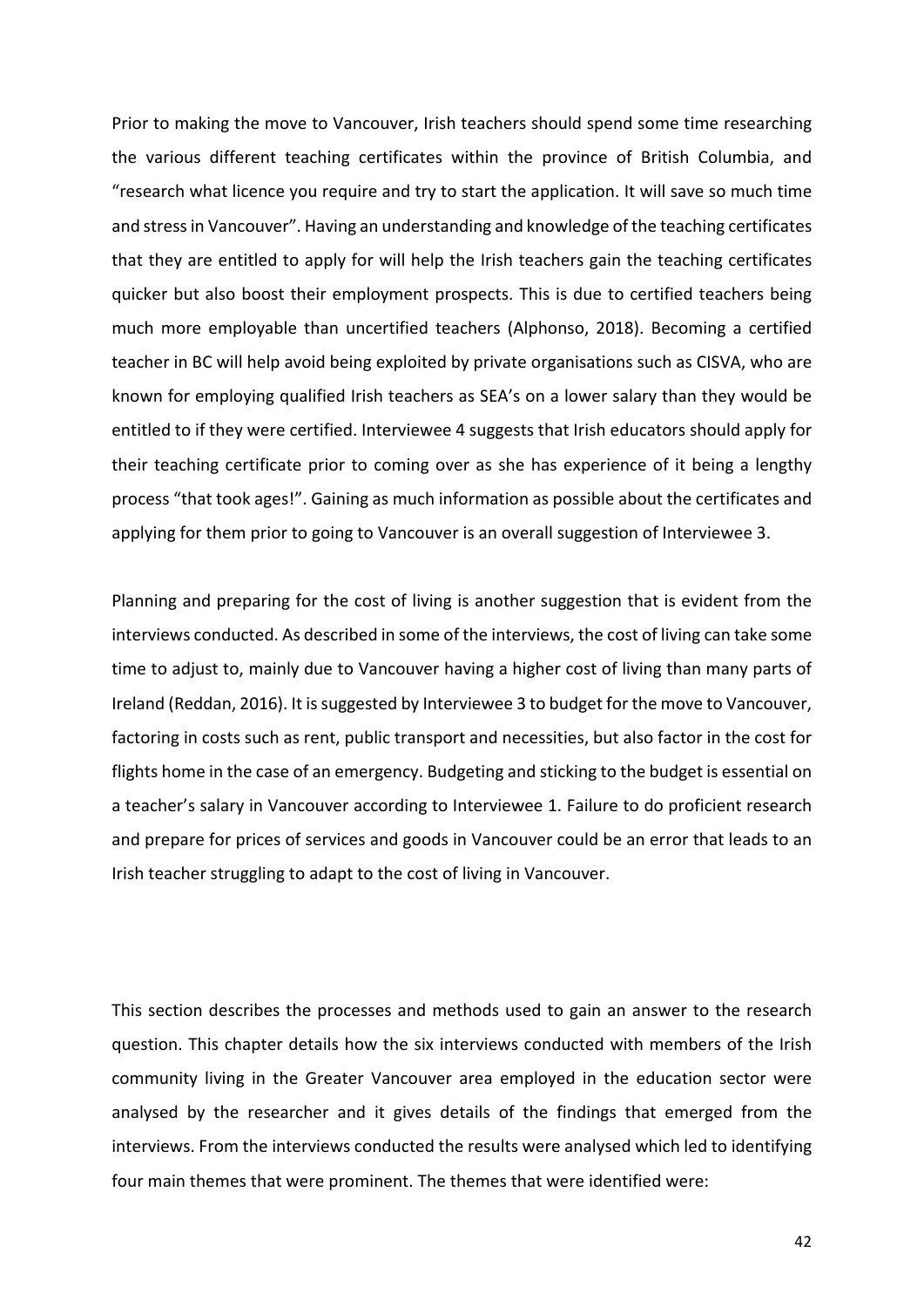Theme 1: Adjusting to the cost of living Theme 2: Levels of Catholicism in Catholic Schools Theme 3: Feeling Isolated and Financial stress Theme 4: Suggestions for Immigrants to Vancouver

The four themes were examined and compared to existing literature on the research topic. Similarities were drawn between elements of the interviews and existing topics.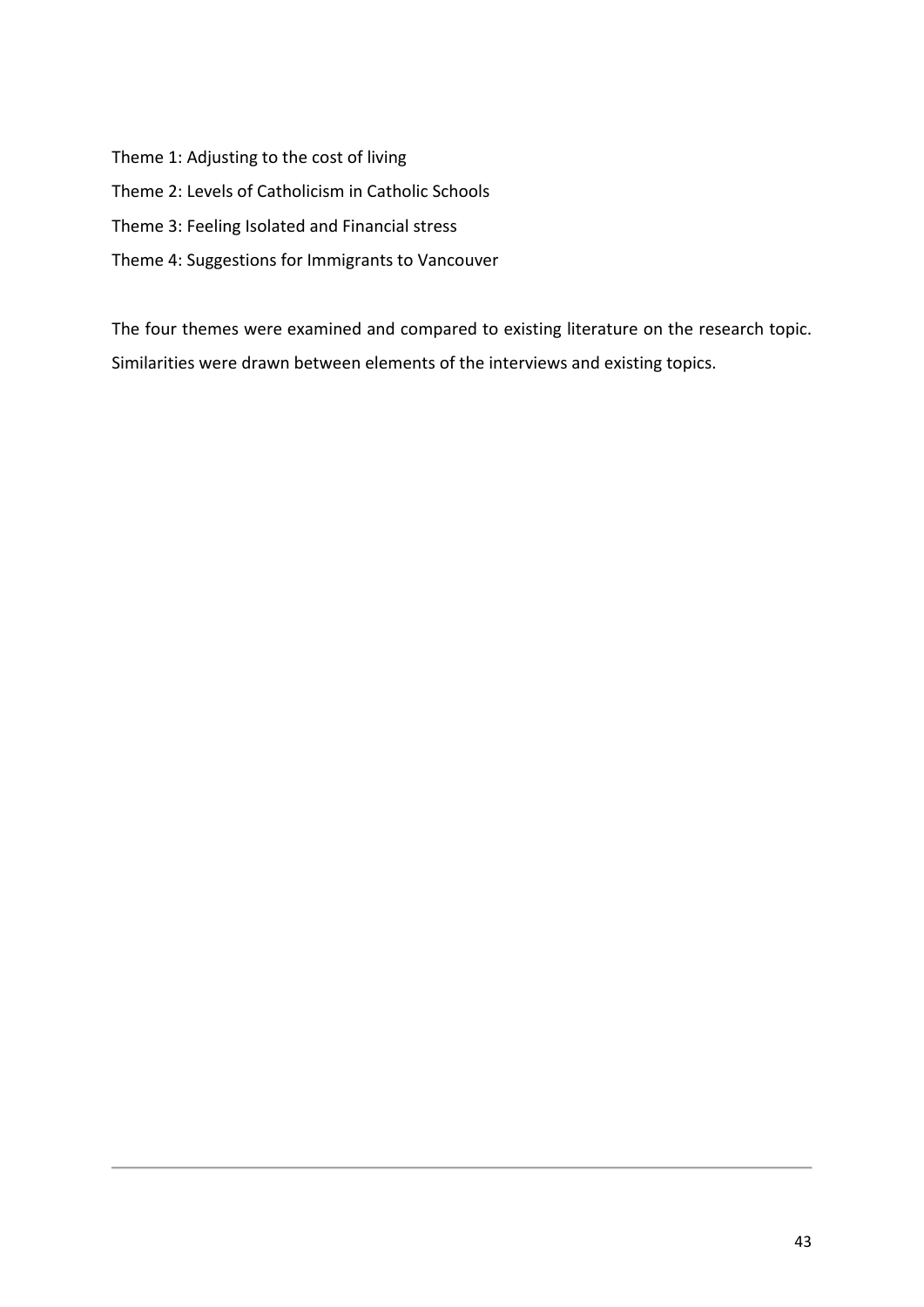## **Discussion**

It was essential to determine and interpret the six interviews that were conducted with Irish educators in the greater Vancouver area in order to effectively answer the research question "What are the cultural challenges facing Irish immigrants employed in the education sector in the Greater Vancouver area?". In order to accomplish this, the transcripts from the interviews were analysed and interpreted to reach a conclusion of the research project. This chapter discusses the findings and themes that were identified upon analysing the research. The findings are discussed along with potential causes and reasons for each one identified by the researcher.

## **(i) Interpretation**

The results that were disclosed in the previous chapter provided a valuable insight into the topic of Irish immigration to Canada. The results were provided by conducting and analysing interviews to answer the research question effectively. The findings showed several cultural challenges and difficulties that faced Irish immigrants employed in the education sector in the Greater Vancouver area. The challenges that can be identified throughout the interviews as themes are coping with the cost of living, adapting to the levels of Catholicism in schools, and battling homesickness and isolation.

#### *Coping with the cost of living*

The interviews revealed that Irish immigrants employed in the education sector in the Greater Vancouver Area found it difficult to adjust to the expensive cost of living in Vancouver. The higher rent prices, compared with many parts of Ireland, along with higher cost of necessities such as groceries can make the transition to life in Vancouver a struggle financially. A potential reason for this theme is that prior to emigrating, many educators live with their parents and have to pay little or no rent, resulting in them struggling to adapt to the high cost of rent in the Greater Vancouver area. Vancouver is more expensive than Ireland for groceries and other basic necessities, which may be another potential reason why Irish immigrants struggle to adapt to the cost of living (Numbeo, 2021). According to the interviewees, it can take time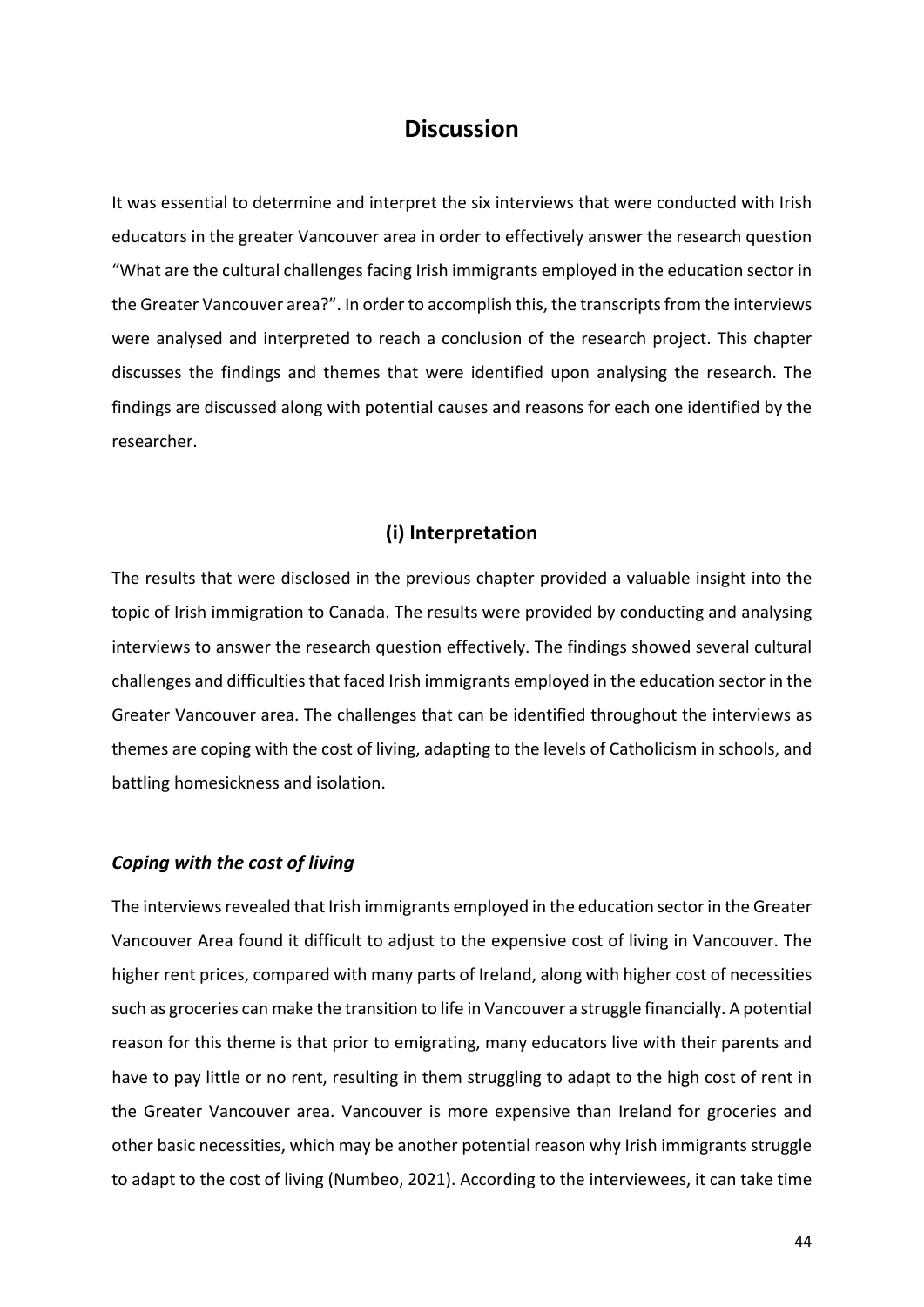for new Irish in Vancouver to learn where to shop for their groceries and necessities, as there can be a big price difference between the many stores. One interviewee stated, "The prices of food were far more expensive than in Ireland and it took me some time to learn where I should do my grocery shopping. No Frills is the cheapest store of the lot".

#### *Adapting to the levels of Catholicism in Catholic schools:*

The reason theme is potentially due to Irish schools not placing the same emphasis on religion as those CISVA schools that some of the educators were employed in. Many Irish educators would not have experienced quite the same intensity of 'religiousness' either while working in or attending a Catholic school in Ireland. The curriculum in Irish schools is much less focused on religion and the religious curriculum is based much less on Catholicism compared to the CISVA curriculum (Irish Times, 2020). The Irish system is still mainly Catholic focused, however it does give students insights and knowledge about the various different religions throughout the globe (Faas, Darmody and Sokolowska, 2015). Religion within Catholic schools in Vancouver is solely Catholic focused and very intense on the schools producing 'good Catholic students' with very little time spent on other religions (CISVA, 2021). One interviewee mentioned how she was becoming irritated working for CISVA and their "outdated" methods. Another unexpected finding from this theme was that the interviewees expressed how they felt that CISVA took advantage of many of the young Irish teachers and they felt that it was unjust and "unfair".

#### *Battling homesickness and isolation*

The research conducted suggests that at times while living in Vancouver, Irish immigrants can experience feelings of isolation and long for home comforts and their homeland, Interviewee 3 saying "I got there then I felt very homesick and I really missed my family". This finding was expected by the researcher and was part of the hypothesis. Literature reviewed on the overall topic of Irish emigration to Canada stated that it was common for many Irish to experience homesickness as well as social isolation (Cooney, 2020). The research suggests that many Irish in Canada find it difficult to make new friends and peers other than Irish due Canadians being very "clique-y" in nature among their peers, this can lead to the social isolation mentioned by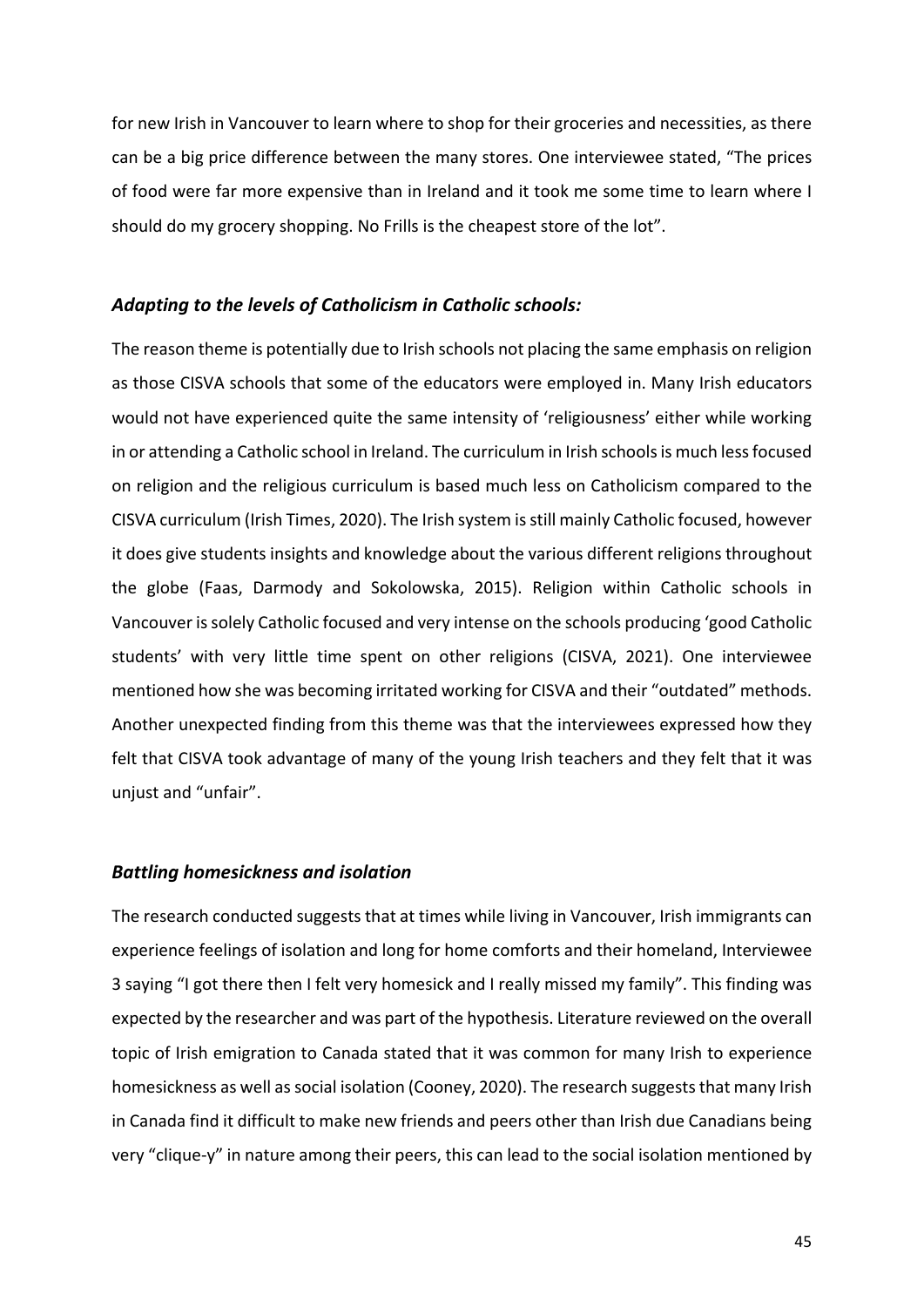the interviewees "Canadians were very polite but I thought they did not make any effort to mix or mingle with any people outside of their own established friend group" mentioned Interviewee 2. Combating homesickness however, is being made easier with the advances in technology according to interviewee 5, **"**When we moved over it was much harder to keep in touch but now with FaceTime and the likes it is easier than ever". The use of FaceTime, which is mentioned by interviewee 5, and the various other social media platforms can make it easier for Irish immigrants in Vancouver to keep in touch with their family and friends in Ireland.

The findings gathered did have some similarities with the researcher's hypothesis. From reviewing existing literature on the research topic, the researcher expected that the cultural challenges facing Irish educators in the Greater Vancouver Area would experience challenges such as adapting to the high rent, high cost of living in Vancouver and difficulty finding employment.

## **(ii) Implications**

The research gathered as a result of undertaking this research project mirrors some of the existing data of the overall research topic such as *The Irish in Canada* (Wilson, 1989) and *Experiences of Irish people living in Canada* (Perry, 2014). By successfully answering the research question, the findings and data gathered add useful insights and relevant data to the topic area. It provides new, first-hand information on the relevant topic of Irish people working and living on the west coast of Canada. This research project successfully helps to fill a gap in the existing literature on this topic.

The results fit in with the existing theory that Irish immigrants throughout the world emigrate tend to stick together, look out for each other and socialise together. The potential reasoning for this is that settled immigrants are aware of the difficulties and challenges of immigrating to a new area and they are inclined to help their fellow country men and women in adjusting to life in their new home. The cost of living in Vancouver is a common theme among existing literature which is also mirrored in the findings. In Vancouver, every month there are meetups for Irish new to the city to help them gain friends, connections and advice about living in the area. Interviewee 5 stated how attending these meets and gaining information helped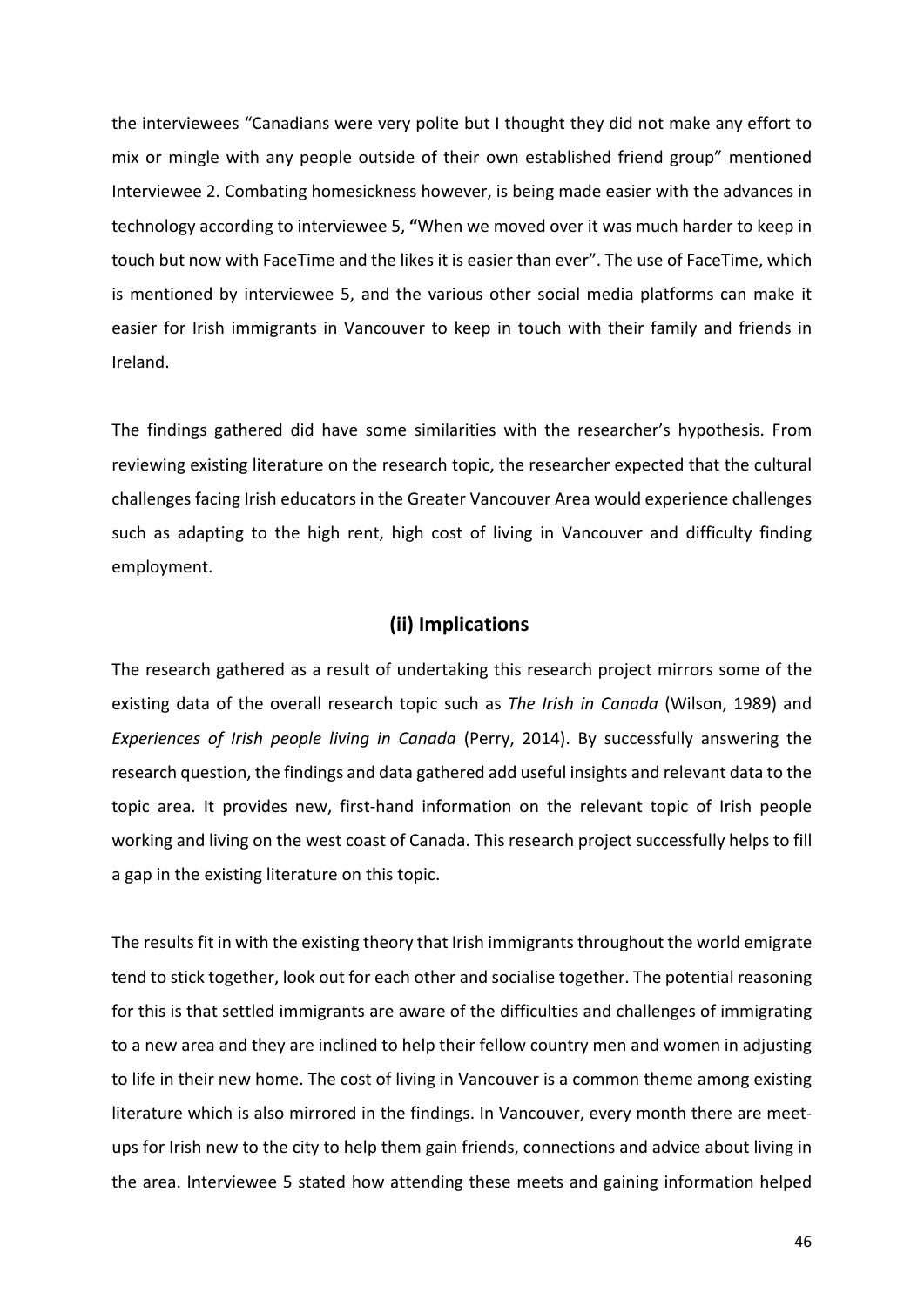her in adjusting to the demanding cost of living in Vancouver. Events such as these help keep the common practice of Irish sticking together and helping each other going throughout the city.

The results and findings gathered as part of this research project should be taken into account when considering a number of different factors associated to Irish emigration. Firstly, analysing the findings will give an understanding of the potential reasons why young Irish people emigrate from their homeland. This information may be useful for the potential Irish emigrants to Vancouver, both those who hope to work in the education sector and those that do not. The interviewees discuss various elements of life in Vancouver in comparison to their homeland and by outlining these it can give an insight into what Ireland and its government as a nation can strive to improve to keep their young educated workforce in the country. An example of an element of Irish life in Vancouver that was mentioned by interviewee 4 was the Irish public transport systems being far inferior to those in place in Vancouver, "Things like the public transport were much better than in Ireland. Unlike Ireland, buses and trains never seemed to be late".

By successfully answering the research question, it outlines the difficulties and challenges facing Irish immigrants in Vancouver. The findings will be useful for Irish emigrants who are moving to Vancouver as it will outline for them what to expect and how to prepare for the challenges they may need to overcome. This new data will provide recent and accurate material which will add to the material on the topic but also fill a gap in the existing literature on the Irish immigrants to Vancouver.

## **(iii) Limitations**

There were several limitations that the research project faced, including generalizability, lack of data on the topic, methodology constraints, reliability, and cultural bias, and this section will also delve into recommendations for future research.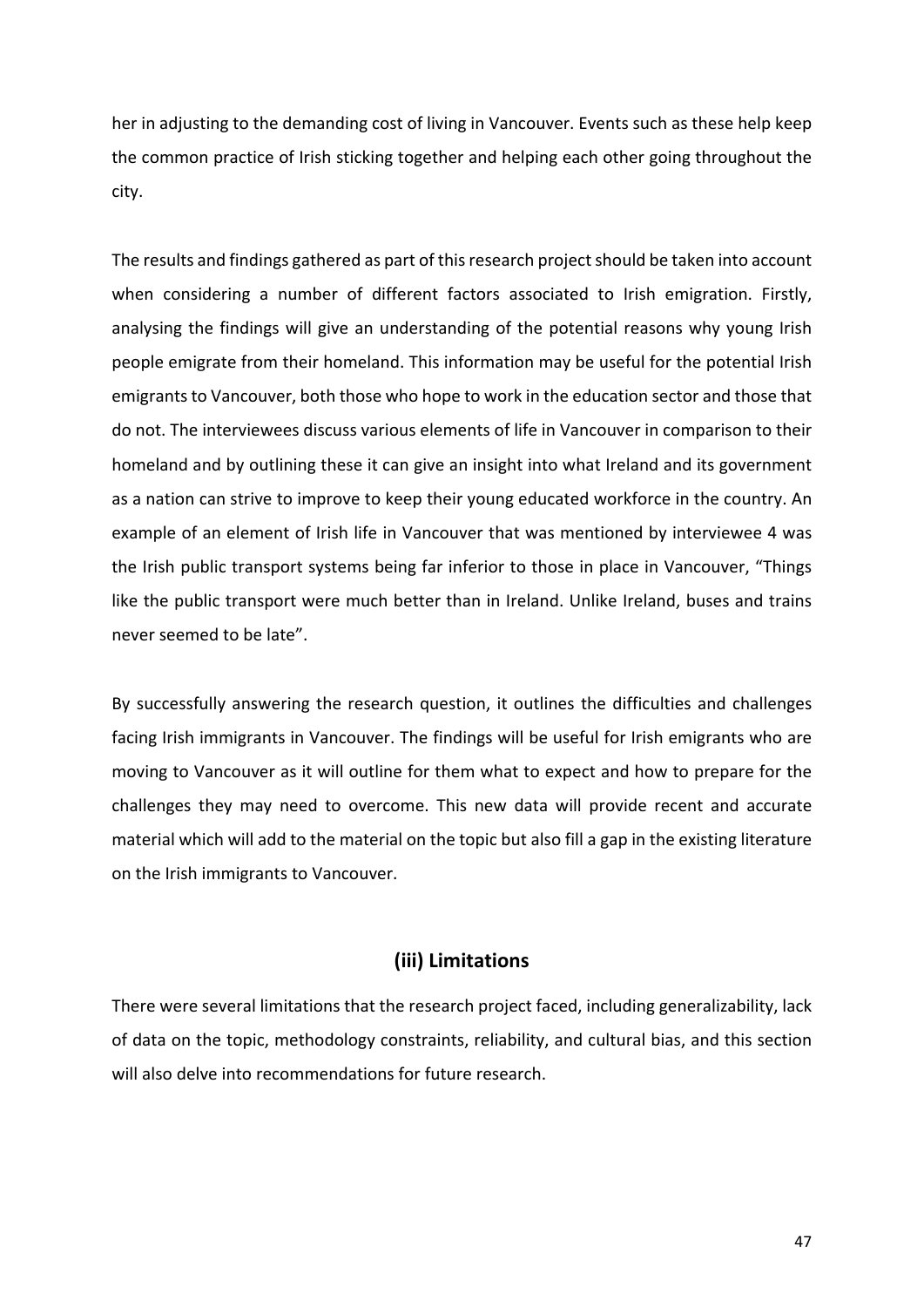## *(a) Generalizability:*

The main limitation of the piece of research was to do with the sample size. It was a small sample size as it only consisted of six interviewees. Interviewees were difficult to acquire as many did not respond to the request for participants by the researcher. The issue with having only six participants is that it increases the likelihood of the results being skewed and less reliable **(**Hackshaw, 2008). Having a larger sample size is preferable as it increases the reliability of the results. More participants and results decrease the likelihood of a 'chance' or skewed result (Faber and Fonseca, 2014), and in this case, perhaps more challenges would have been unearthed if more interviews had been conducted.

Another issue with this research project was that all of the interviewees who participated in the research were female. Having no differentiation from the participants did allow for a control, but the study may have yielded different findings. It is possible that the cultural challenges facing Irish males within the education sector in Vancouver would have differed from the cultural challenges facing Irish females within the education sector in Vancouver. Having participants of different genders can increase the reliability of the results as different genders can add different perspectives and findings (Tannenbaum, Greaves and Graham, 2016).

## *(b) Lack of data on topic*

The research question created by the researcher aims to fill a gap in the existing literature associated with the topic of Irish immigration to Canada. Due to this, the data and findings gathered during the course of the research were unable to be compared against other data and confirmed as a result. Selecting a research question and topic that has an abundance of relevant data enables researchers to compare their findings and also confirm or deny their findings in comparison to existing research on the topic (Brown, Kaiser and Allison, 2018).

Existing data on the overall topic is accessible, however data associated with the research question is far less prevalent. As a consequence, time was spent sifting through a sizable amount of data in an attempt to find data associated with the question. If the question was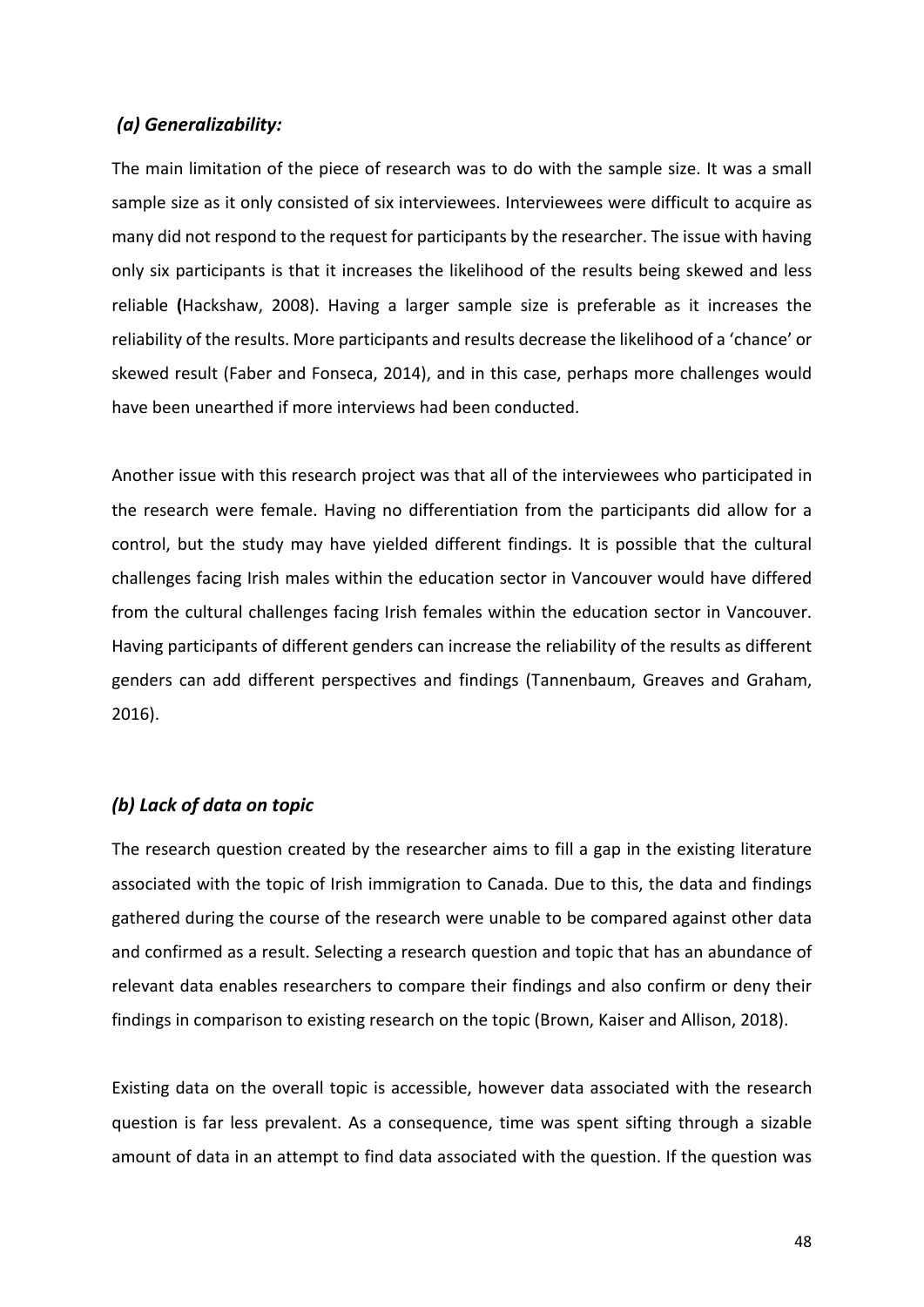based on an area which had more existing data, it may have made it easier and quicker to gather relevant data.

### *(c) Methodology constraints:*

The methodology employed by the researcher was the most suitable methodology to effectively answer the research question. However, using the exploratory methodological approach were constrained by a number of factors. The main issue was due to the geographical location of the interview participants. The location of the interviewees was Vancouver, Canada and the researcher was based in Dublin, Ireland. As a result of the geographical location, in-person interviews were not feasible which meant that virtual interviews were the best option and chosen to complete the research. The interviews were still a success even though they were conducted virtually as the research was still able to gather the necessary data.

The second issue which arose due to the geographical location was attempting to arrange a suitable time to conduct the interviews. The time zone difference between the two locations made it difficult to arrange a suitable time for the interview to take place. Planning in advance and clear communication from the researcher enabled the interviews to be conducted without any error.

#### *(d) Reliability:*

The reliability of the data gathered during this research project is also a limitation. This is due to the data gathered being current and new data. The information that was gathered was accurate as of now but it may not be the same in the years to come. It may also change potentially as a result of the economic climate and the impact of globalisation. Frequent studies on the topic area should be conducted to document if there are differing answers to the research gathered in this project.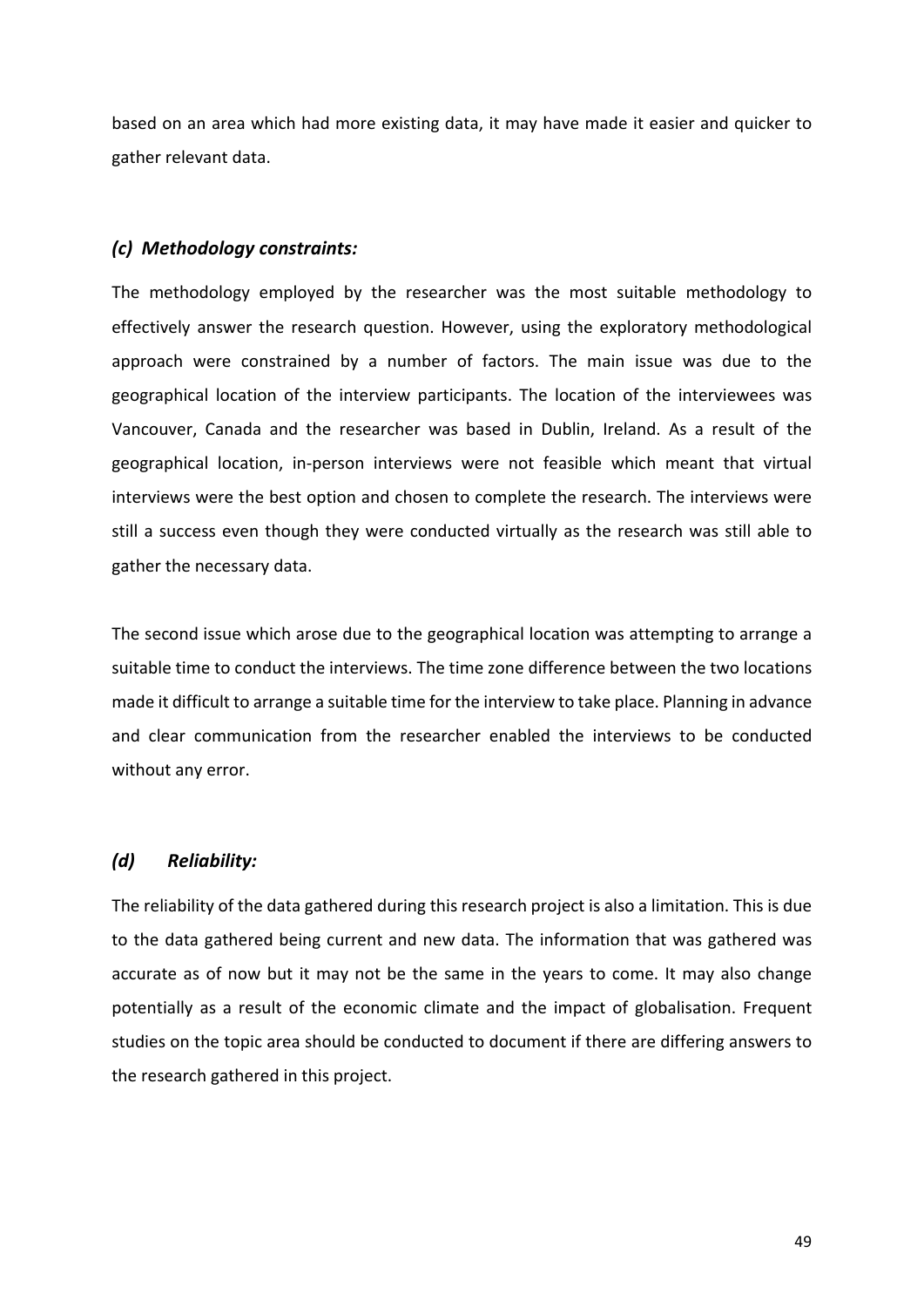## *(e) Cultural bias:*

There is no doubt that cultural bias was a limitation to this research project. The research question in itself makes the resulting research culturally biased. Focusing on Irish immigrants living in Vancouver is the prominent example of cultural bias and as a result all literature gathered in order to help answer the research question was done so from a culturally biased point of view. Gathering irrelevant literature would have been time consuming and not helpful in answering the research question. The answers to the question will not add to literature on all immigrant experiences in Vancouver, it is just limited to Irish immigrant experiences in Vancouver.

The question is also biased from the viewpoint that it focuses solely on the education sector and is limited to the experiences and opinions of educators in Vancouver. As a result, this study cannot be generalized to the experiences of immigrants or even all Irish immigrants in Vancouver.

There were several factors, constraints and methods that limited this research project. Adapting to the changing demands of the data and ensuring that the same methodological approach is employed throughout is essential in ensuring the validity of the research gained. Understanding the limitations and being able to overcome them is also part of the researcher's role in documenting their data.

### *(iv) Recommendations:*

The research question was answered successfully and the objectives of the project were sustained. There are a few recommendations that should be taken into consideration if doing a project similar to this. The primary recommendations are associated with sample size and the participants used in collecting the research for the study. The sample size for this project was smaller than ideal, and to capture more comprehensive data it is recommended to have a larger sample size. This was not an error on the researcher's behalf as participants were difficult to gather, however perhaps more time could have been spent attempting to gather participants.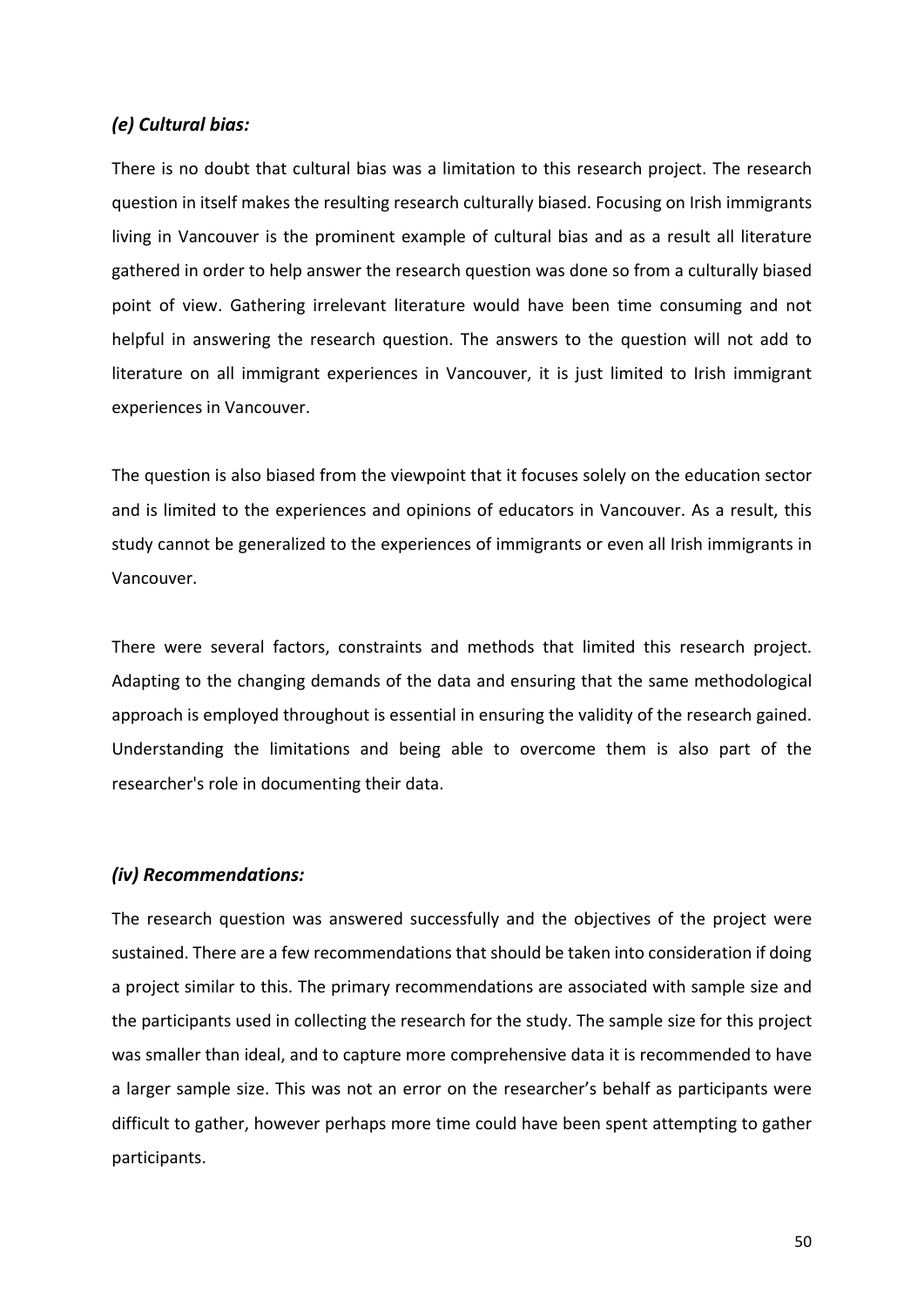The next recommendation relates to the participants who partook in the virtual interviews. All of the interviewees were the same gender, female, and although it allowed for a controlled factor throughout the interviews, if there were different genders it may have resulted in different results gathered and may have given a more thorough and accurate answer to the research question. This also relates to the issue of sample size, as the participants had to volunteer to join the study and it so happened that all who volunteered were female.

The final recommendation is that more studies need to be undertaken on this research topic. From reviewing the literature associated with the topic it is evident that a lack of recent accurate data on the topic exists. Research should be undertaken in both a quantitative and qualitative capacity to help gain a better understanding on the topic of Irish emigration to Canada. This research project partially fills a gap related to the experiences of a section of Irish immigrants in Vancouver, nonetheless there are numerous other gaps like these that still exist.

In this chapter, the six interviews and their transcripts were interpreted and discussed by the researcher. Though the research faced several constraints as all projects do, the researcher analysed which limitations were the most significant and how to best reduce their impact. Interpreting the findings gathered enabled the researcher to develop an answer to the research question "What are the cultural challenges facing Irish immigrants employed in the education sector in the Greater Vancouver area?". The significance and implications of the findings that emerged are also detailed in this chapter, as well as recommendations for any future research done on this topic.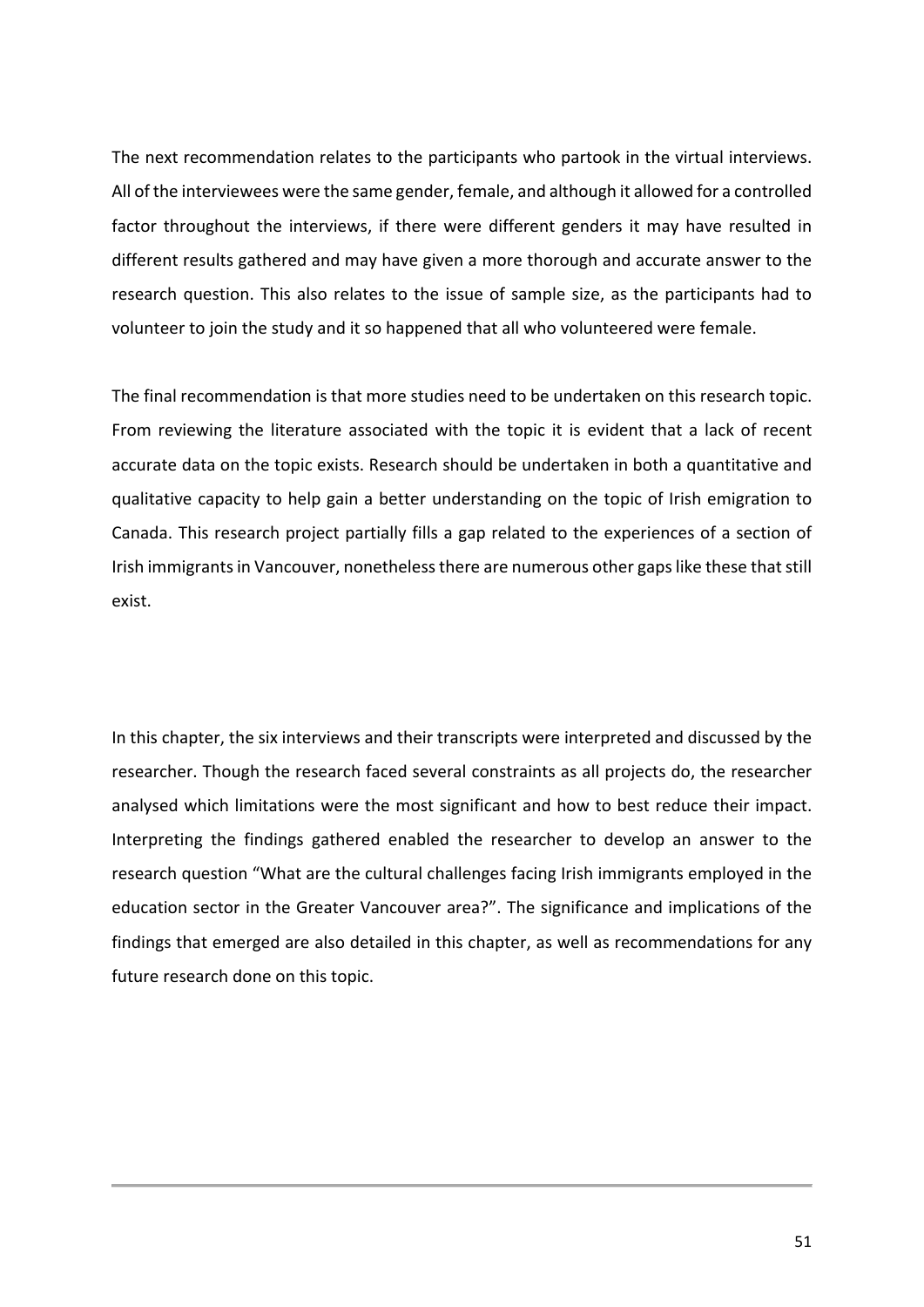## **Conclusion**

This piece of research was conducted to formulate an answer to the research question "What are the cultural challenges facing Irish immigrants employed in the education sector in the Greater Vancouver area?". An exploratory approach was used in conjunction with a qualitative methodological approach to successfully enable the researcher to formulate an answer to the research question, based on the evidence provided in the interviews.

It can be concluded that there are a number of cultural challenges facing Irish immigrants in the Greater Vancouver that are employed within the education sector. The results suggest that the main cultural challenges are related to adjusting to the cost of living in the Vancouver area, struggling to deal with the levels of Catholicism in CISVA schools and battling emotions of loneliness and financial stress. These challenges are faced by many of Irish educators who emigrate to Vancouver. The cost of living in Vancouver is very high in comparison to many parts of Ireland and Irish immigrants struggle to adapt to it. Working for Catholic schools in Vancouver has become popular among Irish educators in Vancouver, and many have noted how uncomfortable they have felt working their due to the extreme levels of Catholicism in the schools. Making new friends in a new city and obtaining a well paid job is a challenge for many new Irish to the city and combining that with dark dreary winters can lead many immigrants to experience emotions of loneliness and depression while worried about their financial security. Comparisons were able to be drawn between the findings in the interviews and to the literature that was reviewed as part of the literature review. The themes highlighted from the interviews can also be seen in parts of the literature that was reviewed.

The methods used to gather and analyse the accumulated data were successful in helping formulate a conclusion to the research question. Conducting semi-structured interviews allowed the researcher to gain detailed and accurate information which other options such as surveys may not have provided.

There were some unexpected insights that arose during the course of the study. The main one being how CISVA were accused by some of the interview participants of taking advantage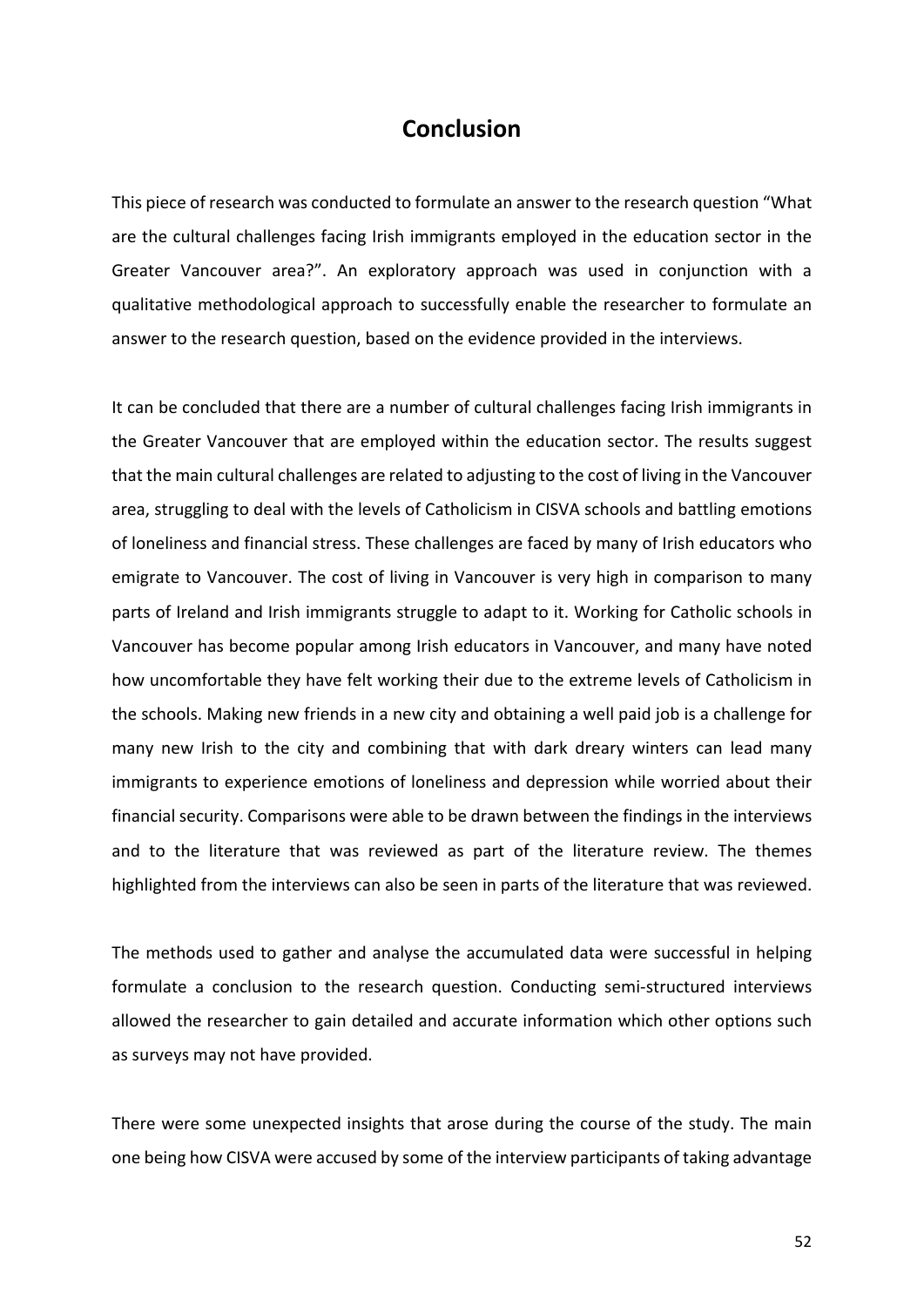of Irish teachers' naivety and lack of knowledge of the BC teaching certs and licenses. This is potentially something that could be researched further into.

As mentioned in the discussion, there are a number of recommendations that could further add to this research project. When conducting research on this topic the sample sizes would ideally be larger than the sample size in this project, however there were also time constraints limited the ability to gather more participants. The genders of the participants ideally would be a more even split between male and female. Similar to having a larger sample size, having both male and female participants increases the validity of the results. A study into the treatment or use of Irish teachers in the CISVA organisation would be worthwhile as it is suggested within the research project that CISVA are using the naivety of Irish teachers for their own gain by giving them lower paid jobs that they may be qualified for.

More studies should be conducted into the overall topic of Irish emigration to Canada. From reviewing literature on the topic, there is a clear lack of recent, accurate and relevant data.

This research project has succeeded in answering the research question "What are the cultural challenges facing Irish immigrants employed in the education sector in the Greater Vancouver area?'' by providing an answer based on the evidence gained by conducting both secondary and primary research on the topic.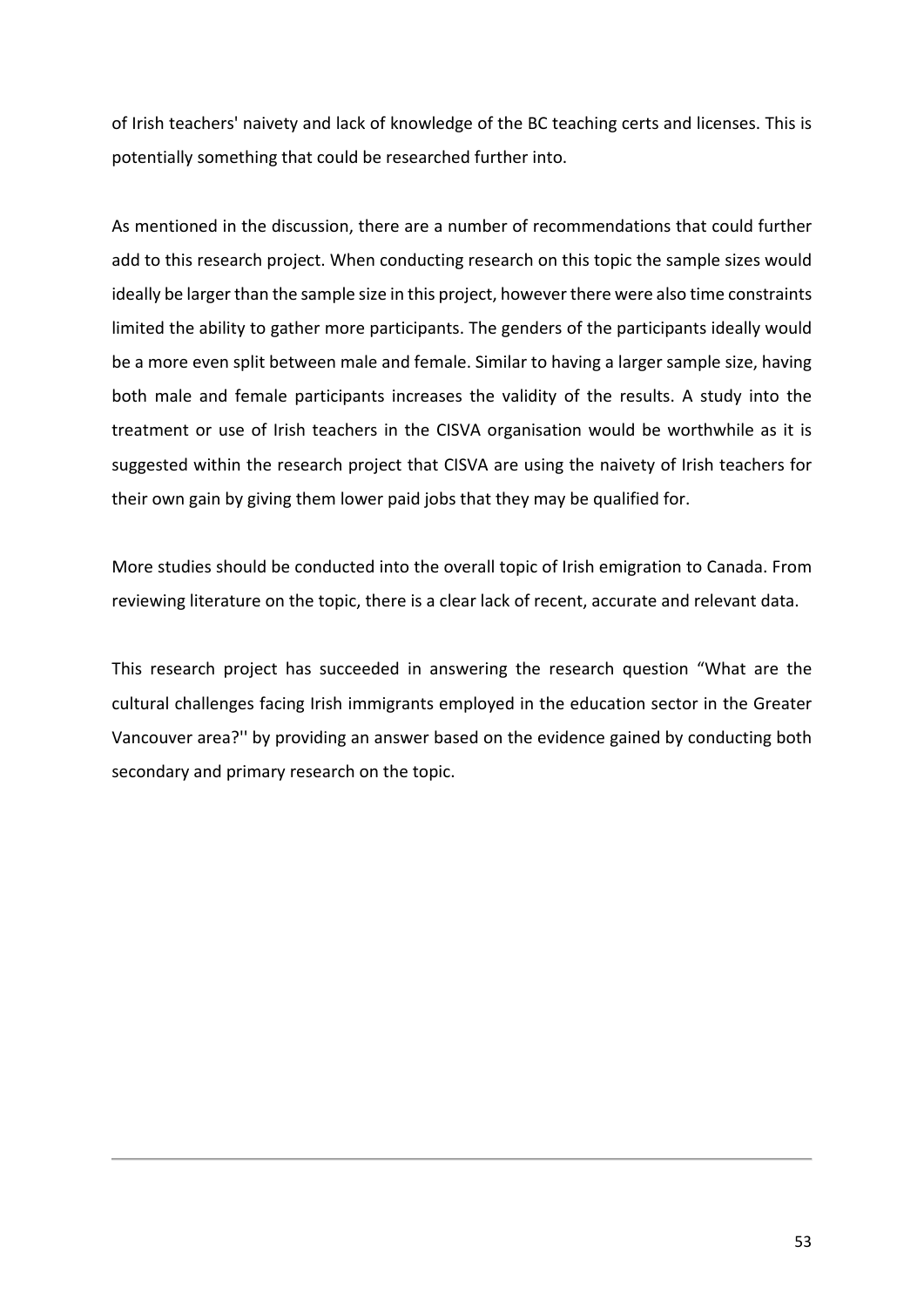# **Appendix A**

## **Interview Questions for Thesis & Reasoning:**

## **"A Qualitative Study into Irish Emigration to Canada"**

What are the cultural challenges facing Irish immigrants employed in the education sector in the Greater Vancouver area?

- **1. How long have you been living in Vancouver?**
- **2. What were the factors that drew you to Vancouver, rather than Toronto or Montreal for example?**
	- *Eases into the interview by finding out the time period and identifies reasons for emigrating to Van.*
- **3. Was the experience of gaining employment in Vancouver similar or different to the experience of gaining employment in Ireland?**
	- **●** *Expecting references to CV and Resumes and themes that show up in the existing literature.*
- **4. How long did it take to gain employment in the education sector?**
	- *Duration to find employment, does it match the info given in existing literature within the lit review?*
- **5. Were there any noticeable cultural differences between living in Vancouver and living in Ireland?**
	- *Do the answers echo the cultural challenges noted in the existing literature?*
- **6. How did you find the difference in the cost of living in Vancouver compared to Ireland?**
	- *Key Theme in existing Literature - Vancouver has a high cost of living*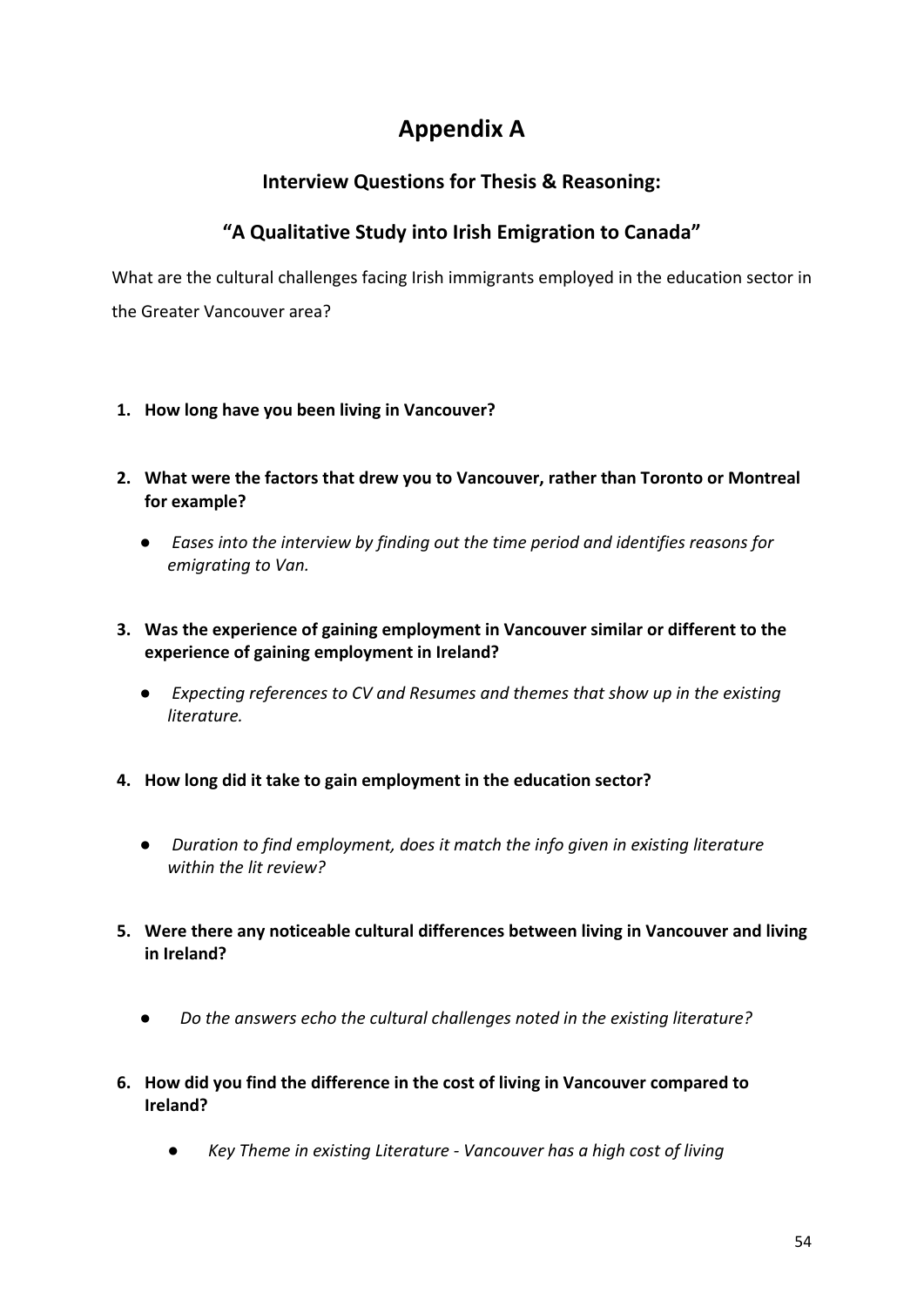- **7. Were there any cultural differences within the workplace that you had to adapt to?**
	- *Provides an insight if cultural challenges differ in and out of the workplace? Answers to Q5 and Q7 provide some cultural differences*
- **8. What helped you to adapt to the cultural challenges either in day-to-day life or within the workplace?**
	- Gives an indication of what helps Irish emigrants overcome change and unknown.
- **9. What types of emotions did you feel after immigrating to Vancouver?**
	- *Does the answer match up with the common theme of loneliness?*
- **10. Did you use any resources to help get settled in Vancouver? Would you have availed of supports available to Irish emigrants to Vancouver? Is it something that you feel could have a positive impact on new Irish immigrants to the area?**
	- *● Provides info that may be useful in implementing supports for combating loneliness among immigrants to Vancouver.*
- **11. How long do you intend to stay in Vancouver? Do you intend to go back home or move somewhere else?**
	- *● Gives insight into the duration of stay, are Irish educators moving temporarily or permanently?*
- **12. Finally, what advice would you give to any Educator from Ireland seeking to move to Vancouver?**
	- *Provides tips and suggestions which can help make the transition easier for other Irish immigrants to Vancouver.*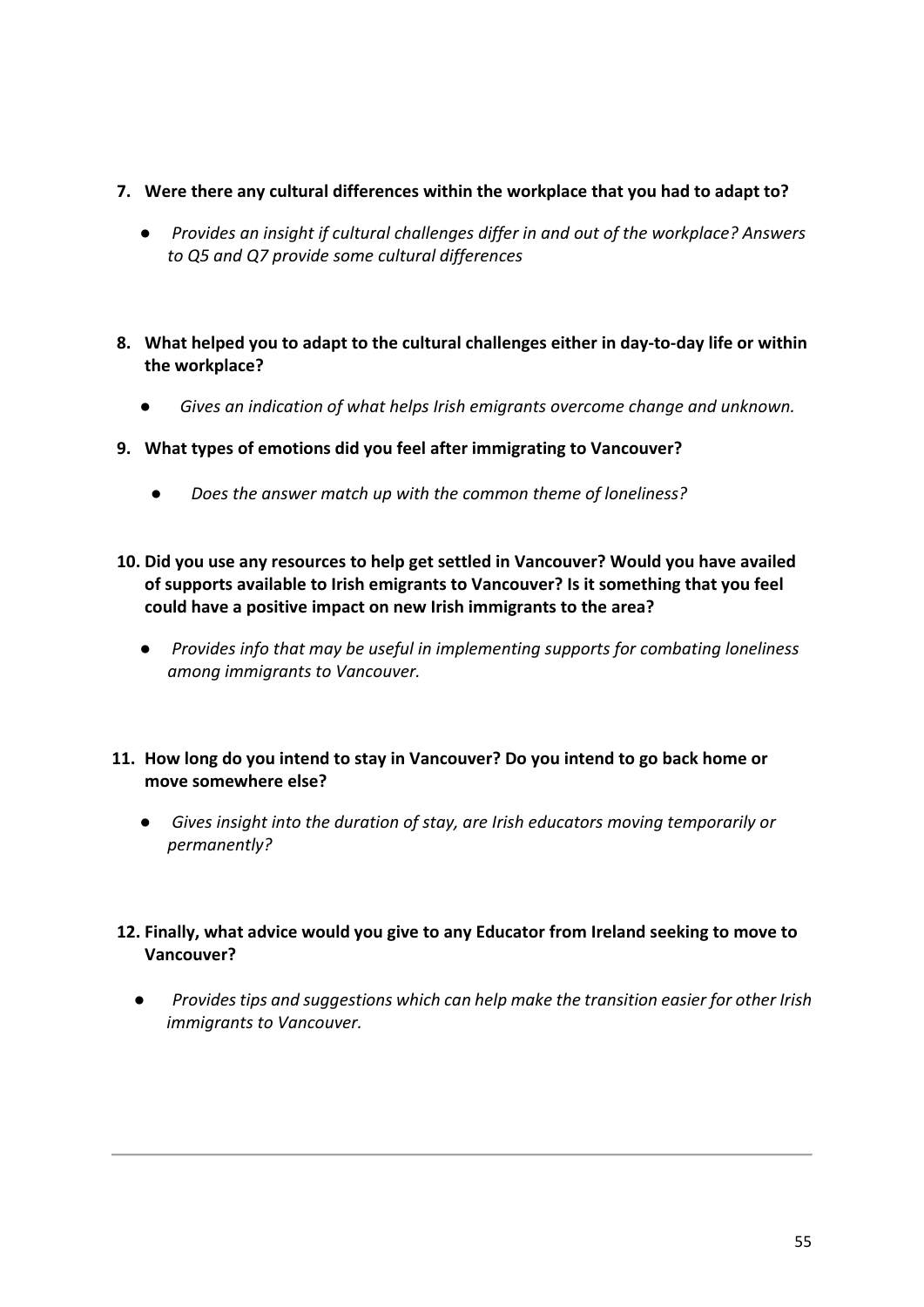## **References**

Alphonso, C., 2018. B.C. school BOARD seeks non-certified teachers to fill gap. *The Globe and Mail*.

B., W.C.A. & Karner, T.X., 2010. Discovering qualitative methods: Field research, interviews, and analysis, New York: Oxford University Press

Boyatzis, R.E., 2009. Transforming qualitative information: Thematic analysis and code development, Thousand Oaks (Ca.): Sage Publications.

Braun, V. and Clarke, V., 2006. Using thematic analysis in psychology. *Qualitative Research in Psychology*, 3(2), pp.77-101.

Brown, A., Kaiser, K. and Allison, D., 2018. Issues with data and analyses: Errors, underlying themes, and potential solutions. *Proceedings of the National Academy of Sciences*, 115(11), pp.2563-2

Cardus, 2019. WHO CHOOSES INDEPENDENT SCHOOLS IN BRITISH COLUMBIA AND WHY?.

Castleberry, A. & Nolen, A., 2018. Thematic analysis of qualitative research data: Is it as easy as it sounds? *Currents in Pharmacy Teaching and Learning*, 10(6), pp.807–815.

CBC. 2021. 'A vicious circle': Newcomers struggling to find jobs in Canada despite education, experience | CBC News

CISVA, 2021. *Annual Report*.

Cisva.bc.ca. 2021. Mission & Vision – Catholic Independent Schools of Vancouver Archdiocese. [online]

City of Vancouver, 2015. *IMMIGRATION MATTERS IN VANCOUVER*. Vancouver.

Cooney, F., 2020. Irishwoman in Vancouver: 'I still go to the office but the city is surreal and lonely'. [online] The Irish Times.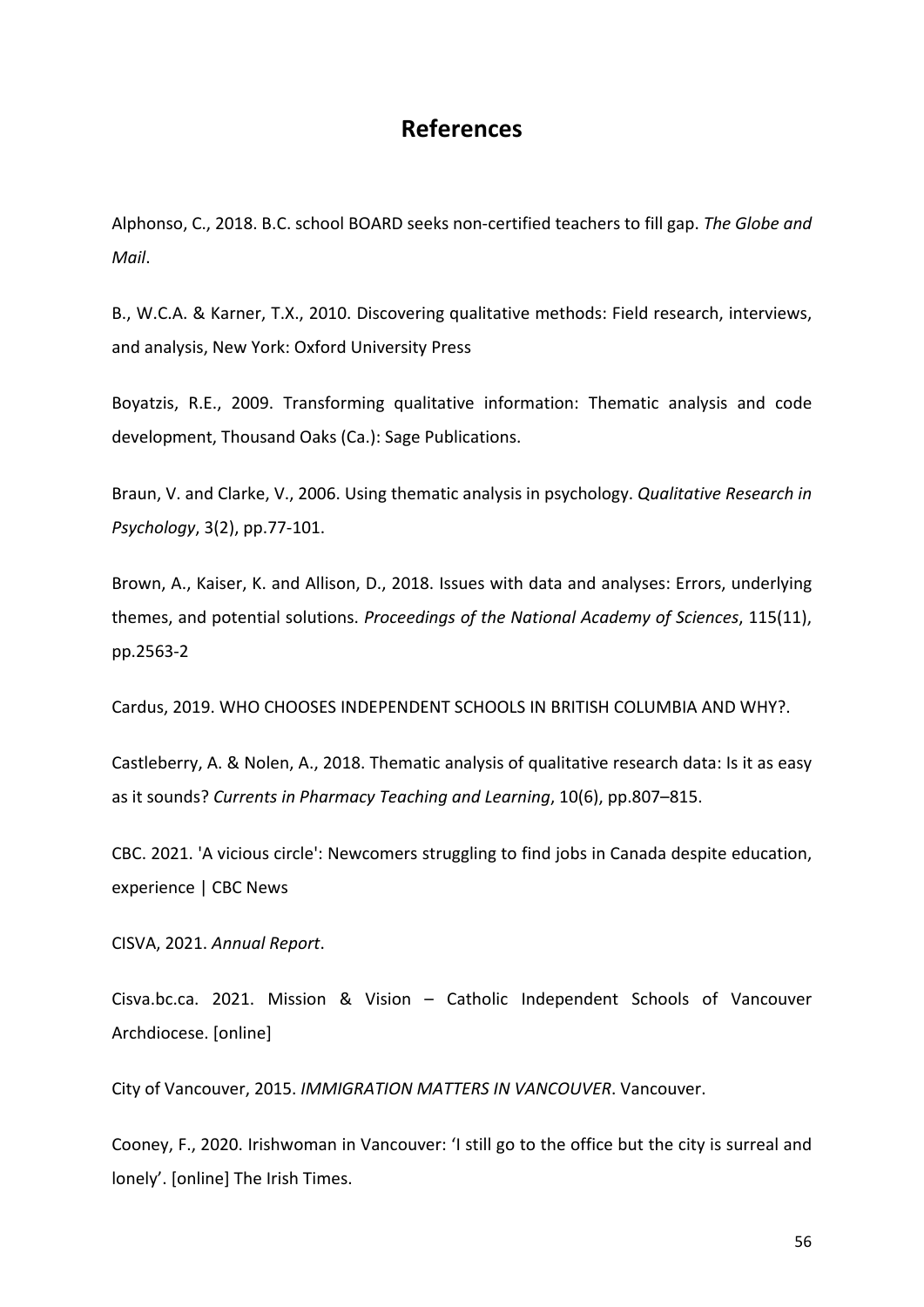Creswell, J.W., 2014. Research design: Qualitative, quantitative, and mixed method approaches, Thousand Oaks, CA: Sage Publications.

Delaney, E., 2002. *Irish emigration since 1921*, Dublin: Economic and Social History Society of Ireland.

Dept. of Foreign affairs, 2017. Irish Emigration Patterns and Citizens Abroad.

Deters, P. "Immigrant teachers in Canada: learning the language and culture of a new professional community." (2006).

Donnelly, K., 2016. Enrolments on rise as country's fee-paying schools begin to enjoy the fruits of recovery. *The Irish Times*.

EASTERN INSTITUTE OF TECHNOLOGY, 2017. Time management for researchers. *Thesis Hub*. Available at: https://thesishub.org/time-management-for-researchers/ [Accessed August 2, 2021].

Faas, D., Darmody, M. and Sokolowska, B., 2015. Religious diversity in primary schools: reflections from the Republic of Ireland. *British Journal of Religious Education*, 38(1), pp.83- 98.

Fang, M. and Goldner, E., 2011. Transitioning into the Canadian Workplace: Challenges of Immigrants and its Effect on Mental Health. *Canadian Journal of Humanities and Social Sciences*.

Frank, K., 2013. Immigrant Employment Success in Canada: Examining the Rate of Obtaining a Job Match. International Migration Review, 47(1), pp.76-105.

Gibbs, S., Singh, R., Butler, J. and Scott, C., 2018. The role of networking, entrepreneurial environments, and support systems in the creation, survival and success of ventures founded by minority, women, and immigrant entrepreneurs. New England Journal of Entrepreneurship, 21(2), pp.74-80.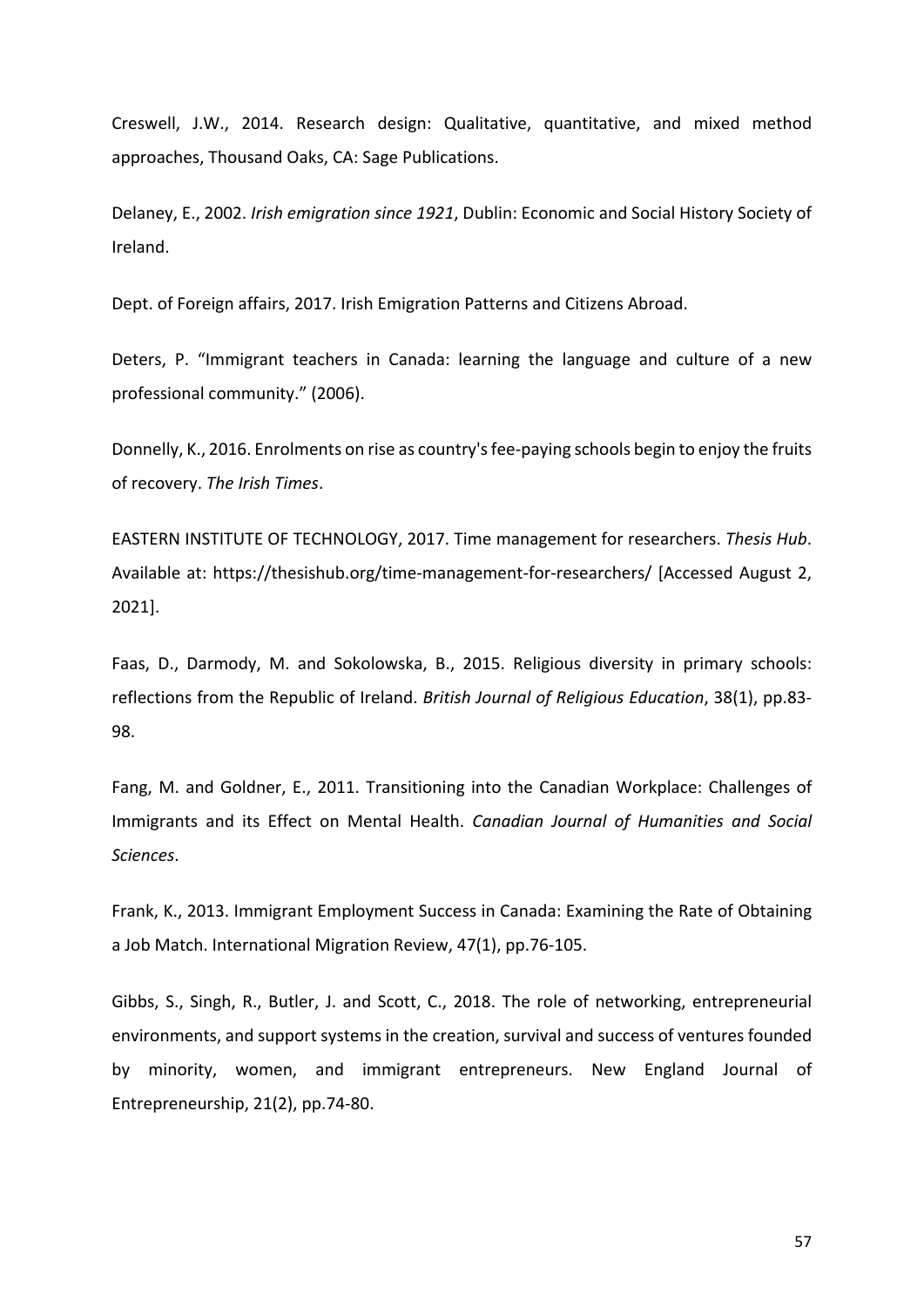Gibson, W.J. & Brown, A., 2009. *Working with qualitative data: An integrated guide*, Los Angeles: SAGE.

Gray, S., 2020. 'New immigrants face special challenges adjusting to life in B.C. amid COVID-19'. *The Toronto Star*.

Hackshaw, A., 2008. Small studies: strengths and limitations. *European Respiratory Journal*, 32(5), pp.1141-1143.

Hristova, B., 2021. Vancouver, Toronto and Hamilton are the least affordable cities in North America: report Social Sharing. *CBC News*.

Immigration, R., 2020. Government of Canada announces plan to support economic recovery through immigration - Canada.ca. [online] Canada.ca.

Irial Glynn, T.K., 2018. The Re-Emergence of Emigration from Ireland: New Trends in An Old Story. *Migrationpolicy.org*.

Irishinbc.ca. 2021. Numbers of Irish | Irishinbc.ca. [online]

Jorge Faber and Lilian Martins Fonseca (2014) 'How sample size influences research outcomes', *Dental Press Journal of Orthodontics*, 19(4), pp. 27–29. doi: 10.1590/2176- 9451.19.4.027-029.ebo.

Knapik, M., 2006. The qualitative research interview: Participants' responsive participation in knowledge making. *International Journal of Qualitative Methods*, 5(3), pp.77–93.

Kornegay, C. & B Segal, J., 2013. Chapter 8. In *Developing a protocol for observational comparative effectiveness research: A user's guide*. Agency for Healthcare Research and Quality.

Kwan, S., 2021. Hong Kong homes ranked world's least affordable, Vancouver second worst | Vancouver Sun. [online] Vancouversun.com.

Land, C.E., 1981. Statistical limitations in relation to sample size. *Environmental Health Perspectives*, 42, pp.15–21.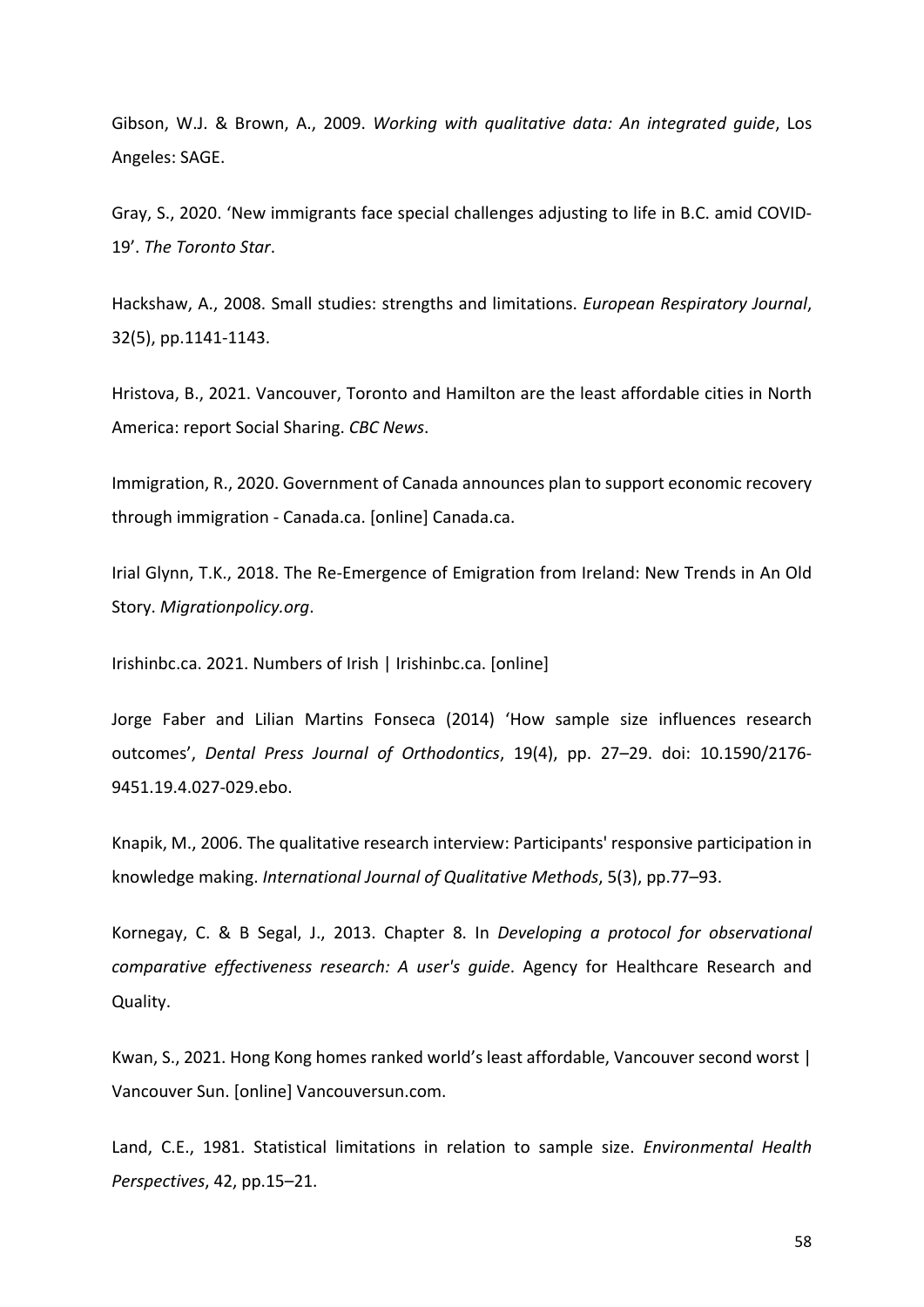Lane, H., 2018. "The Industrious Exiles of Erin": Irish Immigrants in Mid-Nineteenth Century St. Stephen, New Brunswick, and Calais and Baring, Maine. *American Review of Canadian Studies*, 48(2), pp.256-267.

Lindeman, T., 2019. New Taxes and Higher Density Aren't Fixing Vancouver's Housing Problem. [online] Bloomberg.com.

Lindsay, B., 2018. Young Irish people pouring into B.C. in search of jobs and adventure | CBC News. [online] CBC.

Lukmanji, A., Williams, J., Bulloch, A., Bhattarai, A. and Patten, S., 2019. Seasonal variation in symptoms of depression: A Canadian population based study. *Journal of Affective Disorders*, 255, pp.142-149.

Mannion, P., 2018. *A land of dreams*.

Mark McGowan (2014) Remembering Canada: the place of Canada in the memorializing of the Great Irish Famine, Atlantic Studies, 11:3, 365-382.

McGregor, S., 2018. *Understanding and evaluating research*. Thousand Oaks, California: SAGE PUBLICATIONS.

Monahan, M., 2018. Irish in Vancouver divided amid claims of violence and rowdiness. *The Irish Times*.

National Youth Council Of Ireland, 2013. TIME TO GO? A Qualitative Research Study Exploring The Experience & Impact Of Emigration On Ireland's Youth. [online] Dublin: National Youth Council Of Ireland, pp. 54-70. Available at: National Youth Council Of Ireland, 2013. TIME TO GO?

Nowell, L.S. et al., 2017. Thematic analysis. *International Journal of Qualitative Methods*, 16(1), p.160940691773384.

Numbeo.com. 2021. Cost of Living Comparison Between Dublin, Ireland and Vancouver, Canada. [online]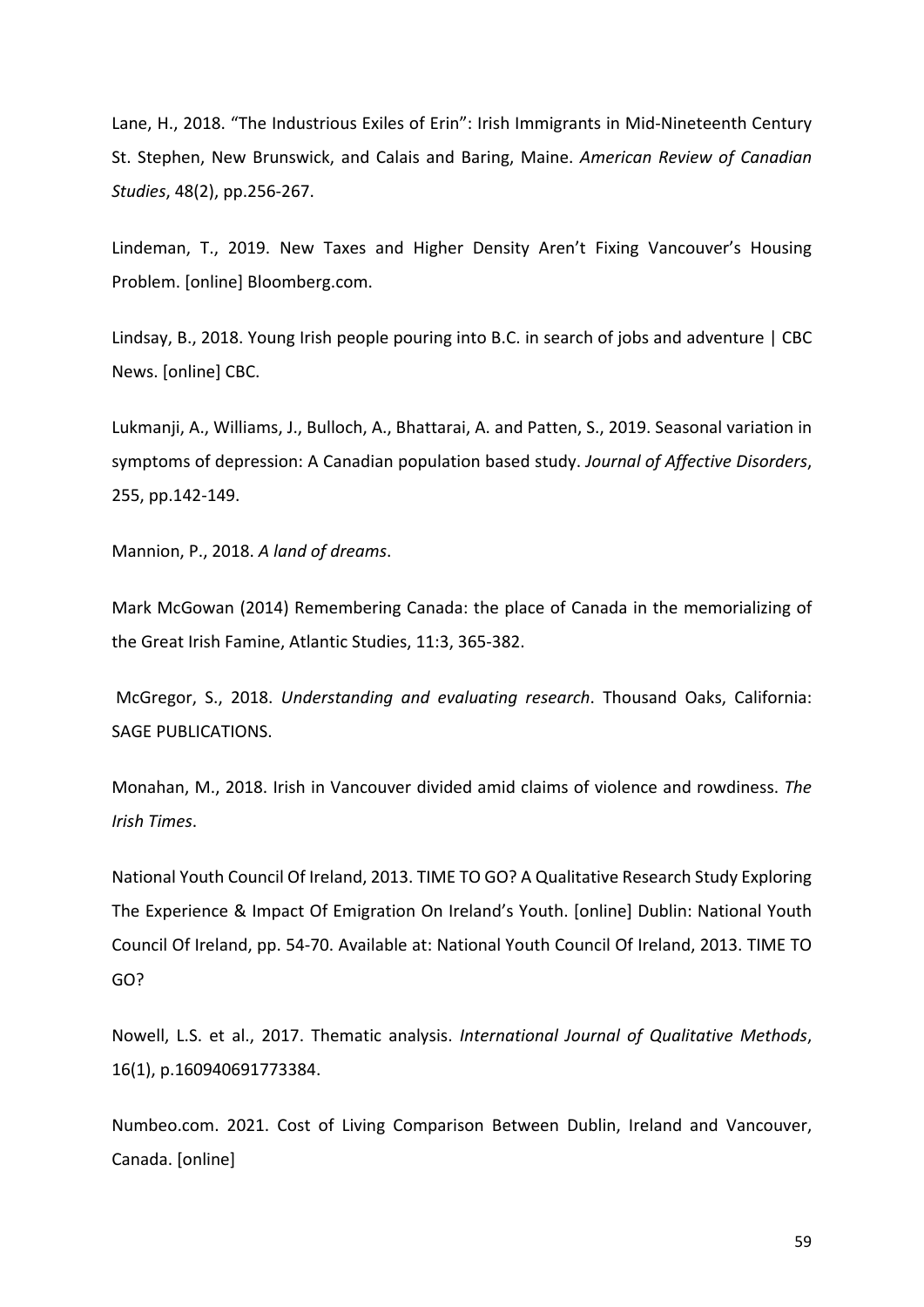O'Rourke, B., 2017. Teacher shortages: Why are so many teachers emigrating? Lack of regular hours and permanent contracts is a major issue for young graduates. *The Irish Times*.

Oloo, J., 2012. Immigrant teachers in Saskatchewan schools: A human resource perspective. *KEDI Journal of Educational Policy,* pp.219-237.

Pannucci, C.J. & Wilkins, E.G., 2010. Identifying and avoiding bias in research. *Plastic and Reconstructive Surgery*, 126(2), pp.619–625.

Perry, C., 2014. Experiences of Irish people living in Canada. RTE.ie.

Reddan, F., 2016. Canada: Counting the costs. *The Irish Times*.

Rockne Corrigan, D., 2019. Remembering the Great Famine — and the Irish refugees who came to Ontario | TVO.org. [online] TVO.org.

Rourke, M.O., 2020. 'The big advantage of being Irish is we always look out for each other.' *The Irish Times*.

Ruck, A., 2018. B.C. teacher shortage hit independent rural schools hardest. *The B.C Catholic*.

Silverman, D., 2011. Qualitative research: Theory, method and practice, London: SAGE.

Smith, A., 2004. Fitting into a New Place: Irish Immigrant Experiences in Shaping a Canadian Landscape. *International Journal of Historical Archaeology*, 8(3), pp.217-230.

Smith, K. & Zajda, J., 2018. Qualitative and quantitative methodologies: A minimalist view. *Education and Society*, 36(1), pp.73–83.

Staff, I., 2019. Canadian visas for 10,700 Irish citizens in 2020. [online] IrishCentral.com

Statistics Canada. 2017. *Focus on Geography Series, 2016 Census*. Statistics Canada Catalogue no. 98-404-X2016001. Ottawa, Ontario. Data products, 2016 Census.

Stewart, D., 2021. IEC invitations update for May 28  $-$  Working Holiday News | Moving2Canada. [online] Moving2Canada.